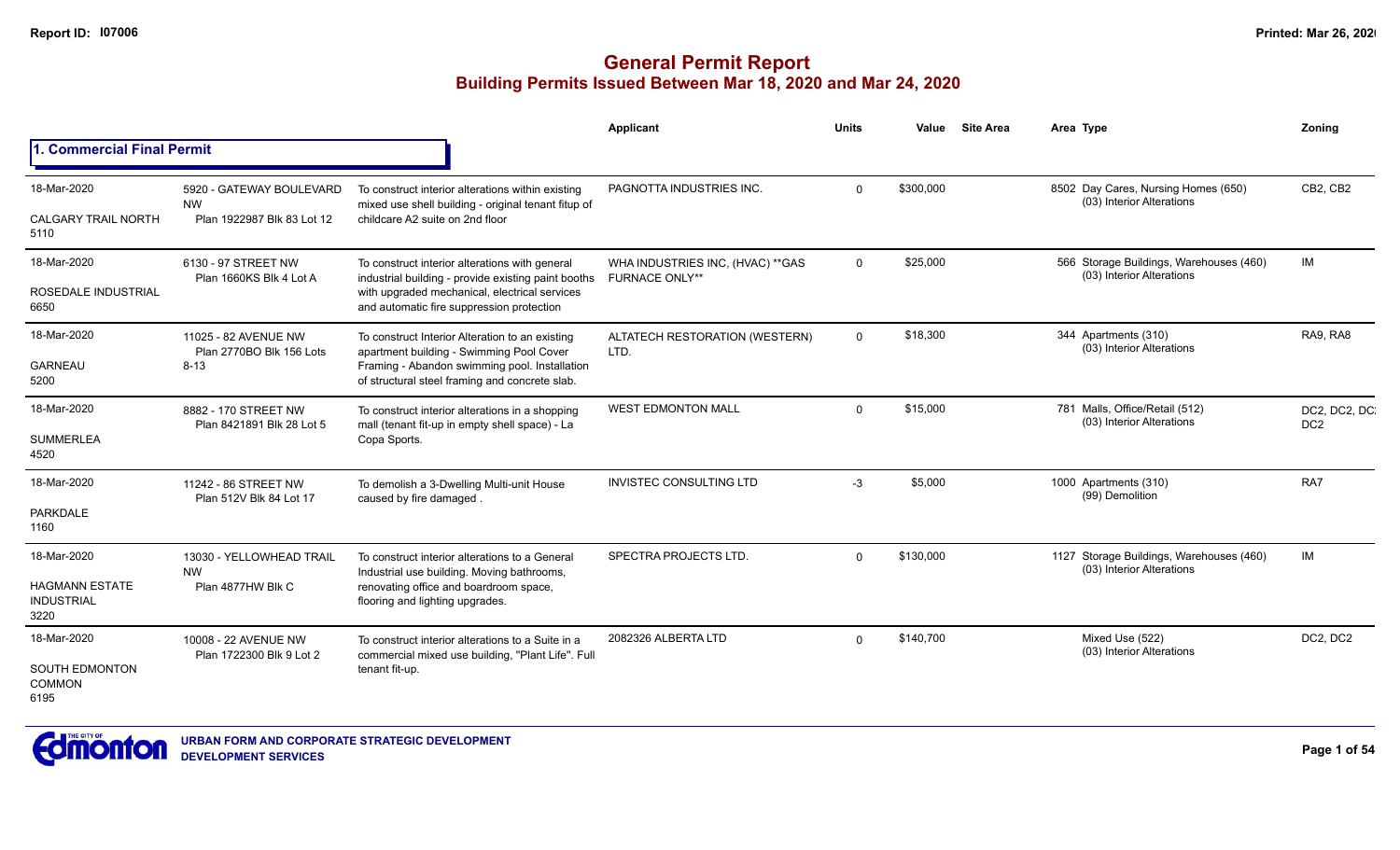|                                              |                                                    |                                                                                                                                                                                                                                                                  | Applicant                            | <b>Units</b> | Value     | <b>Site Area</b> | Area Type                                                             | Zoning          |
|----------------------------------------------|----------------------------------------------------|------------------------------------------------------------------------------------------------------------------------------------------------------------------------------------------------------------------------------------------------------------------|--------------------------------------|--------------|-----------|------------------|-----------------------------------------------------------------------|-----------------|
| <b>Commercial Final Permit</b>               |                                                    |                                                                                                                                                                                                                                                                  |                                      |              |           |                  |                                                                       |                 |
| 18-Mar-2020                                  | 10235 - 101 STREET NW                              | To construct "Hoarding Only" for MNP Tower                                                                                                                                                                                                                       | <b>RBKS CONSTRUCTION LTD., SHADI</b> | $\Omega$     | \$3,000   |                  | Hoarding (910)<br>(03) Exterior Alterations                           | <b>CCA</b>      |
| <b>DOWNTOWN</b><br>1090                      | Plan 8822518 Lot 79C                               | Mechanical Louvre Sealing (Refer to Project<br>Number: 315839333-001)( April 1, 2020 to May<br>1, 2020                                                                                                                                                           |                                      |              |           |                  |                                                                       |                 |
| 18-Mar-2020                                  | 11018 - 127 STREET NW<br>Plan RN60 Blk 2 Lots 4-5  | To construct interior alterations (tenent<br>improvements) within existing A2 assembly                                                                                                                                                                           | THE FITNESS PROJECT INC.             | $\Omega$     | \$30,000  |                  | 2497 Indoor Recreational Buildings (560)<br>(03) Interior Alterations | CB <sub>1</sub> |
| WESTMOUNT<br>3440                            |                                                    | suite<br>- F45 fitness/training studio (previously<br>restaurant)                                                                                                                                                                                                |                                      |              |           |                  |                                                                       |                 |
| 18-Mar-2020                                  | 1230C - 91 STREET SW<br>Condo Common Area (Plan    | To construct interior alterations to a Suite in a<br>commercial business and personal services                                                                                                                                                                   | <b>KUMAR ARCHITECTURE</b>            | $\Omega$     | \$200,000 |                  | 2024 Office Buildings (520)<br>(03) Interior Alterations              | EIB             |
| ELLERSLIE INDUSTRIAL<br>6214                 | 1921745,1920749,1923361,2020<br>500)               | use building, "KAR Holdings". New tenant fit up,<br>construct interior partition walls, 1 new<br>bathroom for personal convenience (existing<br>barrier free bathrooms off public corridor),<br>complete interior finishes.                                      |                                      |              |           |                  |                                                                       |                 |
| 18-Mar-2020                                  | 8440 - 109 STREET NW<br>Plan 782AT Blk 145 Lot A   | To construct interior alterations to a commercial<br>Assembly use building, "Breadland Organic                                                                                                                                                                   | N/A                                  | $\Omega$     | \$48,000  |                  | 2127 Restaurants and Bars (540)<br>(03) Interior Alterations          | CB <sub>1</sub> |
| <b>GARNEAU</b><br>5200                       |                                                    | Whole Grain Bakery/Cafe". Minor changes to<br>interior partition walls, new bakery equipment,<br>existing commercial kitchen equipment.                                                                                                                          |                                      |              |           |                  |                                                                       |                 |
| 18-Mar-2020                                  | 9624 - 105 STREET NW<br>Plan NB Blk 5 Lots 111-113 | To construct Interior Alterations to an existing<br>basement & main floor common area leasing                                                                                                                                                                    | <b>ATHAN HOMES INC</b>               | $\Omega$     | \$250,000 |                  | 2400 Apartments (310)<br>(03) Interior Alterations                    | RA <sub>9</sub> |
| <b>ROSSDALE</b><br>1220                      |                                                    | office & maintenance room (demo int. non-load<br>bearing walls, construct new walls).<br>- Tower Hill                                                                                                                                                            |                                      |              |           |                  |                                                                       |                 |
| 19-Mar-2020<br><b>ALBERTA AVENUE</b><br>1010 | 9540 - 111 AVENUE NW<br>Plan 357AO Blk B Lot 31    | To change the use of a building from D to A2<br>and construct Interior Alterations for a new<br>daycare for 46 children - Bunnies Daycare.<br>New interior furnaces, 2 - 1Hr exit stairs from<br>basement. 1 BF washroom. New fire alarm<br>installed throughout | 1239436 ALBERTA LTD                  | $\Omega$     | \$85,000  |                  | 3200 Day Cares, Nursing Homes (650)<br>(03) Interior Alterations      | <b>CNC</b>      |

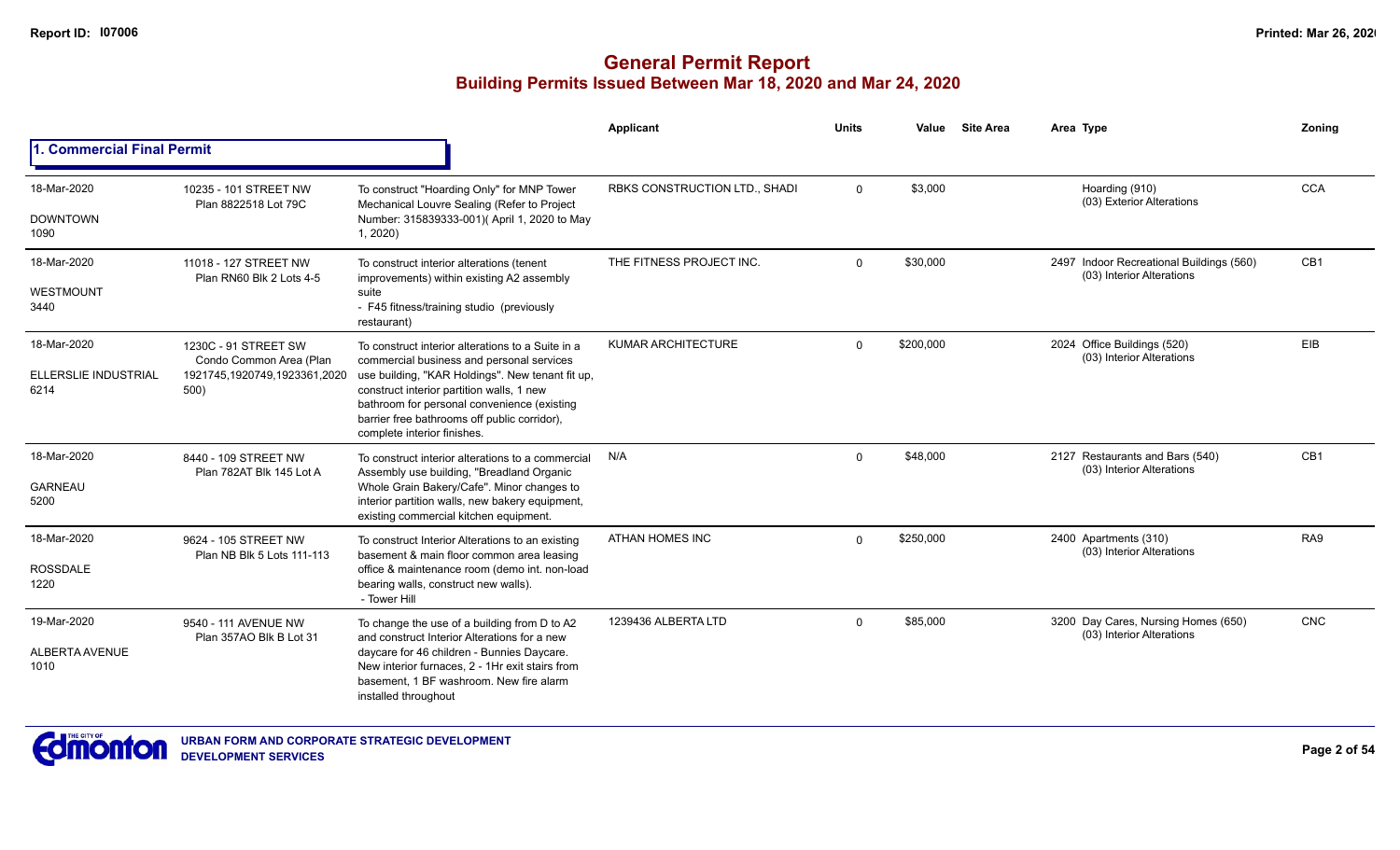|                                                                      |                                                                    |                                                                                                                                                                                                                                                                                                                                                                                                                                                                             | Applicant                              | <b>Units</b> | Value     | <b>Site Area</b> | Area Type                                                              | Zoning          |
|----------------------------------------------------------------------|--------------------------------------------------------------------|-----------------------------------------------------------------------------------------------------------------------------------------------------------------------------------------------------------------------------------------------------------------------------------------------------------------------------------------------------------------------------------------------------------------------------------------------------------------------------|----------------------------------------|--------------|-----------|------------------|------------------------------------------------------------------------|-----------------|
| 1. Commercial Final Permit                                           |                                                                    |                                                                                                                                                                                                                                                                                                                                                                                                                                                                             |                                        |              |           |                  |                                                                        |                 |
| 19-Mar-2020<br><b>LORELEI</b><br>3280                                | <b>NW</b><br>Plan 7520494 Blk 42 Lot 1                             | 16215 - CASTLE DOWNS ROAD To construct Exterior Alteration, Interior<br>Alteration - Alex Robitaille - (TELUS wishes to<br>replace their existing generator with new. We<br>will add new concrete pads and place new<br>asphalt around the generator. New perimeter<br>fence will be installed around the generator.<br>New concrete housekeeping pad inside the will<br>support electrical equipment. The electrical and<br>controls is the biggest part of this project.) | TRIBUILD CONTRACTING (CALGARY)<br>LTD. | $\mathbf 0$  | \$800,000 |                  | 4144 Communication Buildings (470)<br>(03) Exterior Alterations        | PU              |
| 19-Mar-2020<br><b>WOODCROFT</b><br>3450                              | 1 - WESTMOUNT SHOPPING<br><b>CENTRE NW</b><br>Plan 5079HW Blk 20   | To change the use of a Suite from Assembly to<br>Personal Service and to construct interior<br>alterations, "Binh's Nail Salon". First tenant fit-up<br>in empty shell space.                                                                                                                                                                                                                                                                                               | <b>BINH'S NAILS</b>                    | $\Omega$     | \$60,000  |                  | 1206 Mixed Use (522)<br>(03) Interior Alterations                      | CB3, CSC        |
| 19-Mar-2020<br><b>DOWNTOWN</b><br>1090                               | 10111 - 104 AVENUE NW<br>Plan 8021480 Blk 1 Lot A                  | To construct interior alterations within office<br>building (original tenant fitup) Avison Young.                                                                                                                                                                                                                                                                                                                                                                           | <b>SYNERGY PROJECTS</b>                | $\Omega$     | \$970,400 |                  | 14506 Office Buildings (520)<br>(03) Interior Alterations              | <b>CCA</b>      |
| 19-Mar-2020<br>STRATHCONA INDUSTRIAL 1721435)<br><b>PARK</b><br>6700 | 9129C - 35 AVENUE NW<br>Condo Common Area (Plan                    | To construct Interior Alteration to expand a<br>current beauty salon into the adjoining bay -<br>opening through demising wall.                                                                                                                                                                                                                                                                                                                                             | N/A                                    | $\Omega$     | \$5,000   |                  | 5813 Malls, Office/Retail (512)<br>(03) Interior Alterations           | DC <sub>2</sub> |
| 19-Mar-2020<br><b>DOWNTOWN</b><br>1090                               | 7 - SIR WINSTON CHURCHILL<br><b>SQUARE NW</b><br>Plan 4390NY Blk E | to construct Interior Alteration to an Edmonton<br>Public Library - Lounge & Washroom<br>Renovation - Demolish one of the existing<br>washrooms and wall separating the two<br>existing rooms. Renovate existing washroom<br>and lounge area with new finishes and fixtures<br>including kitchen area.                                                                                                                                                                      | <b>EDMONTON PUBLIC LIBRARY</b>         | $\Omega$     | \$75,000  |                  | 700 Libraries/Museums/Art Galleries (630)<br>(03) Interior Alterations | <b>CCA</b>      |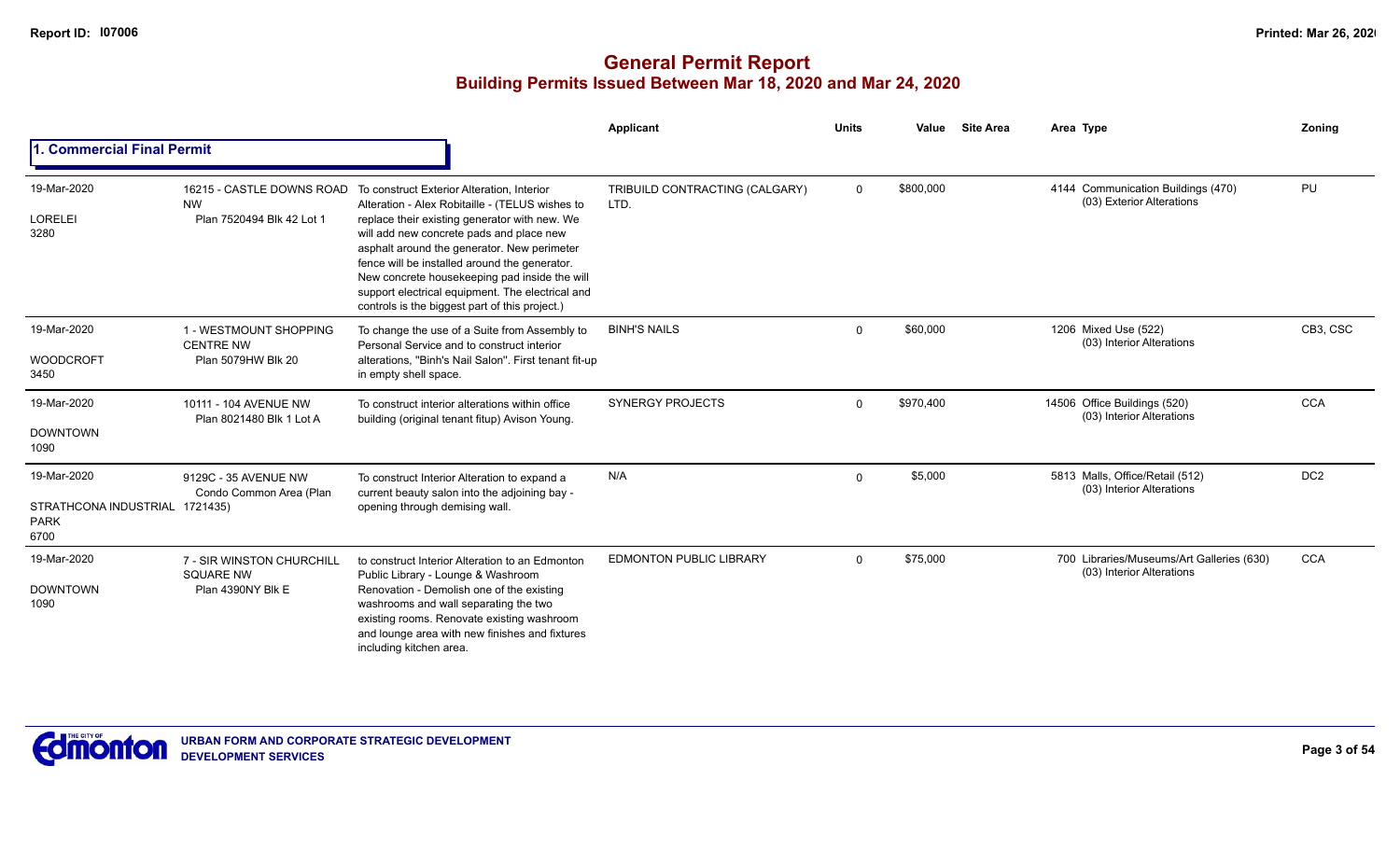|                                                           |                                                     |                                                                                                                                                                                                                                                                                                                                        | Applicant                   | <b>Units</b> | Value     | <b>Site Area</b> | Area Type                                                             | <b>Zoning</b>   |
|-----------------------------------------------------------|-----------------------------------------------------|----------------------------------------------------------------------------------------------------------------------------------------------------------------------------------------------------------------------------------------------------------------------------------------------------------------------------------------|-----------------------------|--------------|-----------|------------------|-----------------------------------------------------------------------|-----------------|
| 1. Commercial Final Permit                                |                                                     |                                                                                                                                                                                                                                                                                                                                        |                             |              |           |                  |                                                                       |                 |
| 19-Mar-2020<br><b>MCLEOD</b><br>2530                      | 6120 - 149 AVENUE NW<br>Plan 5782NY Blk 36 Lot 21   | To operate a Home Based Business (Personal<br>Service Shop) in a single-detached house (DP:<br>349198901-001) expires on JANUARY 24,<br>2025. - Noor's Beauty Salon and Spa (no hair<br>cutting, no nails, no manicure, no pedicure, no<br>hair colouring, no hair spray,<br>-facials/waxing/makeup only) no addition<br>requirements. | N/A                         | $\mathbf 0$  | \$0       |                  | Single Detached House (110)<br>(03) Interior Alterations              | RF <sub>1</sub> |
| 19-Mar-2020<br>CANORA<br>4090                             | 10116 - 150 STREET NW<br>Plan 208KS Blk 59 Lot 17   | To construct interior alterations to retail building                                                                                                                                                                                                                                                                                   | <b>NEJMARK ARCHITECT</b>    | $\Omega$     | \$260,000 |                  | 19461 Retail and Shops (510)<br>(03) Interior Alterations             | CB <sub>3</sub> |
| 19-Mar-2020<br><b>KLARVATTEN</b><br>2440                  | 16705 - 84 STREET NW<br>Plan 9926453 Blk 12 Lot 124 | To construct interior alterations (tenant<br>improvement) within retail suite fitup of retail<br>occupancy                                                                                                                                                                                                                             | ALTA MANILA PROPERTIES CORP | $\Omega$     | \$8,500   |                  | 683 Retail and Shops (510)<br>(03) Interior Alterations               | <b>CNC</b>      |
| 19-Mar-2020<br><b>DOWNTOWN</b><br>1090                    | 10020 - 103 AVENUE NW<br>Plan 9624099 Lot 91A       | To construct Interior Alteration - Tower Slab -<br>Exit /Entrance slab repairs                                                                                                                                                                                                                                                         | MAINSTREET EQUITY CORP      | $\Omega$     | \$90,000  |                  | 5382 Office Buildings (520)<br>(03) Interior Alterations              | <b>CCA</b>      |
| 19-Mar-2020<br>SOUTHEAST INDUSTRIAL<br>6690               | 6510 - 30 STREET NW<br>Plan 5129AJ Blk 14           | To construct a cold storage building (Quonset -<br>19.50m x 9.08m).                                                                                                                                                                                                                                                                    | <b>PERMIT MASTERS</b>       | $\Omega$     | \$121,400 |                  | 1908 Manufacturing Buildings (430)<br>$(01)$ New                      | IM              |
| 19-Mar-2020<br>YELLOWHEAD CORRIDOR<br><b>EAST</b><br>1270 | Plan 4159HW Lots 22-23                              | 9110 - YELLOWHEAD TRAIL NW To construct interior alterations (construct<br>HVAC roof opening, and install new paint<br>booth) within existing general industrial suite<br>- "Bird Automotive" tenant improvement                                                                                                                       | <b>BIRD AUTOMOTIVE</b>      | $\mathbf 0$  | \$8,000   |                  | 2700 Storage Buildings, Warehouses (460)<br>(03) Interior Alterations | IM              |

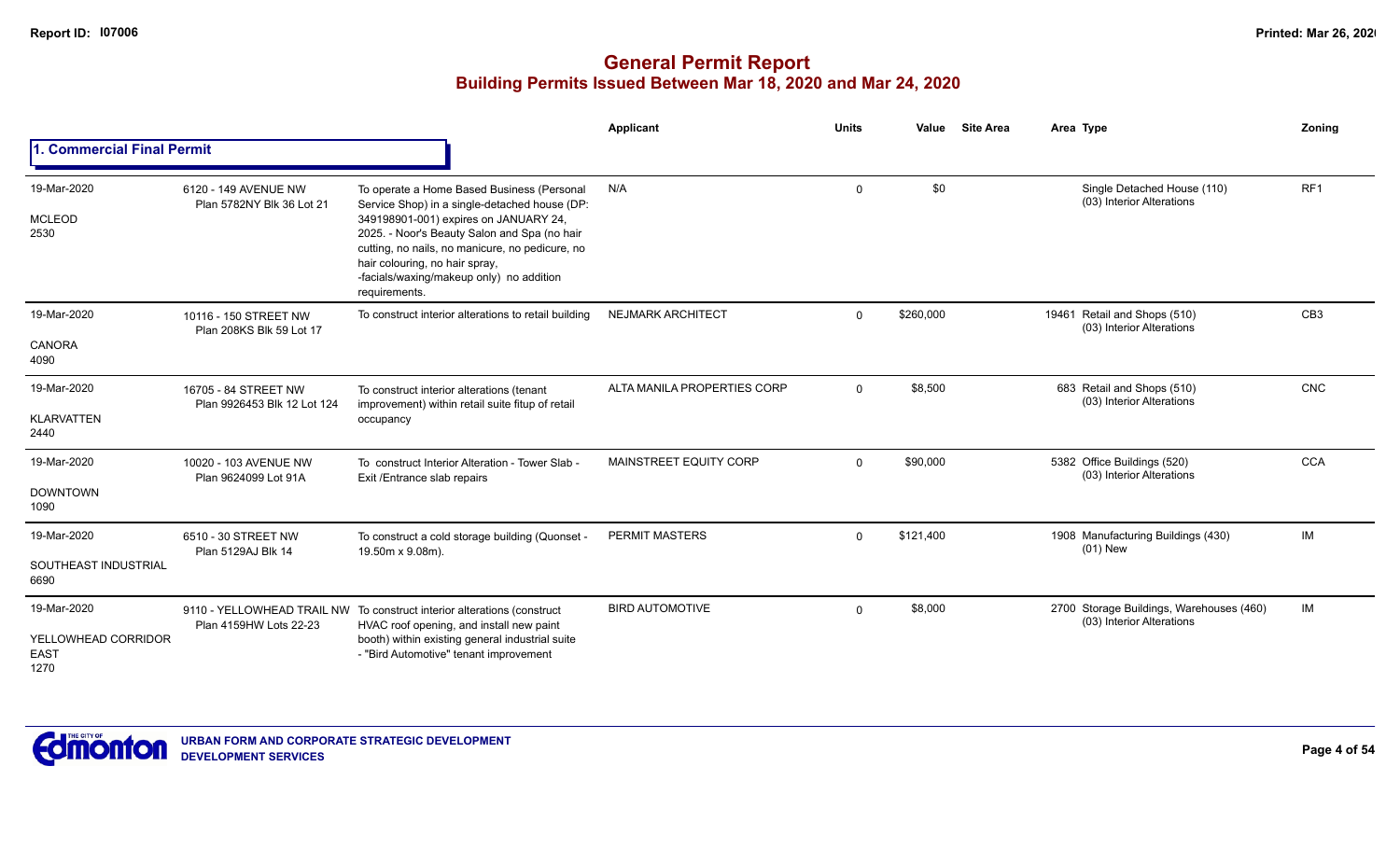|                                                                         |                                                      |                                                                                                                                                                                                                                                                                                                                                | Applicant                              | <b>Units</b> | Value       | <b>Site Area</b> | Area Type                                                           | Zonina          |
|-------------------------------------------------------------------------|------------------------------------------------------|------------------------------------------------------------------------------------------------------------------------------------------------------------------------------------------------------------------------------------------------------------------------------------------------------------------------------------------------|----------------------------------------|--------------|-------------|------------------|---------------------------------------------------------------------|-----------------|
| 1. Commercial Final Permit                                              |                                                      |                                                                                                                                                                                                                                                                                                                                                |                                        |              |             |                  |                                                                     |                 |
| 19-Mar-2020<br><b>GRANVILLE</b><br>4551                                 | 20904 - 62 AVENUE NW<br>Plan 1125045 Blk 1 Lot 2     | To construct interior alterations to a commercial<br>A2 Assembly use building, Granville Station,<br>Building A, "Bambini Granville". First tenant fit-up<br>in empty shell space.                                                                                                                                                             | <b>SCL ENGINEERING LTD.</b>            | $\Omega$     | \$550,000   |                  | 9704 Day Cares, Nursing Homes (650)<br>(03) Interior Alterations    | DC <sub>2</sub> |
| 20-Mar-2020<br><b>TAMARACK</b><br>6443                                  | 841 - TAMARACK WAY NW<br>Plan 1923047 Blk 14 Lot 6   | To construct a Retail/Restaurant use<br>commercial building, "building 5, Grove on 17".<br>SHELL ONLY, includes two 2 hour rated<br>demising walls, 4 RTU's.                                                                                                                                                                                   | <b>HODGSON SCHILF EVANS ARCHITECTS</b> | $\Omega$     | \$650,000   |                  | Restaurants and Bars (540)<br>$(01)$ New                            | DC <sub>1</sub> |
| 20-Mar-2020<br><b>DOWNTOWN</b><br>1090                                  | 10700 - 104 AVENUE NW<br>Plan 1720488 Blk 20 Lot 101 | To construct Interior Alteration between level 2<br>and 3 to an existing building (demolish existing<br>convenience stairs in building 6 & 7, fill in stair<br>opening bldg 6, relocate stairs in bldg 7).<br>Construction work included mechanical.<br>sprinkler, electrical and structural scopes.<br>- MacEwan University Library - Phase 1 | <b>CLARK BUILDERS</b>                  | $\Omega$     | \$1,500,000 |                  | 10915 Universities (626)<br>(03) Interior Alterations               | UI, UI, UI      |
| 20-Mar-2020<br><b>DOWNTOWN</b><br>1090                                  | 10020 - 100 STREET NW<br>Plan 384TR Lot 12A          | To construct Interior Alterations (12th and 13th<br>floor scope includes demolition, construction of<br>partitions, electrical (fire alarm & electrical) and<br>mechanical modifications (sprinkler & HVAC)) to<br>an existing building.<br>- Telus Building                                                                                   | ALBERTA INFRASTRUCTURE                 | $\mathbf{0}$ | \$840,800   |                  | 34014 Office Buildings (520)<br>(03) Interior Alterations           | <b>CCA</b>      |
| 20-Mar-2020<br><b>EDMONTON RESEARCH</b><br>AND DEVELOPMENT PARK<br>6190 | 2011 - 94 STREET NW<br>Plan 8120859 Blk 3 Lot 1      | To construct interior alterations to a commercial<br>General Industrial use building. Re-configure<br>part of interior space, install a modular clean<br>room.                                                                                                                                                                                 | CHANDOS CONSTRUCTION LTD               | $\Omega$     | \$900,000   |                  | 2185 Laboratory/Research Centres (580)<br>(03) Interior Alterations | IB              |
| 20-Mar-2020<br><b>SUMMERLEA</b><br>4520                                 | 17010 - 90 AVENUE NW<br>Plan 0928218 Blk 30 Lot 10   | To construct Interior Alteration to an existing<br>pharmacy - EDMONTON PHARMACY                                                                                                                                                                                                                                                                | OGGI INC O/A OGGI HOMES, MARIO         | $\Omega$     | \$100,000   |                  | 435 Retail and Shops (510)<br>(03) Interior Alterations             | DC <sub>2</sub> |

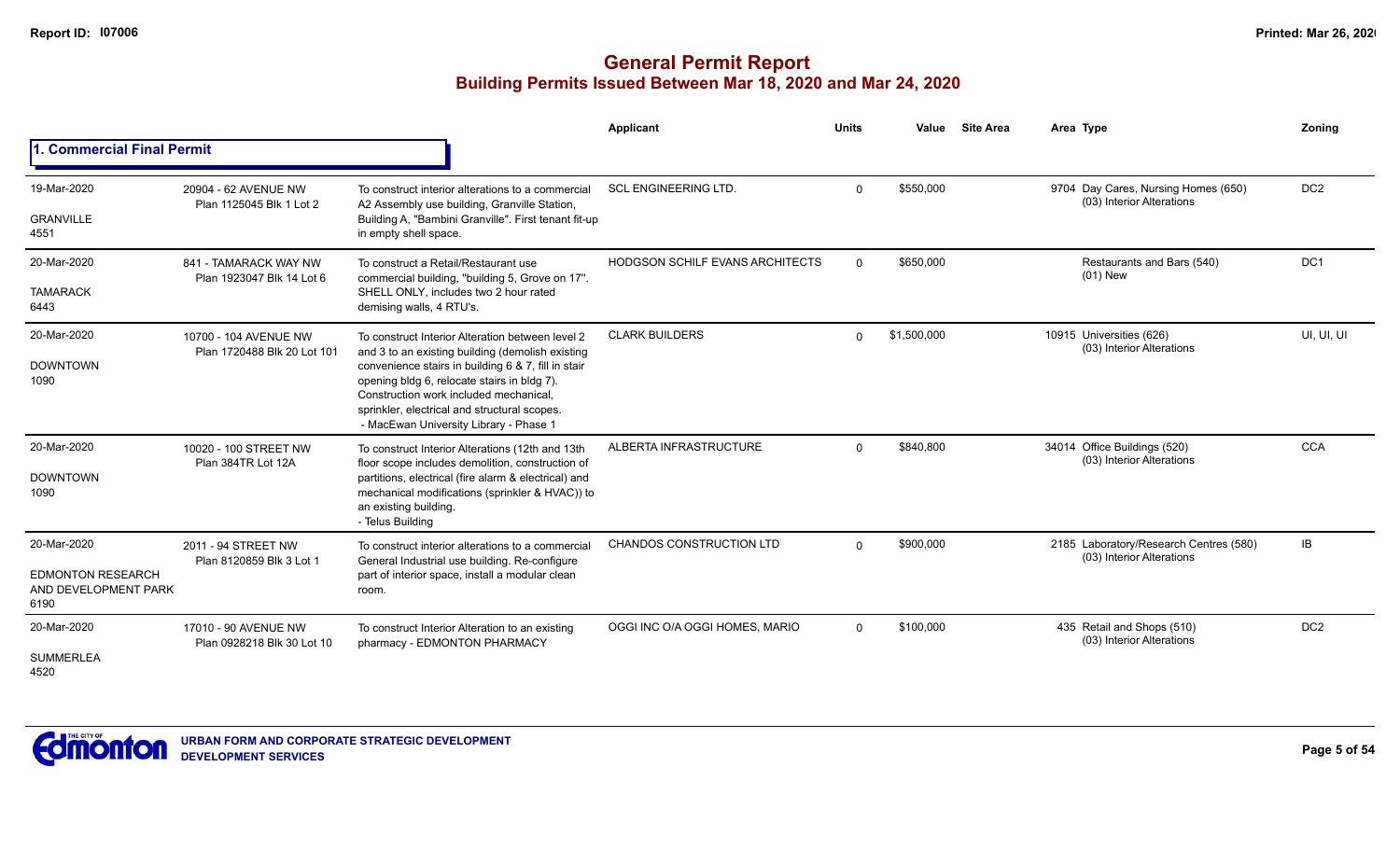|                                                   |                                                       |                                                                                                                                                                                                                                                                                                                                                                                                                  | <b>Applicant</b>           | <b>Units</b> | Value       | <b>Site Area</b> | Area Type                                                         | Zoning     |
|---------------------------------------------------|-------------------------------------------------------|------------------------------------------------------------------------------------------------------------------------------------------------------------------------------------------------------------------------------------------------------------------------------------------------------------------------------------------------------------------------------------------------------------------|----------------------------|--------------|-------------|------------------|-------------------------------------------------------------------|------------|
| <b>Commercial Final Permit</b>                    |                                                       |                                                                                                                                                                                                                                                                                                                                                                                                                  |                            |              |             |                  |                                                                   |            |
| 20-Mar-2020<br><b>ERMINESKIN</b><br>5180          | 2911 - 109 STREET NW<br>Plan 7921043 Blk 33           | To construct interior/exterior alterations to a<br>commercial Apartment building, "Strathmore<br>Manor". Fire damage repairs to WING B (Phase<br>3), all levels to have repaired electrical,<br>mechanical, architectural and structural<br>components. Previous permit numbers<br>connected are 354437109-003 and<br>350635249-003.                                                                             | PRECISION FORENSICS INC.   | $\Omega$     | \$1,500,000 |                  | 36000 Apartments (310)<br>(03) Exterior Alterations               | RA7        |
| 20-Mar-2020<br><b>ERMINESKIN</b><br>5180          | 2911 - 109 STREET NW<br>Plan 7921043 Blk 33           | To construct interior/exterior alterations to a<br>commercial Apartment building PHASE 2 Fire<br>damage repairs to CORE AREA, restoring the<br>fire rating on interior and exterior walls, repair<br>damaged mechanical and electrical systems,<br>including repairs to fire safety systems. Roof<br>repair not part of this permit. Previous permit<br>number connected is 350635249-003.<br>"Strathmore Manor" | PRECISION FORENSICS INC.   | $\Omega$     | \$1,000,000 |                  | 33000 Apartments (310)<br>(03) Exterior Alterations               | RA7        |
| 20-Mar-2020<br><b>MISTATIM INDUSTRIAL</b><br>4320 | 13703 - 170 STREET NW<br>Plan 179HW Blk 7             | Construction of a new general industrial<br>building. One washroom in the maintenance<br>room, and a total of 9 RTUs, 6 MUAs<br>placements. 2hrs FSR on gridline#5, and 1 hr<br>FSR around the building maintenance room and<br>utility rooms. NO MEZZANINES. Future, tenant<br>improvements will require a separate Building<br>Permits.                                                                        | <b>SYNERGY PROJECTS</b>    | $\Omega$     | \$3,307,000 |                  | 45877 Storage Buildings, Warehouses (460)<br>$(01)$ New           | IB, IB, IL |
| 20-Mar-2020<br>WALKER<br>6662                     | 5205 - ELLERSLIE ROAD SW<br>Plan 1422177 Blk 30 Lot 2 | To construct Interior Alteration for a new animal<br>hospital (Initial fitup) - HARVEST POINTE<br><b>ANIMAL HOSPITAL</b>                                                                                                                                                                                                                                                                                         | PETROCOM CONSTRUCTION LTD. | $\Omega$     | \$555,000   |                  | 3240 Animal and Plant Services (410)<br>(03) Interior Alterations | DC1        |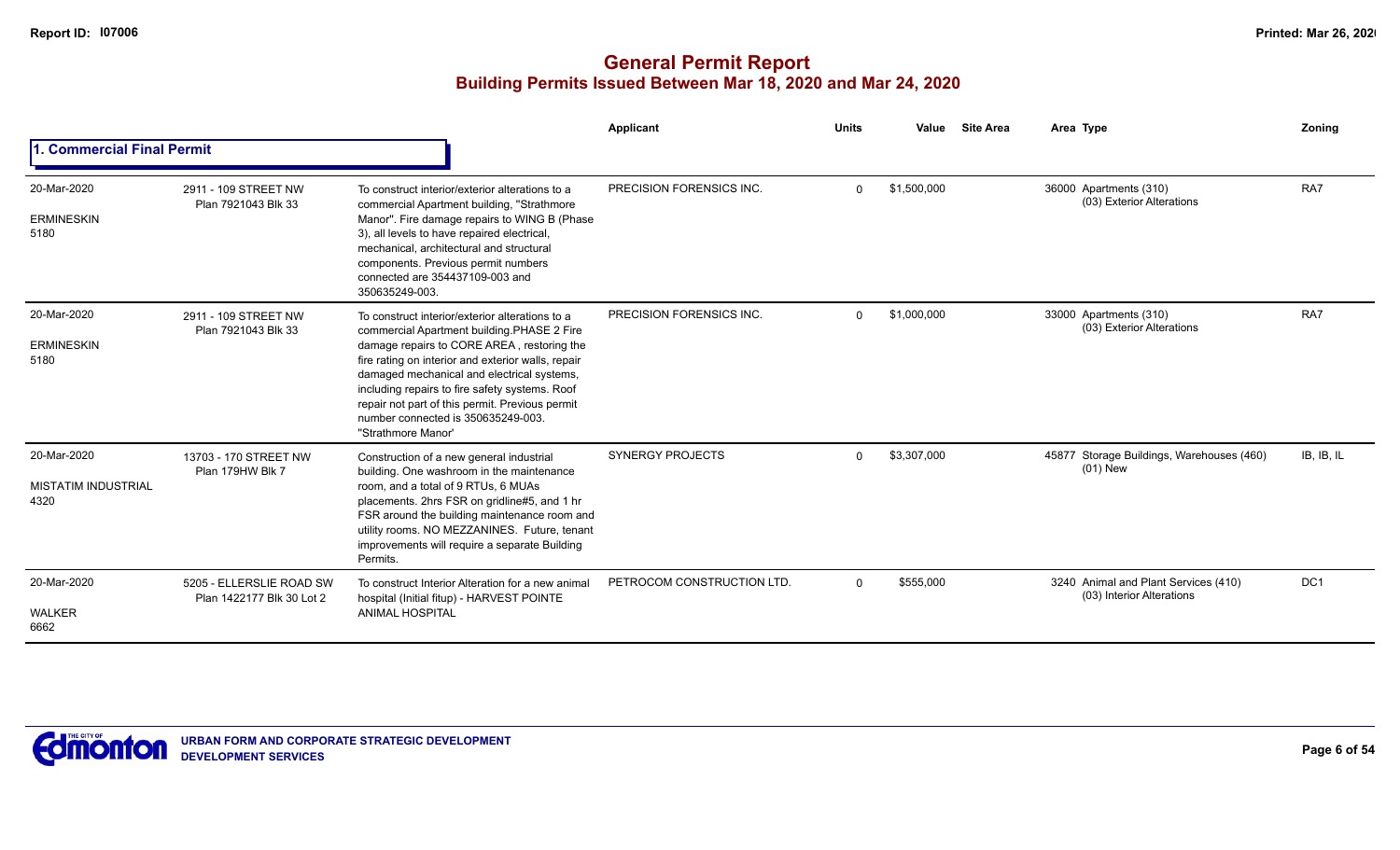|                                              |                                                        |                                                                                                                                                                                                                                                                                                                                                                                                                                                                                                                       | <b>Applicant</b>                  | <b>Units</b> | Value     | <b>Site Area</b> | Area Type                                                              | Zoning     |
|----------------------------------------------|--------------------------------------------------------|-----------------------------------------------------------------------------------------------------------------------------------------------------------------------------------------------------------------------------------------------------------------------------------------------------------------------------------------------------------------------------------------------------------------------------------------------------------------------------------------------------------------------|-----------------------------------|--------------|-----------|------------------|------------------------------------------------------------------------|------------|
| 1. Commercial Final Permit                   |                                                        |                                                                                                                                                                                                                                                                                                                                                                                                                                                                                                                       |                                   |              |           |                  |                                                                        |            |
| 23-Mar-2020                                  | 6704 - 50 STREET NW<br>Plan 0625512 Blk 12 Lot 1       | To construct Exterior and Interior Alteration to<br>expand office space - Bureau Veritas -                                                                                                                                                                                                                                                                                                                                                                                                                            | <b>ARC STUDIO</b>                 | $\Omega$     | \$801,800 |                  | 16562 Storage Buildings, Warehouses (460)<br>(03) Exterior Alterations | IB, IB     |
| <b>ROPER INDUSTRIAL</b><br>6640              |                                                        | Renovation of three CRU spaces containing<br>existing office and warehouse space to include<br>additional offices and washrooms, boardroom.<br>kitchen and lunch area, two lab spaces and an<br>exercise area on an existing mezzanine.<br>Demolition to include openings for connecting<br>doorways to existing Tenant spaces on both<br>sides of renovated area and one additional<br>overhead door to be added in the exterior wall.<br>2 New roof top units, 3 relocated make up air<br>units, 3 new exhaust fans |                                   |              |           |                  |                                                                        |            |
| 23-Mar-2020<br><b>DOWNTOWN</b><br>1090       | 10235 - 101 STREET NW<br>Plan 8822518 Lot 79C          | To construct Interior Alteration to an entire floor<br>of an existing office building (Scope of work<br>does not include elevators, base building areas,<br>or public washrooms.)                                                                                                                                                                                                                                                                                                                                     | <b>SYNERGY PROJECTS</b>           | $\Omega$     | \$900,000 |                  | 11916 Office Buildings (520)<br>(03) Interior Alterations              | <b>CCA</b> |
| 23-Mar-2020<br><b>STRATHCONA</b><br>5480     | <b>NW</b><br>Condo Common Area (Plan<br>8222909)       | 10149 - SASKATCHEWAN DRIVE To construct interior alterations to a Suite in a<br>Commercial Mixed Use building. Re-configure<br>floor plan from initial permit submission under<br>246261148-002, construct 2 hour rated<br>demising wall creating additional Suite and<br>TENANT FIT UP for a convenience store.                                                                                                                                                                                                      | PRO CONSULTING DESIGN & BUILD INC | $\Omega$     | \$12,000  |                  | Retail and Shops (510)<br>(03) Interior Alterations                    | DC2, DC2   |
| 23-Mar-2020<br><b>DOWNTOWN</b><br>1090       | 10060 - JASPER AVENUE NW<br>Plan 8221723 Lot C         | TO construct Interior Alteration to an existing<br>space - APEGA Phase 2 - (Interior tenant<br>alteration of an existing office space. minor<br>alterations to electrical, new finishes. No<br>change to suite separations.)                                                                                                                                                                                                                                                                                          | <b>SYNERGY PROJECTS</b>           | $\Omega$     | \$59,500  |                  | 2971 Office Buildings (520)<br>(03) Interior Alterations               | <b>CCA</b> |
| 23-Mar-2020<br><b>CHAPPELLE AREA</b><br>5462 | 351 - CHAPPELLE DRIVE SW<br>Plan 1420393 Blk 3 Lot 1MR | To construct STRUCTURAL FRAMING only for a<br>2 storey K-9 School building "Garth Worthington<br>School".                                                                                                                                                                                                                                                                                                                                                                                                             | CHANDOS CONSTRUCTION LTD          | $\Omega$     | \$10,000  |                  | Elementary Schools (620)<br>(05) Structural Frame                      | <b>US</b>  |

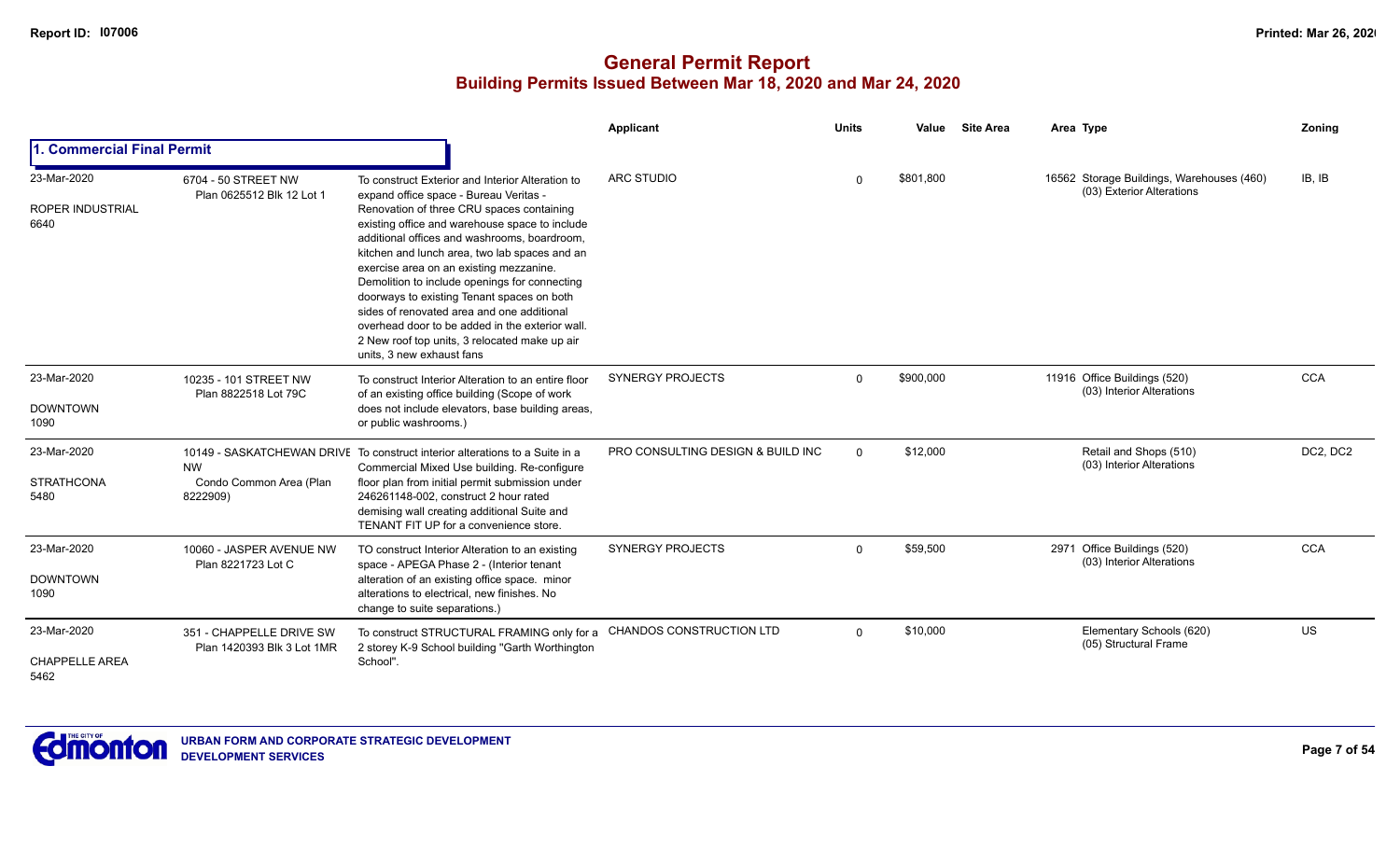|                                                                    |                                                               |                                                                                                                                                                                                                                                                                                                                                                                                                                                                                     | Applicant                                               | <b>Units</b> | Value       | <b>Site Area</b> | Area Type                                                             | Zoning     |
|--------------------------------------------------------------------|---------------------------------------------------------------|-------------------------------------------------------------------------------------------------------------------------------------------------------------------------------------------------------------------------------------------------------------------------------------------------------------------------------------------------------------------------------------------------------------------------------------------------------------------------------------|---------------------------------------------------------|--------------|-------------|------------------|-----------------------------------------------------------------------|------------|
| 1. Commercial Final Permit                                         |                                                               |                                                                                                                                                                                                                                                                                                                                                                                                                                                                                     |                                                         |              |             |                  |                                                                       |            |
| 23-Mar-2020<br>UNIVERSITY OF ALBERTA<br><b>FARM</b><br>5530        | 6950 - 113 STREET NW<br>Plan 0723049 Blk A Lot 1              | To restore a constrution site back to original.                                                                                                                                                                                                                                                                                                                                                                                                                                     | PCL CONSTRUCTION MANAGEMENT IN                          | $\Omega$     | \$3,100,000 |                  | Laboratory/Research Centres (580)<br>(04) Excavation                  | AJ         |
| 23-Mar-2020<br><b>RAMPART INDUSTRIAL</b><br>3360                   | 14165C - 162 AVENUE NW<br>Condo Common Area (Plan<br>1622900) | To construct interior alterations to a Suite in a<br>Commercial building, "MP Psychology".                                                                                                                                                                                                                                                                                                                                                                                          | ELIAS ENTERPRISES INC. O/A WOLFE<br><b>CONSTRUCTION</b> | $\Omega$     | \$120,000   |                  | 1510 Storage Buildings, Warehouses (460)<br>(03) Interior Alterations | IB         |
| 24-Mar-2020<br><b>PARSONS INDUSTRIAL</b><br>6570                   | 10141 - 34 AVENUE NW<br>Plan 9322951 Blk 2 Lot 20             | To change the use from retail store (E<br>occupancy) to an assembly occupancy (A2<br>restaurant) for tenant space 10149-34 ave.<br>NOTE: Kitchen is located in adjacent cru (Al<br>Salam Bakery / Deli - suite 10141-34 ave).<br>To construct interior alterations (opening in<br>demising wall) and washrooms for proposed<br>restaurant occupancy use in suite 10149-34<br>ave.<br>NOTE: no interior alterations have been<br>approved for suite 10141-34 ave with this<br>permit | KADEELA CONTRACTING LTD.<br>(PLUMBING & GAS)            | $\mathbf 0$  | \$75,000    |                  | 3856 Restaurants and Bars (540)<br>(03) Interior Alterations          | <b>IB</b>  |
| 24-Mar-2020<br><b>CARLETON SQUARE</b><br><b>INDUSTRIAL</b><br>4100 | 16310 - 121A AVENUE NW<br>Plan 9322615 Blk 3 Lot 3B           | To construct interior alterations to a Suite in a<br>commercial general industrial use building.<br>Constructing fire separation walls around<br>electrical equipment.<br><b>Midwest Fabricators</b>                                                                                                                                                                                                                                                                                | N/A                                                     | $\Omega$     | \$15,000    |                  | 323 Storage Buildings, Warehouses (460)<br>(03) Interior Alterations  | IM         |
| 24-Mar-2020<br><b>OTTEWELL</b><br>6550                             | 6104 - 90 AVENUE NW<br>Plan 6307MC Blk 46 Lot 20              | To Construct Exterior Alterations to an existing<br>General Retail Store (new rear door) and<br>interior alterations - landlord work, return to<br>shell, future TI required for occupancy                                                                                                                                                                                                                                                                                          | WA ARCHITECTS(ALBERTA), LTD.                            | $\mathbf 0$  | \$650,000   |                  | 19339 Retail and Shops (510)<br>(03) Exterior Alterations             | <b>CSC</b> |

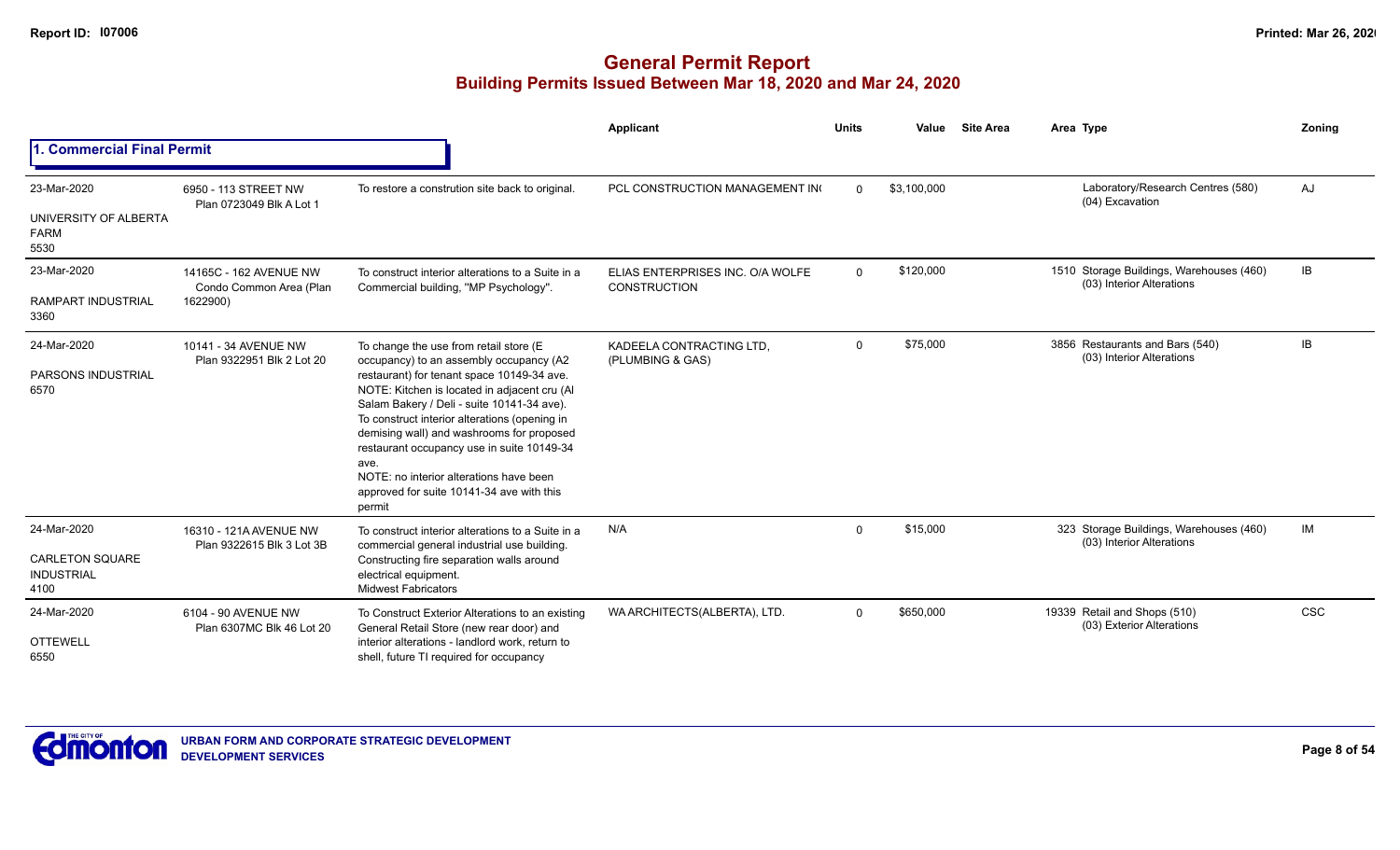## **General Permit Report Building Permits Issued Between Mar 18, 2020 and Mar 24, 2020**

|                                       |                                                   |                                                                                                                                   | <b>Applicant</b>                                        | <b>Units</b> | Value     | <b>Site Area</b> | Area Type                                                              | Zoning                |
|---------------------------------------|---------------------------------------------------|-----------------------------------------------------------------------------------------------------------------------------------|---------------------------------------------------------|--------------|-----------|------------------|------------------------------------------------------------------------|-----------------------|
| 1. Commercial Final Permit            |                                                   |                                                                                                                                   |                                                         |              |           |                  |                                                                        |                       |
| 24-Mar-2020                           | 4740 - 94 AVENUE NW<br>Plan 7820294 Blk 9 Lot 8   | To construct interior/exterior alterations to<br>general industrial building - tenant improvement                                 | <b>CVL ENGINEERS INC.</b>                               | $\Omega$     | \$45.000  |                  | 600 Storage Buildings, Warehouses (460)<br>(03) Interior Alterations   | IB                    |
| <b>EASTGATE BUSINESS PARK</b><br>6180 |                                                   | including office buildout and new mandoor in<br>exterior wall                                                                     |                                                         |              |           |                  |                                                                        |                       |
| 24-Mar-2020                           | 11010 - 178 STREET NW<br>SW-9-53-25-4             | To construct interior alterations to a General<br>Industrial use building. Construct new 2 hour                                   | <b>EMCEE CONSTRUCTION &amp; MANAGEMEI</b><br><b>LTD</b> | $\mathbf 0$  | \$96,000  |                  | 8806 Storage Buildings, Warehouses (460)<br>(03) Interior Alterations  | IB, IM                |
| <b>WILSON INDUSTRIAL</b><br>4640      | 12125 - 145 STREET NW                             | rated demising wall creating additional<br>Suite/Tenant space, re-configure interior<br>partition wall layout, update electrical. |                                                         |              |           |                  |                                                                        |                       |
| 24-Mar-2020                           | Plan 8022028 Blk 1 Lot 9C                         | To construct Interior Alteration - to install a<br>pre-manufactured paint booth - Jambo Auto                                      | TALLTON CONSTRUCTION LTD.<br>(PLUMBING & GAS)           | $\Omega$     | \$10,000  |                  | 480 Storage Buildings, Warehouses (460)<br>(03) Interior Alterations   | IM                    |
| <b>DOMINION INDUSTRIAL</b><br>3160    |                                                   | Centre                                                                                                                            |                                                         |              |           |                  |                                                                        |                       |
| 24-Mar-2020                           | 4410 - 17 STREET NW                               | To construct a temporary garden centre,<br>fenced off area and tents in an existing                                               | N/A                                                     | $\mathbf 0$  | \$80,000  |                  | Temporary Structures (999)<br>$(01)$ New                               | DC2, CSC              |
| <b>LARKSPUR</b><br>6390               | Plan 0620021 Blk 21 Lot 10                        | Superstore parking lot to be open from April 19 -<br>July 31st, 2020.                                                             |                                                         |              |           |                  |                                                                        |                       |
| 24-Mar-2020                           | 832 - 77 STREET SW<br>Plan 0523136 Blk 16 Lot 18  | To construct Interior Alteration for a home<br>based business (Basement w/ Commercial                                             | N/A                                                     | $\Omega$     | \$25,000  |                  | 526 Mixed Use (522)<br>(03) Interior Alterations                       | <b>RSL</b>            |
| <b>ELLERSLIE</b><br>6211              |                                                   | kitchen)                                                                                                                          |                                                         |              |           |                  |                                                                        |                       |
| 24-Mar-2020                           | 11113 - 113 STREET NW<br>Plan 1422116 Blk 9 Lot 5 | To construct Interior Alteration to an existing<br>Outdoor Participant Recreation building -                                      | PROLOGIC CONSTRUCTION LTD.                              | $\Omega$     | \$130,000 |                  | 1450 Outdoor Recreational Buildings (562)<br>(03) Interior Alterations | AP, AP, AP,<br>AP, AP |
| <b>PRINCE RUPERT</b><br>1170          |                                                   | Edmonton Clansmen Rugby Club                                                                                                      |                                                         |              |           |                  |                                                                        |                       |
| 24-Mar-2020                           | 6804 - 104 STREET NW<br>Plan 3553P Blk A Lots 1-5 | To construct interior alterations within existing<br>retail suite - construction of reinforced                                    | UNCLE SAM'S CANNABIS LTD.                               | $\Omega$     | \$9,000   |                  | 54 Retail and Shops (510)<br>(03) Interior Alterations                 | DC1, DC1              |
| <b>ALLENDALE</b><br>5010              |                                                   | cannabis storage room as per AGLC standards<br>"Uncle sams cannabis"                                                              |                                                         |              |           |                  |                                                                        |                       |



**Page 9 of 54**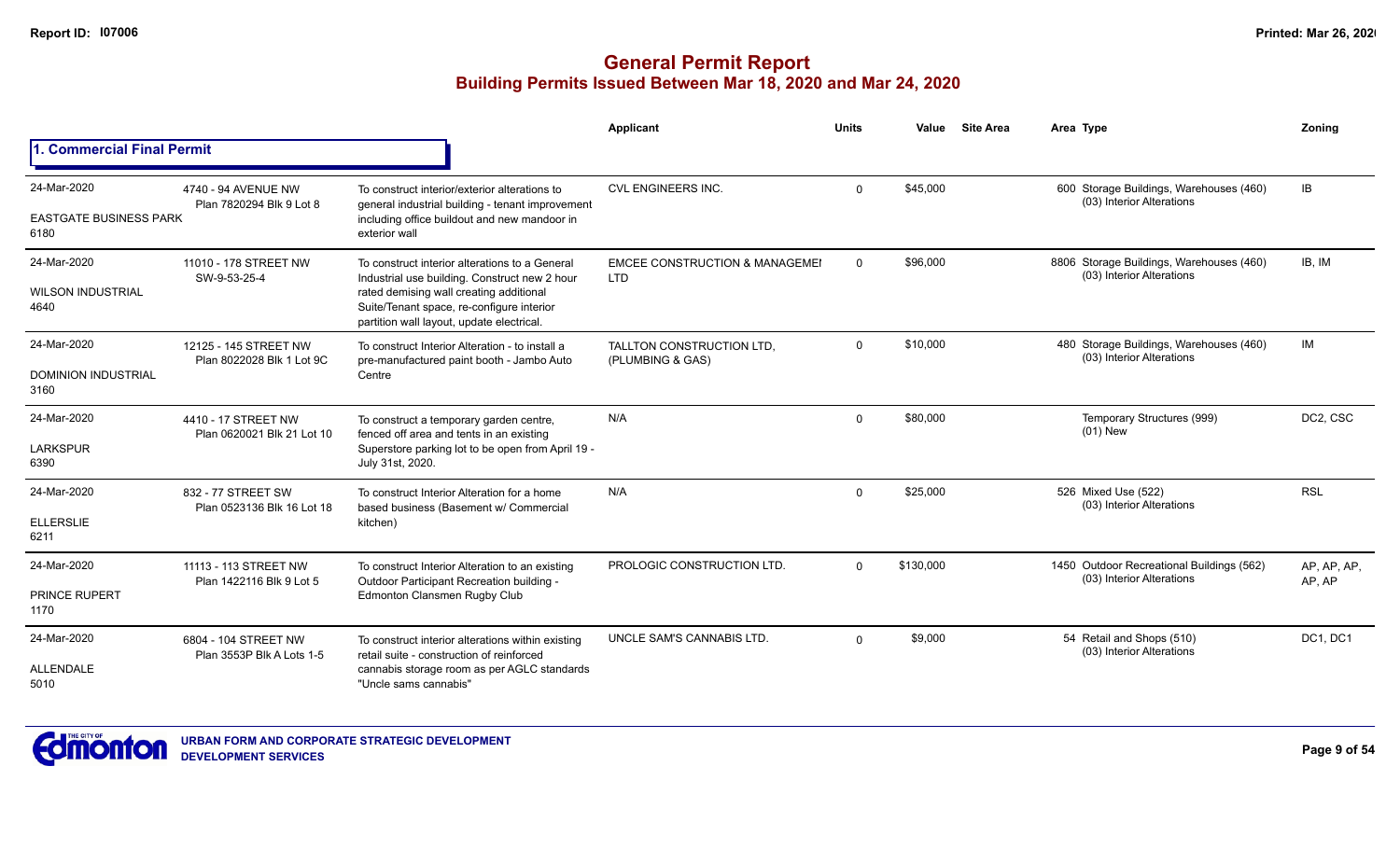|                                             |                                                                                                                                                                                                                   |                                                                                                                                                                                                                                                                                               | Applicant                                           | <b>Units</b> | Value<br><b>Site Area</b> | Area Type                                                    | Zoning                          |
|---------------------------------------------|-------------------------------------------------------------------------------------------------------------------------------------------------------------------------------------------------------------------|-----------------------------------------------------------------------------------------------------------------------------------------------------------------------------------------------------------------------------------------------------------------------------------------------|-----------------------------------------------------|--------------|---------------------------|--------------------------------------------------------------|---------------------------------|
| 1. Commercial Final Permit                  |                                                                                                                                                                                                                   |                                                                                                                                                                                                                                                                                               |                                                     |              |                           |                                                              |                                 |
| 24-Mar-2020<br>OLIVER<br>1150               | 11904 - 104 AVENUE NW<br>Plan 1425753 Blk 21 Lot 2                                                                                                                                                                | To construct interior alterations (construction of<br>all interior non load bearing walls, electrical,<br>mechanical) to a Suite in a commercial<br>mixed-use building<br>- "Qaulitas Care Inc. o/a Aesthetix MD"                                                                             | <b>BONN CONSTRUCTION LTD.</b>                       | $\Omega$     | \$300,000                 | 2530 Office Buildings (520)<br>(03) Interior Alterations     | DC <sub>1</sub>                 |
| 24-Mar-2020<br><b>SUMMERLEA</b><br>4520     | 8882 - 170 STREET NW<br>Plan 8421891 Blk 28 Lot 6<br>8882 - 170 STREET NW<br>Plan 8421891 Blk 28 Lot 5<br>8882 - 170 STREET NW<br>Plan 8322082 Blk 22 Lot 7<br>8882 - 170 STREET NW<br>Plan 8421542 Blk 22 Lot 6A | WEM suite 2571 - To change occupancy from E<br>to A2 and construct Interior Alteration for a new<br>coffee shop - The Alley                                                                                                                                                                   | <b>WEST EDMONTON MALL</b>                           | $\Omega$     | \$139,900                 | 1671 Restaurants and Bars (540)<br>(03) Interior Alterations | DC2, DC2, DC<br>DC <sub>2</sub> |
| 24-Mar-2020<br>ELLERSLIE INDUSTRIAL<br>6214 | 236 - 91 STREET SW<br>Plan 1122206 Unit 2                                                                                                                                                                         | To change the use of a Suite from Assembly to<br>Personal Services and to construct interior<br>alterations, "KHROME NAIL BAR BEAUTY<br>LOUNGE". Minor alterations to interior partition<br>walls, update HVAC system, update<br>electrical/fire alarm system, complete interior<br>finishes. | AADI DEVELOPMENTS LTD O/A ANTRIX<br><b>PROJECTS</b> | $\Omega$     | \$40,000                  | 2900 Retail and Shops (510)<br>(03) Interior Alterations     | EIB, DC2                        |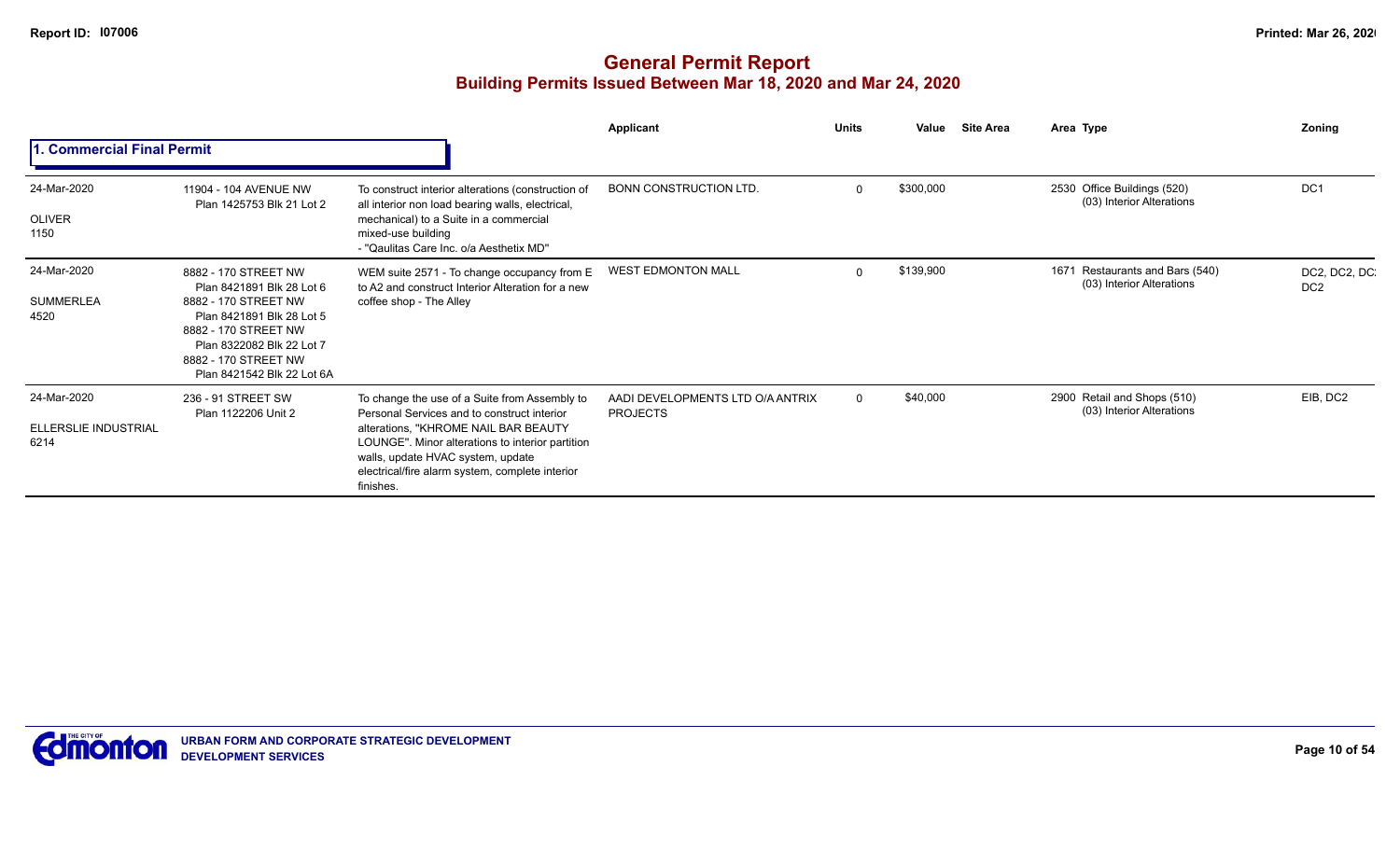|                                                |                                                      |                                                                                                                                                                                                                                                                                                                                                                                                                                                                                                                                                                                                                                                                                                                                                                            | <b>Applicant</b>                    | <b>Units</b> | Value     | <b>Site Area</b> | Area Type                                                             | Zoning          |
|------------------------------------------------|------------------------------------------------------|----------------------------------------------------------------------------------------------------------------------------------------------------------------------------------------------------------------------------------------------------------------------------------------------------------------------------------------------------------------------------------------------------------------------------------------------------------------------------------------------------------------------------------------------------------------------------------------------------------------------------------------------------------------------------------------------------------------------------------------------------------------------------|-------------------------------------|--------------|-----------|------------------|-----------------------------------------------------------------------|-----------------|
| I. Commercial Final Permit                     |                                                      |                                                                                                                                                                                                                                                                                                                                                                                                                                                                                                                                                                                                                                                                                                                                                                            |                                     |              |           |                  |                                                                       |                 |
| 24-Mar-2020<br>PLEASANTVIEW<br>5320            | 5312 - CALGARY TRAIL NW<br>Plan 7521365 Blk 95 Lot 3 | To construct Interior Alteration - 5326 Calgary<br>Trail - Sprinkler Removal - (Removal of<br>sprinklers only from 5326 Calgary Trail as part<br>of Landlord work for a new Tenant going into<br>an enlarged combined 5320/5326 Calgary Trail.<br>New Tenant going into 5320/5326 Calgary Trail<br>(Development permit #350615497-002) does<br>not require sprinklers and the combined lease<br>space is required to be all non-sprinklered.<br>Original building from in 1970's was<br>non-combustible, non-sprinklered building.<br>Sprinklers were added to 5326, 5329, 5330,<br>5332 & other vacant on North portion of main<br>floor only in the 1980's for Consumer's<br>distributing. Per 2019 building code, on<br>drawings, building does not require sprinklers. | <b>BOLD DESIGN INC</b>              | $\Omega$     | \$5,000   |                  | 3728 Office Buildings (520)<br>(03) Interior Alterations              | CB <sub>2</sub> |
| 24-Mar-2020<br><b>MEYOKUMIN</b><br>6460        | 5503 - 23 AVENUE NW<br>Plan 1123613 Blk 3 Lot 36A    | To construct Interior Alteration to an existing<br>business - Beyond Vision Expansion                                                                                                                                                                                                                                                                                                                                                                                                                                                                                                                                                                                                                                                                                      | SEAGATE CONTRACT MANAGEMENT<br>LTD. | $\mathbf 0$  | \$150,000 |                  | 2999 Malls, Office/Retail (512)<br>(03) Interior Alterations          | DC <sub>2</sub> |
| 24-Mar-2020<br><b>DOWNTOWN</b><br>1090         | 10104 - 103 AVENUE NW<br>Plan 8021480 Blk 1 Lot B    | To construct Interior Alteration to an existing<br>office                                                                                                                                                                                                                                                                                                                                                                                                                                                                                                                                                                                                                                                                                                                  | ASSALY LICENSED INTERIOR DESIGN IN  | $\mathbf{0}$ | \$130,000 |                  | 2131 Office Buildings (520)<br>(03) Interior Alterations              | <b>CCA</b>      |
| 24-Mar-2020<br><b>WHITE INDUSTRIAL</b><br>4630 | 10930 - 184 STREET NW<br>Plan 0023101 Lot 2          | To construct Interior Alteration to existing<br>warehouse - EMCO HVAC Tenant Improvement<br>- Minor alterations to office, warehouse, and<br>sales area, new epoxy flooring to affected<br>areas, addition of interior doors and frames                                                                                                                                                                                                                                                                                                                                                                                                                                                                                                                                    | <b>RESCOM INC.</b>                  | $\mathbf 0$  | \$100,000 |                  | 6400 Storage Buildings, Warehouses (460)<br>(03) Interior Alterations | IM              |

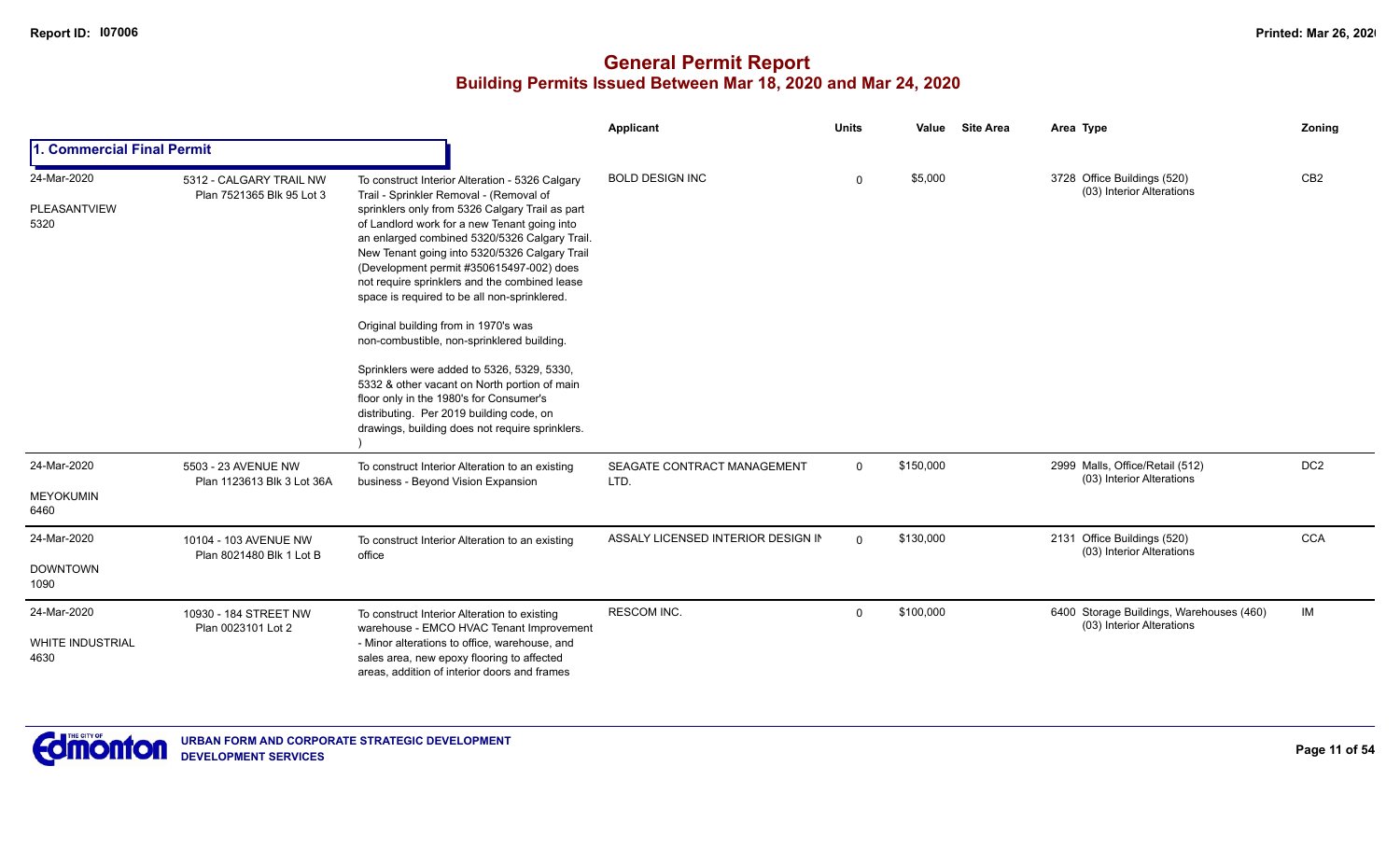## **General Permit Report Building Permits Issued Between Mar 18, 2020 and Mar 24, 2020**

|                                                                  |                                                                              |                                                                                                                                                                                                        | Applicant                                            | <b>Units</b> | Value     | <b>Site Area</b> | Area Type                                                              | Zoning     |
|------------------------------------------------------------------|------------------------------------------------------------------------------|--------------------------------------------------------------------------------------------------------------------------------------------------------------------------------------------------------|------------------------------------------------------|--------------|-----------|------------------|------------------------------------------------------------------------|------------|
| <b>Commercial Final Permit</b>                                   |                                                                              |                                                                                                                                                                                                        |                                                      |              |           |                  |                                                                        |            |
| 24-Mar-2020<br>STRATHCONA INDUSTRIAL<br><b>PARK</b><br>6700      | 4210 - 99 STREET NW<br>Plan 4731TR Blk 1 Lot 6                               | To construct interior and exterior alterations to a<br>commercial building. Demising of bay/suite,<br>adding a roof top unit, adding one man door on<br>the exterior of the building (west elevation). | SPACE STUDIO INC                                     | $\mathbf{0}$ | \$20,000  |                  | 3444 Mixed Use (522)<br>(03) Exterior Alterations                      | IB         |
| 24-Mar-2020<br><b>HAIRSINE</b><br>2320                           | 3504 - 137 AVENUE NW<br>Plan 7922268 Blk 52 Lot 36                           | To construct interior alterations within existing<br>assembly suite, by existing tenant - "KFC" new<br>kitchen exhaust, canopy, no new proposed<br>roof top appliances                                 | HI-FLYER FOOD CANADA INC.                            | $\Omega$     | \$9,000   |                  | Restaurants and Bars (540)<br>(03) Interior Alterations                | CNC        |
| 24-Mar-2020<br>STRATHCONA JUNCTION<br>5151                       | 6525 - GATEWAY BOULEVARD<br><b>NW</b><br>Condo Common Area (Plan<br>0221079) | To construct interior alterations to an existing<br>Assembly use suite(Imam Hussein Islamic<br>Society - scope includes a kitchen, HVAC,<br>electrical and plumbing work)                              | N/A                                                  | $\Omega$     | \$1,000   |                  | Religious Buildings (660)<br>(03) Interior Alterations                 | DC1, DC1   |
| 24-Mar-2020<br>KILLARNEY<br>2420                                 | 13122 - 82 STREET NW<br>Plan 400RS Blk 24 Lot 21A                            | To change the use from a Restaurant to a<br>Cannabis Retail Sales use and to construct<br>interior alterations. - Mountain Standard<br>Cannabis                                                        | 2168304 AB INC                                       | $\Omega$     | \$25,000  |                  | 1525 Retail and Shops (510)<br>(03) Interior Alterations               | CSC        |
| 24-Mar-2020<br>WINTERBURN INDUSTRIAL<br><b>AREA EAST</b><br>4650 | 21441 - 115 AVENUE NW<br>Plan 1523347 Blk 2 Lot 1                            | To construct Interior Alteration to an existing<br>warehouse - GUILLEVIN NORTH - PALLET<br><b>RACKING INSTALLATION</b>                                                                                 | G N JOHNSTON CO LTD O/A JOHNSTON<br><b>EQUIPMENT</b> | $\mathbf{0}$ | \$12,800  |                  | 16000 Storage Buildings, Warehouses (460)<br>(03) Interior Alterations | IB, IB     |
| 6. House Building Permit                                         |                                                                              |                                                                                                                                                                                                        |                                                      |              |           |                  |                                                                        |            |
| 18-Mar-2020<br><b>STARLING</b><br>4474                           | 1762 - TANAGER CLOSE NW<br>Plan 1820197 Blk 7 Lot 15                         | To construct a Single Detached House with<br>front attached Garage, Unenclosed Front<br>Porch, Basement development (NOT to be used<br>as an additional Dwelling), fireplace and<br>walkout Basement.  | <b>GILL BUILT HOMES LTD</b>                          |              | \$309,500 |                  | 2579 Single Detached House (110)<br>(01) Building - New<br>2-storey    | <b>RSL</b> |



**URBAN FORM AND CORPORATE STRATEGIC DEVELOPMENT DEVELOPMENT SERVICES**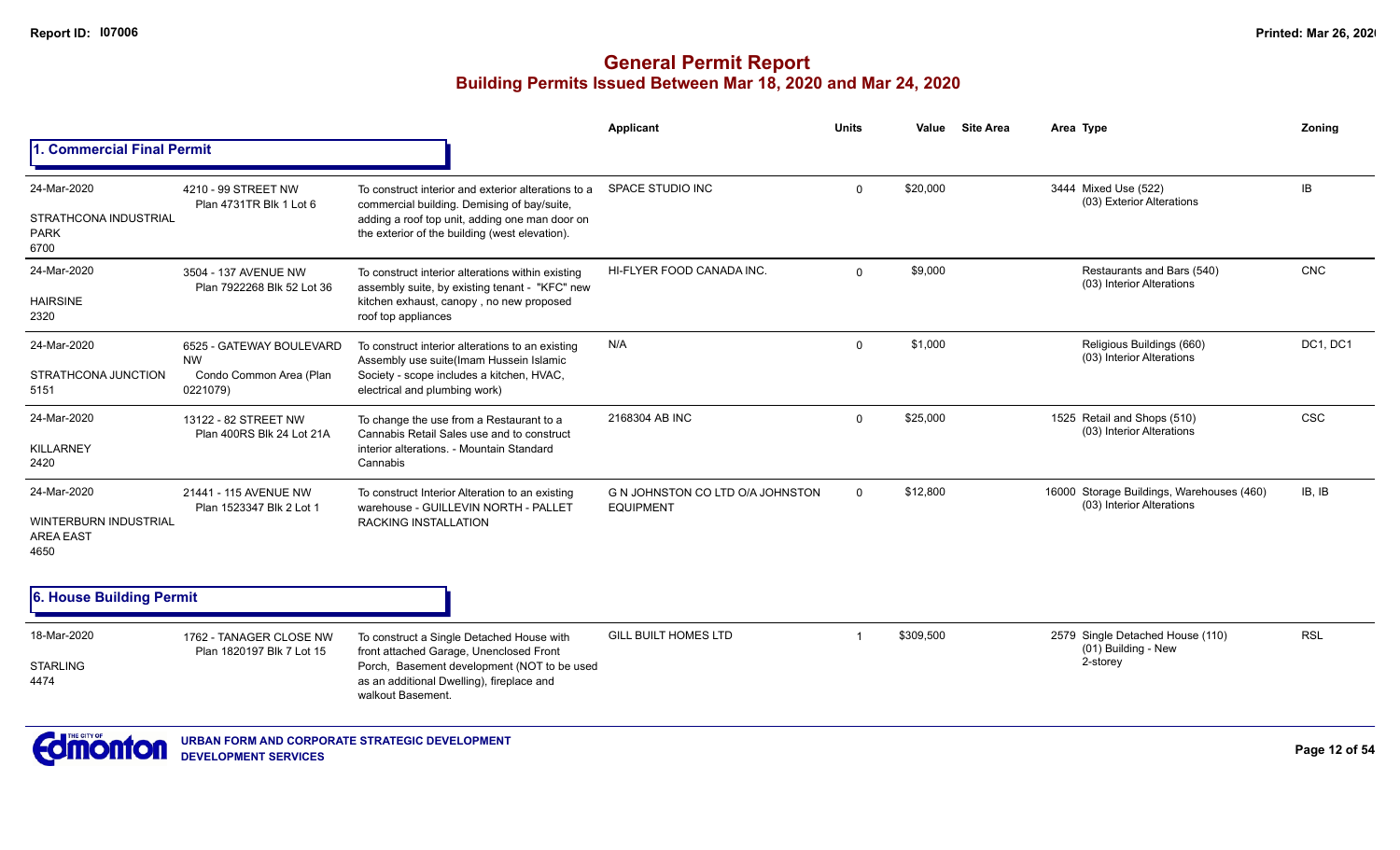|                                                            |                                                      |                                                                                                                                                                                                                                                                                       | <b>Applicant</b>                        | <b>Units</b> | Value     | <b>Site Area</b> | Area Type                                                             | Zoning          |
|------------------------------------------------------------|------------------------------------------------------|---------------------------------------------------------------------------------------------------------------------------------------------------------------------------------------------------------------------------------------------------------------------------------------|-----------------------------------------|--------------|-----------|------------------|-----------------------------------------------------------------------|-----------------|
| 6. House Building Permit                                   |                                                      |                                                                                                                                                                                                                                                                                       |                                         |              |           |                  |                                                                       |                 |
| 18-Mar-2020<br><b>WEBBER GREENS</b><br>4740                | 9408 - 206 STREET NW<br>Plan 1823471 Blk 36 Lot 71   | To construct a Single Detached House with<br>front attached Garage, Unenclosed Front<br>Porch, rear uncovered deck (4.27m x 4.88m),<br>Basement development (NOT to be used as an<br>additional Dwelling) and fireplace.                                                              | ACE LANGE CONSTRUCTION LTD              |              | \$305,400 |                  | 2545 Single Detached House (110)<br>(01) Building - New<br>2-storey   | <b>RSL</b>      |
| 18-Mar-2020<br><b>WALKER</b><br>6662                       | 5226 - 23 AVENUE SW<br>Plan 1922598 Blk 11 Lot 37    | To construct a Single Detached House with<br>front attached Garage, Unenclosed Front<br>Porch, rear uncovered deck (3.51m x 3.05m)<br>and side entrance.                                                                                                                              | <b>MONTORIO HOMES</b>                   |              | \$207,400 |                  | 1728 Single Detached House (110)<br>$(01)$ Building - New<br>2-storey | DC <sub>1</sub> |
| 18-Mar-2020<br><b>RAPPERSWILL</b><br>3370                  | 12164 - 177 AVENUE NW<br>Plan 1425124 Blk 108 Lot 84 | To construct a Single Detached House with<br>front attached Garage and Unenclosed Front<br>Porch.                                                                                                                                                                                     | PACESETTER HOMES LTD                    |              | \$179,900 |                  | 1499 Single Detached House (110)<br>(01) Building - New<br>2-storey   | DC <sub>1</sub> |
| 18-Mar-2020<br>THE ORCHARDS AT<br><b>ELLERSLIE</b><br>6216 | SW<br>Plan 1822463 Blk 16 Lot 122                    | 2907 - CHOKECHERRY COMMO To construct a Single Detached House with<br>front attached Garage, Unenclosed Front<br>Porch, rear uncovered deck (3.96m x 3.05m)<br>and Basement development (NOT to be used as<br>an additional Dwelling). 2 bedroom, bathroom,<br>mech room, family area | <b>BROOKFIELD RESIDENTIAL PROPERTIE</b> |              | \$270,700 |                  | 2256 Single Detached House (110)<br>(01) Building - New<br>2-storey   | <b>RMD</b>      |
| 18-Mar-2020<br><b>PRINCE RUPERT</b><br>1170                | 11190 - 118 STREET NW<br>Plan 3453HW Blk 18A Lot 35  | To construct a two-Storey Garden Suite (main<br>floor Garage 7.32m x 7.32m, second floor<br>Garden Suite 6.04m x 7.32m).                                                                                                                                                              | OMNI HOMES MASTER BUILDER LTD           |              | \$69,100  |                  | 576 Garden Suite (110)<br>(01) Building - New<br>2-storey             | RF <sub>1</sub> |
| 18-Mar-2020<br><b>CHAPPELLE AREA</b><br>5462               | Plan 1823306 Blk 34 Lot 72                           | 7322 - CHIVERS CRESCENT SW To construct a Single Detached House with<br>front attached Garage and Unenclosed Front<br>Porch.                                                                                                                                                          | <b>BEDROCK HOMES LTD.</b>               |              | \$205,000 |                  | 1708 Single Detached House (110)<br>(01) Building - New<br>2-storey   | <b>RMD</b>      |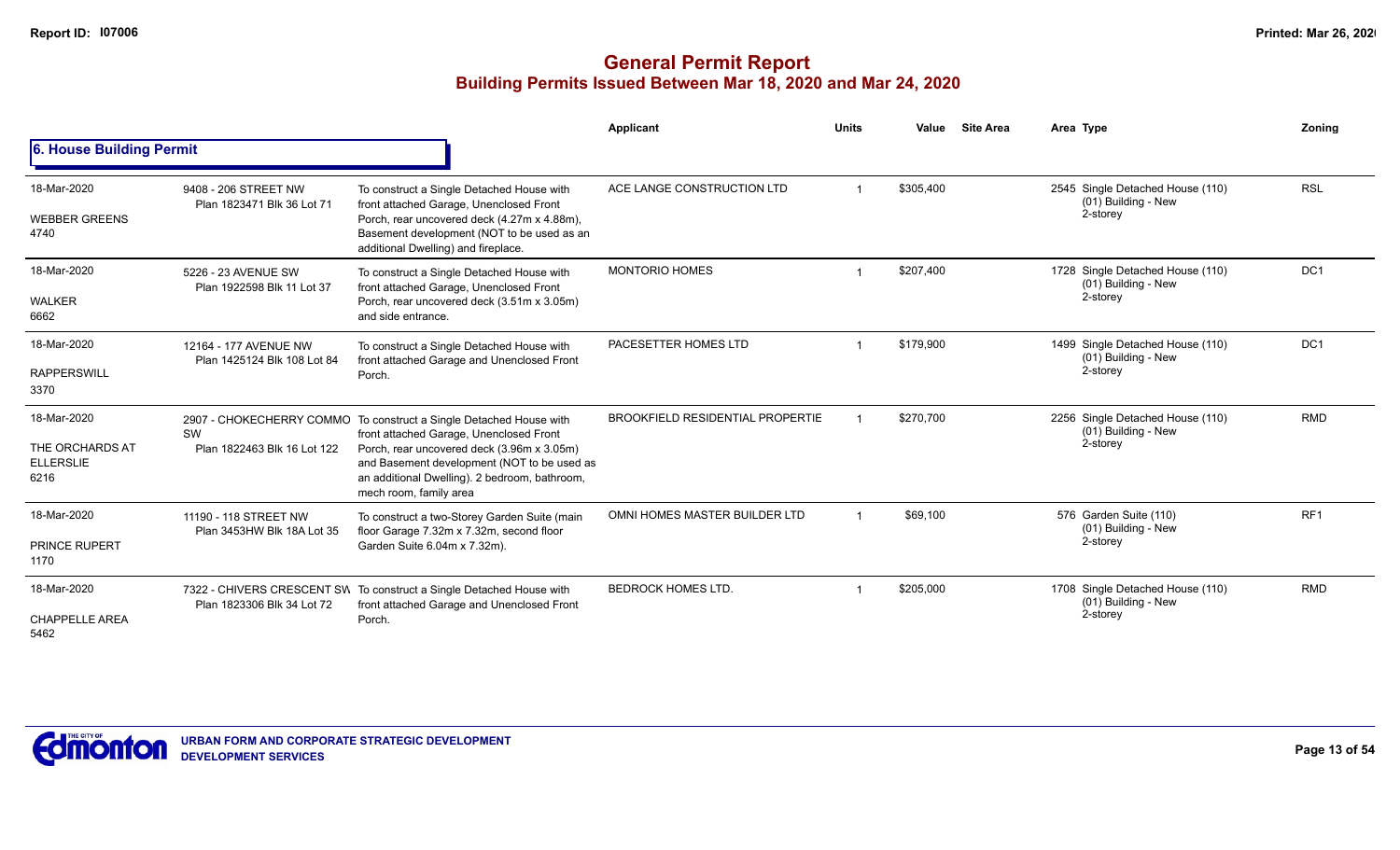|                                                  |                                                                                                  |                                                                                                                                                                                                                                               | Applicant                       | <b>Units</b>   | Value     | <b>Site Area</b> | Area Type                                                           | Zoning     |
|--------------------------------------------------|--------------------------------------------------------------------------------------------------|-----------------------------------------------------------------------------------------------------------------------------------------------------------------------------------------------------------------------------------------------|---------------------------------|----------------|-----------|------------------|---------------------------------------------------------------------|------------|
| 6. House Building Permit                         |                                                                                                  |                                                                                                                                                                                                                                               |                                 |                |           |                  |                                                                     |            |
| 18-Mar-2020<br>MAPLE<br>6441                     | 3728 - 4 STREET NW<br>Plan 1922185 Blk 5 Lot 5<br>3726 - 4 STREET NW<br>Plan 1922185 Blk 5 Lot 6 | To construct a Semi-Detached House with front<br>attached Garages, Unenclosed Front Porches,<br>and rear uncovered decks (both lots - 3.05m x<br>$3.05m$ ).                                                                                   | LOOK MASTER BUILDER EDMONTON IN | $\overline{2}$ | \$363,000 |                  | 3025 Semi-Detached House (210)<br>(01) Building - New<br>2-storey   | <b>RMD</b> |
| 18-Mar-2020<br><b>WALKER</b><br>6662             | 2164 - 51 STREET SW<br>Plan 1822899 Blk 6 Lot 35                                                 | To construct a Single Detached House with<br>Unenclosed Front Porch, rear uncovered deck<br>(3.05m x 3.35m) and Basement development<br>(NOT to be used as an additional Dwelling).                                                           | MORRISON HOMES (EDMONTON) LTD   |                | \$170,200 |                  | 1418 Single Detached House (110)<br>(01) Building - New<br>2-storey | <b>RPL</b> |
| 18-Mar-2020<br><b>EDGEMONT</b><br>4462           | 1517 - ERKER LINK NW<br>Plan 1920341 Blk 4 Lot 8                                                 | To construct a Single Detached House with<br>front attached Garage, Unenclosed Front<br>Porch, rear uncovered deck (5.49m x 3.66m),<br>fireplace, Basement development (NOT to be<br>used as an additional Dwelling) and walkout<br>Basement. | PROMINENT HOMES EDMONTON LTD    |                | \$172.400 |                  | 1437 Single Detached House (110)<br>(01) Building - New<br>2-storey | <b>RSL</b> |
| 18-Mar-2020<br><b>GLENRIDDING RAVINE</b><br>5579 | 15655 - 16 AVENUE SW<br>Plan 1922609 Blk 25 Lot 4                                                | To construct a Single Detached House with<br>front attached Garage, Unenclosed Front<br>Porch, rear uncovered deck (3.66m x 3.05m),<br>fireplace and walkout Basement.                                                                        | PARKWOOD MASTER BUILDER INC     |                | \$242,300 |                  | 2019 Single Detached House (110)<br>(01) Building - New<br>2-storey | <b>RSL</b> |
| 18-Mar-2020<br><b>STARLING</b><br>4474           | 3416 - CHICKADEE DRIVE NW<br>Plan 1524288 Blk 3 Lot 28                                           | To construct a Single Detached House with<br>front attached Garage, fireplace, secondary<br>suite (2 bedrooms, 1 bathroom, mechanical<br>room, kitchen), rear uncovered deck (5.03m x<br>3.05m) and Unenclosed Front Porch.                   | <b>GREAT CANADIAN HOMES LTD</b> | 2              | \$263,400 |                  | 2290 Single Detached House (110)<br>(01) Building - New<br>2-storey | <b>RSL</b> |
| 18-Mar-2020<br><b>CHAPPELLE AREA</b><br>5462     | Plan 1823306 Blk 34 Lot 73                                                                       | 7320 - CHIVERS CRESCENT SW To construct a Single Detached House with<br>front attached Garage, Unenclosed Front Porch<br>and fireplace.                                                                                                       | <b>BEDROCK HOMES LTD</b>        |                | \$265,000 |                  | 2208 Single Detached House (110)<br>(01) Building - New<br>2-storey | <b>RMD</b> |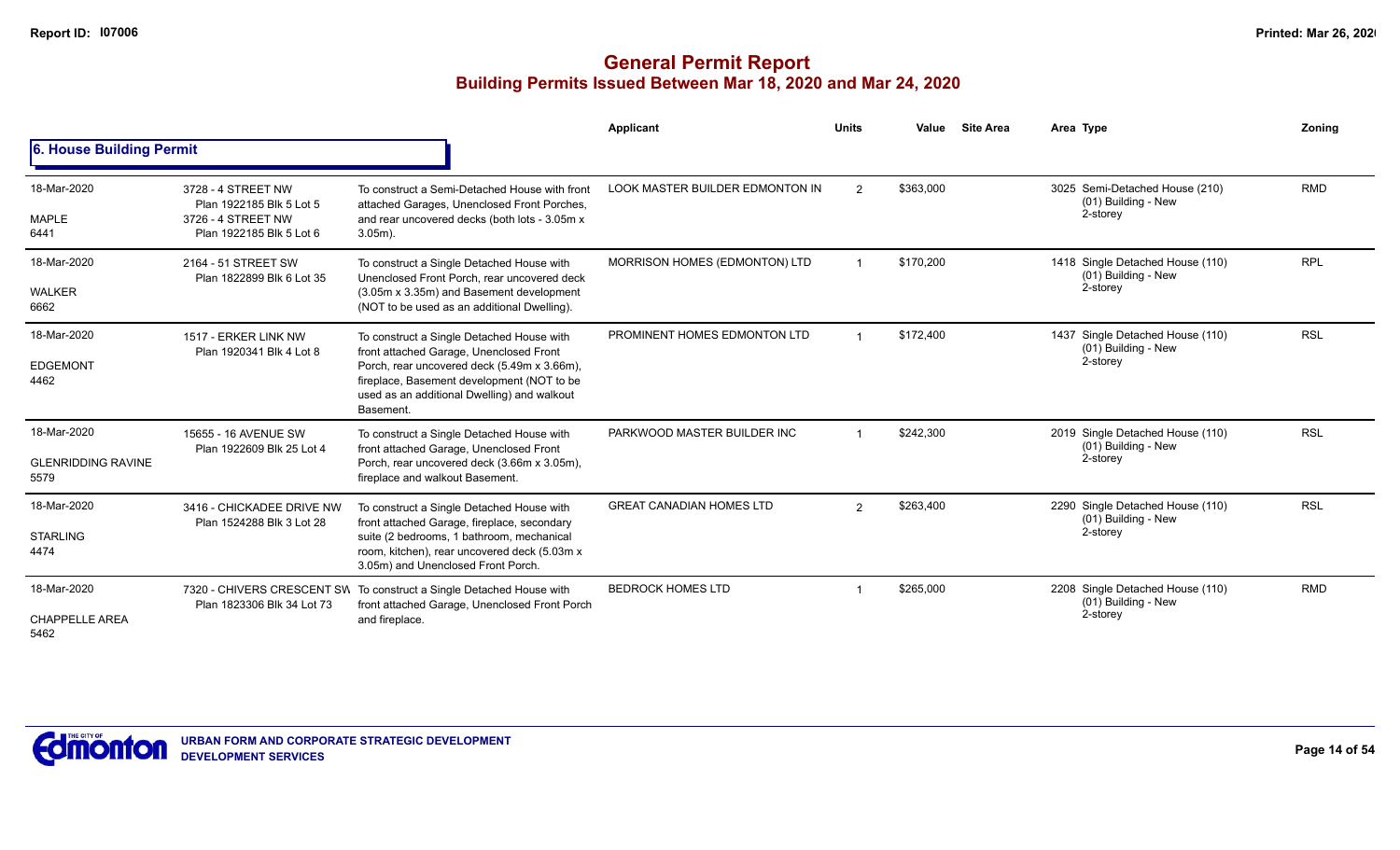|                                               |                                                                                                                                                                                                              |                                                                                                                                                                        | Applicant                                      | <b>Units</b>   | Value     | <b>Site Area</b> | Area Type                                                           | Zonina     |
|-----------------------------------------------|--------------------------------------------------------------------------------------------------------------------------------------------------------------------------------------------------------------|------------------------------------------------------------------------------------------------------------------------------------------------------------------------|------------------------------------------------|----------------|-----------|------------------|---------------------------------------------------------------------|------------|
| 6. House Building Permit                      |                                                                                                                                                                                                              |                                                                                                                                                                        |                                                |                |           |                  |                                                                     |            |
| 18-Mar-2020<br><b>BLATCHFORD AREA</b><br>1111 | 7753 - YORKE MEWS NW<br>Plan 1822441 Blk 2 Lot 1<br>7751 - YORKE MEWS NW<br>Plan 1822441 Blk 2 Lot 2<br>7749 - YORKE MEWS NW<br>Plan 1822441 Blk 2 Lot 3<br>7747 - YORKE MEWS NW<br>Plan 1822441 Blk 2 Lot 4 | To construct a 4 dwelling rowhouse with<br>unenclosed front porches and rear uncovered<br>decks (2.59m x 3.05m).                                                       | 1322387 ALBERTA INC. O/A VIKAS<br><b>HOMES</b> | 4              | \$786,000 |                  | 6835 Row House (330)<br>(01) Building - New                         | <b>BRH</b> |
| 18-Mar-2020<br><b>EDGEMONT</b><br>4462        | 505 - EAGLESON WYND NW<br>Plan 1820200 Blk 26 Lot 95                                                                                                                                                         | To construct a Single Detached House with<br>front attached Garage, Unenclosed Front<br>Porch, and rear Uncovered Deck (3.66m x<br>$3.05m$ ).                          | <b>AKASH HOMES LTD</b>                         | 1              | \$227.400 |                  | 1895 Single Detached House (110)<br>(01) Building - New<br>2-storey | <b>RSL</b> |
| 18-Mar-2020<br><b>KESWICK AREA</b><br>5576    | 4417 - KINSELLA GREEN SW<br>Plan 1920220 Blk 5 Lot 16                                                                                                                                                        | To construct a Single Detached House with<br>front attached Garage and Unenclosed Front<br>Porch.                                                                      | PACESETTER HOMES LTD                           | -1             | \$208,900 |                  | 1741 Single Detached House (110)<br>(01) Building - New<br>2-storey | <b>RMD</b> |
| 19-Mar-2020<br><b>CHAPPELLE AREA</b><br>5462  | 4232 - CHICHAK CLOSE SW<br>Plan 1822794 Blk 10 Lot 123                                                                                                                                                       | To construct a Single Detached House with<br>front attached Garage and Unenclosed Front<br>Porch.                                                                      | DAYTONA HOMES INC                              |                | \$220,700 |                  | 1839 Single Detached House (110)<br>(01) Building - New<br>2-storey | <b>RMD</b> |
| 18-Mar-2020<br><b>MAPLE</b><br>6441           | 3716 - 4 STREET NW<br>Plan 1922185 Blk 5 Lot 11<br>3714 - 4 STREET NW<br>Plan 1922185 Blk 5 Lot 12                                                                                                           | To construct a Semi-Detached House with front<br>attached Garages, uncovered decks (Lot 11-<br>3.05m x 3.05m, Lot 12 - 3.05m x 3.05m) and<br>Unenclosed Front Porches. | LOOK MASTER BUILDER EDMONTON IN                | $\overline{2}$ | \$363,000 |                  | 3025 Semi-Detached House (210)<br>(01) Building - New<br>2-storey   | <b>RMD</b> |
| 18-Mar-2020<br><b>STILLWATER</b><br>4468      | 20232 - 17 AVENUE NW<br>Plan 1923073 Blk 1 Lot 49                                                                                                                                                            | To construct a Single Detached House with<br>front attached Garage, Unenclosed Front<br>Porch, rear uncovered deck (6.10m x 3.05m),<br>fireplace and walkout Basement. | <b>MATTAMY CORP</b>                            |                | \$252,500 |                  | 2104 Single Detached House (110)<br>(01) Building - New<br>2-storey | <b>SLD</b> |

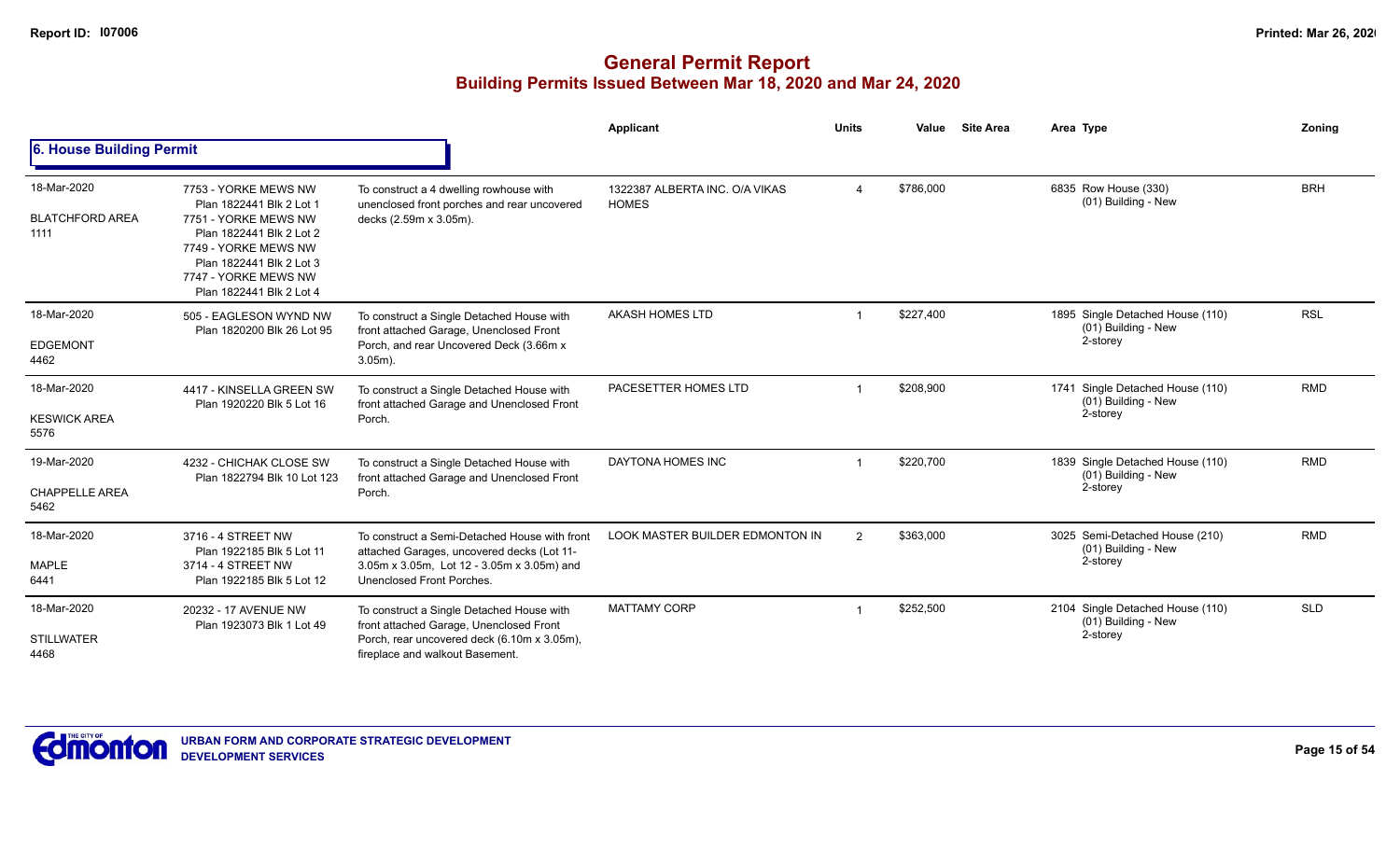|                                                            |                                                                                                        |                                                                                                                                                                                                                                     | Applicant                       | <b>Units</b> | Value     | <b>Site Area</b> | Area Type                                                             | Zoning          |
|------------------------------------------------------------|--------------------------------------------------------------------------------------------------------|-------------------------------------------------------------------------------------------------------------------------------------------------------------------------------------------------------------------------------------|---------------------------------|--------------|-----------|------------------|-----------------------------------------------------------------------|-----------------|
| <b>6. House Building Permit</b>                            |                                                                                                        |                                                                                                                                                                                                                                     |                                 |              |           |                  |                                                                       |                 |
| 18-Mar-2020<br>MAPLE<br>6441                               | 2118 - MAPLE ROAD NW<br>Plan 1922185 Blk 2 Lot 45<br>2116 - MAPLE ROAD NW<br>Plan 1922185 Blk 2 Lot 46 | To construct a Semi-Detached House with rear<br>uncovered decks (lot 46 - 3.05m x 3.05m, lot 45<br>- 2.44m x 3.51m) and Unenclosed Front Porch.                                                                                     | <b>HOMES BY AVI</b>             | 2            | \$321,200 |                  | 2677 Semi-Detached House (210)<br>(01) Building - New<br>2-storey     | <b>RMD</b>      |
| 18-Mar-2020<br>THE ORCHARDS AT<br><b>ELLERSLIE</b><br>6216 | 9338 - PEAR LINK SW<br>Plan 1822610 Blk 2 Lot 43<br>9336 - PEAR LINK SW<br>Plan 1822610 Blk 2 Lot 44   | To construct a Semi-Detached House.<br>uncovered decks (Lot 43, 3.66m x 3.05m & Lot<br>44, 3.35m x 3.05m) and Unenclosed Front<br>Porches.                                                                                          | <b>GREAT CANADIAN HOMES LTD</b> | 2            | \$410,600 |                  | 3422 Semi-Detached House (210)<br>(01) Building - New                 | RF4, RF4        |
| 18-Mar-2020<br><b>RAPPERSWILL</b><br>3370                  | 12155 - 177 AVENUE NW<br>Plan 1425124 Blk 109 Lot 41                                                   | To construct a Single Detached House with<br>front attached Garage and Unenclosed Front<br>Porch.                                                                                                                                   | STERLING HOMES EDMONTON LTD.    |              | \$155,200 |                  | 1293 Single Detached House (110)<br>(01) Building - New<br>2-storey   | <b>RSL</b>      |
| 18-Mar-2020<br><b>SECORD</b><br>4487                       | 22007 - 93 AVENUE NW<br>Plan 1923304 Blk 30 Lot 3                                                      | To construct a Single Detached House with<br>front attached Garage, Unenclosed Front<br>Porch, rear uncovered deck (3.56m x 3.66m),<br>fireplace and side entrance.                                                                 | WESTERN LIVING HOMES LTD.       |              | \$245,400 |                  | 2045 Single Detached House (110)<br>$(01)$ Building - New<br>2-storey | <b>RMD</b>      |
| 18-Mar-2020<br><b>LAUREL</b><br>6444                       | 2415 - 15 AVENUE NW<br>Plan 1922772 Blk 11 Lot 40                                                      | To construct a Single Detached House with<br>front attached Garage, Unenclosed Front<br>Porch, rear uncovered deck (3.66m x 3.05m)<br>and fireplace.                                                                                | <b>VICTORY HOMES LTD</b>        |              | \$265,400 |                  | 2212 Single Detached House (110)<br>(01) Building - New<br>2-storey   | <b>RSL</b>      |
| 19-Mar-2020<br>PLEASANTVIEW<br>5320                        | 5103 - 105 STREET NW<br>Plan 1921348 Blk 52 Lot 24B                                                    | To construct a Single Detached House with<br>Unenclosed Front Porch, rear uncovered deck<br>(5.03m x 3.05m) and to develop a Secondary<br>Suite in the Basement. 1 Kitchen, 2 Bedrooms, 1<br>Living Area, 2 Bathrooms, 1 Mech Room. | <b>NEW ERA LUXURY HOMES</b>     | 2            | \$202,200 |                  | 1758 Single Detached House (110)<br>(01) Building - New<br>2-storey   | RF <sub>1</sub> |
| 19-Mar-2020<br><b>WINDERMERE</b><br>5570                   | 17443 - 9 AVENUE SW<br>Plan 1525626 Blk 19 Lot 11                                                      | To construct a Single Detached House with<br>front attached Garage, Unenclosed Front Porch<br>and fireplace.                                                                                                                        | STERLING HOMES EDMONTON LTD.    |              | \$278.500 |                  | 2422 Single Detached House (110)<br>(01) Building - New<br>2-storey   | DC <sub>1</sub> |

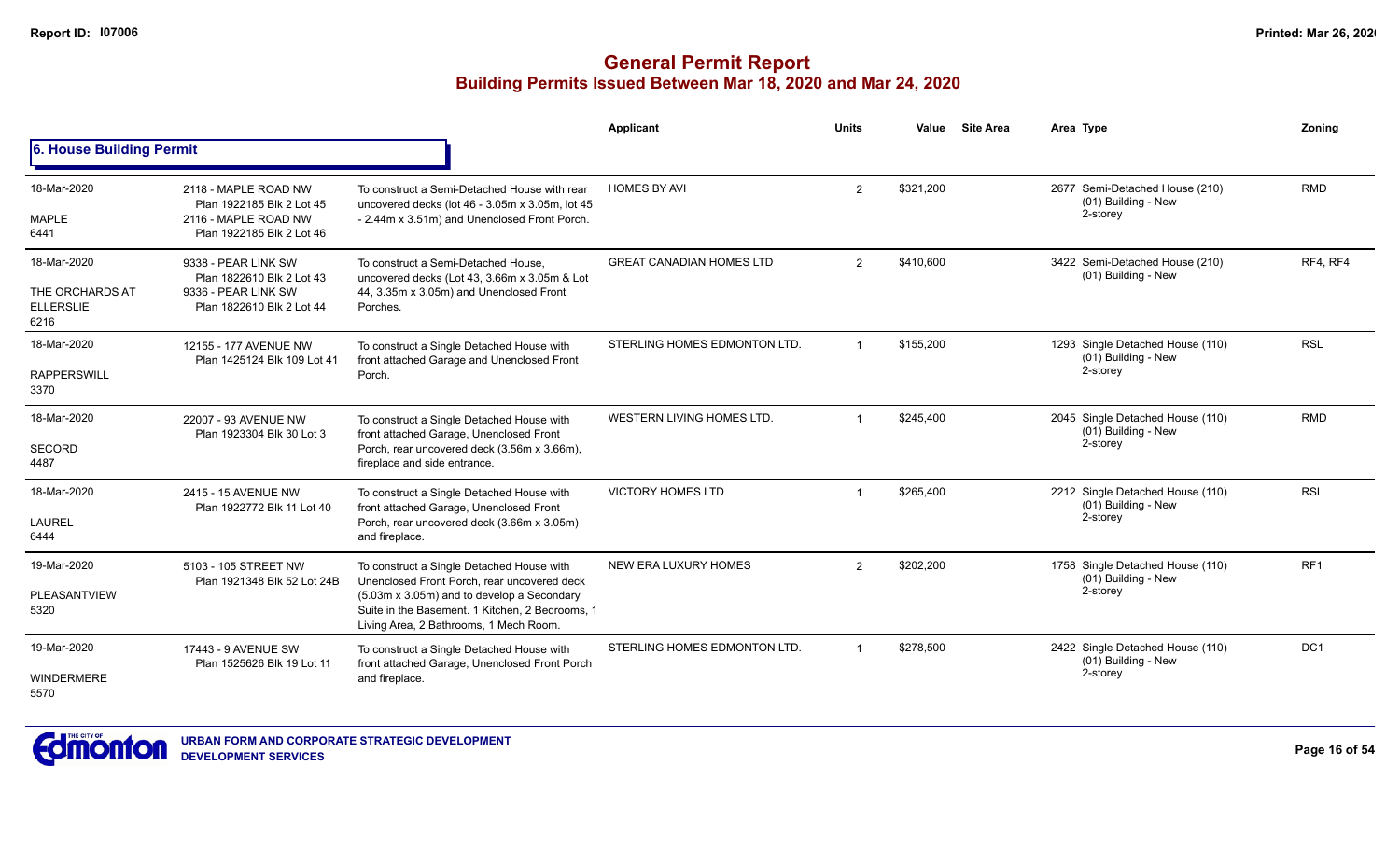|                                                            |                                                                                                          |                                                                                                                                                                                               | Applicant                     | <b>Units</b>  | Value     | <b>Site Area</b> | Area Type                                                             | Zonina          |
|------------------------------------------------------------|----------------------------------------------------------------------------------------------------------|-----------------------------------------------------------------------------------------------------------------------------------------------------------------------------------------------|-------------------------------|---------------|-----------|------------------|-----------------------------------------------------------------------|-----------------|
| 6. House Building Permit                                   |                                                                                                          |                                                                                                                                                                                               |                               |               |           |                  |                                                                       |                 |
| 19-Mar-2020<br><b>GLENRIDDING RAVINE</b><br>5579           | 16006 - 32 AVENUE SW<br>Plan 1921203 Blk 3 Lot 42<br>16004 - 32 AVENUE SW<br>Plan 1921203 Blk 3 Lot 43   | To construct a Semi-Detached House with front<br>attached Garage (LOT 43) and Unenclosed<br>Front Porch.                                                                                      | <b>ROHIT COMMUNITIES INC</b>  | 2             | \$365,300 |                  | 3044 Semi-Detached House (210)<br>(01) Building - New<br>2-storey     | DC1, RLD        |
| 19-Mar-2020<br><b>TERRACE HEIGHTS</b><br>6730              | 10153 - 75 STREET NW<br>Plan 3238KS Blk 1 Lot 4                                                          | To construct a Semi-Detached House with<br>Unenclosed Front Porches, rear uncovered<br>decks (3.66, x 3.05m) and Secondary Suites.                                                            | STONERIVER DEVELOPMENTS LTD.  | 2             | \$378,000 |                  | 3150 Semi-Detached House (210)<br>(01) Building - New                 | RF <sub>1</sub> |
| 19-Mar-2020<br>CAVANAGH<br>5467                            | 706 - CONROY COURT SW<br>Plan 1822496 Blk 14 Lot 13                                                      | To construct a Single Detached House with<br>front attached Garage, Unenclosed Front Porch<br>and side door.                                                                                  | PACESETTER HOMES LTD          |               | \$183,000 |                  | 1525 Single Detached House (110)<br>(01) Building - New<br>2-storey   | <b>RMD</b>      |
| 19-Mar-2020<br><b>ROSENTHAL</b><br>4750                    | 21848 - 80 AVENUE NW<br>Plan 1225096 Blk 2 Lot 38                                                        | To construct a Single Detached House with<br>front attached Garage, Unenclosed Front<br>Porch, rear Uncovered Deck (4.47m x 3.05m),<br>and walkout Basement.                                  | PARKWOOD MASTER BUILDER       |               | \$279,400 |                  | 2328 Single Detached House (110)<br>$(01)$ Building - New<br>2-storey | <b>RSL</b>      |
| 19-Mar-2020<br>CAVANAGH<br>5467                            | 1409 - CHERNIAK WAY SW<br>Plan 1923129 Blk 7 Lot 8<br>1411 - CHERNIAK WAY SW<br>Plan 1923129 Blk 7 Lot 9 | To construct a Semi-Detached House with front<br>attached Garages, Unenclosed Front Porches,<br>and rear uncovered decks (both Lots - 3.05m x<br>$3.05m$ ).                                   | <b>ROHIT COMMUNITIES INC</b>  | $\mathcal{P}$ | \$377,500 |                  | 3146 Semi-Detached House (210)<br>(01) Building - New<br>2-storey     | <b>RMD</b>      |
| 19-Mar-2020<br>THE ORCHARDS AT<br><b>ELLERSLIE</b><br>6216 | SW<br>Plan 1822450 Blk 16 Lot 64                                                                         | 3033 - CHOKECHERRY COMMO To construct a Single Detached House with<br>front attached Garage, Unenclosed Front<br>Porch, Secondary Suite. 1 Bedroom, 1<br>Bathroom, 1 Living Room, 1 Mech Room | <b>HOMES BY AVI</b>           | 2             | \$233,300 |                  | 1944 Single Detached House (110)<br>(01) Building - New<br>2-storey   | <b>RMD</b>      |
| 19-Mar-2020<br><b>SECORD</b><br>4487                       | 22356 - 93 AVENUE NW<br>Plan 1920570 Blk 27 Lot 81                                                       | To construct a Single Detached House with<br>front attached Garage and Unenclosed Front<br>Porch.                                                                                             | <b>CRIMSON COVE HOMES INC</b> |               | \$203,600 |                  | 1697 Single Detached House (110)<br>(01) Building - New<br>2-storey   | <b>RMD</b>      |

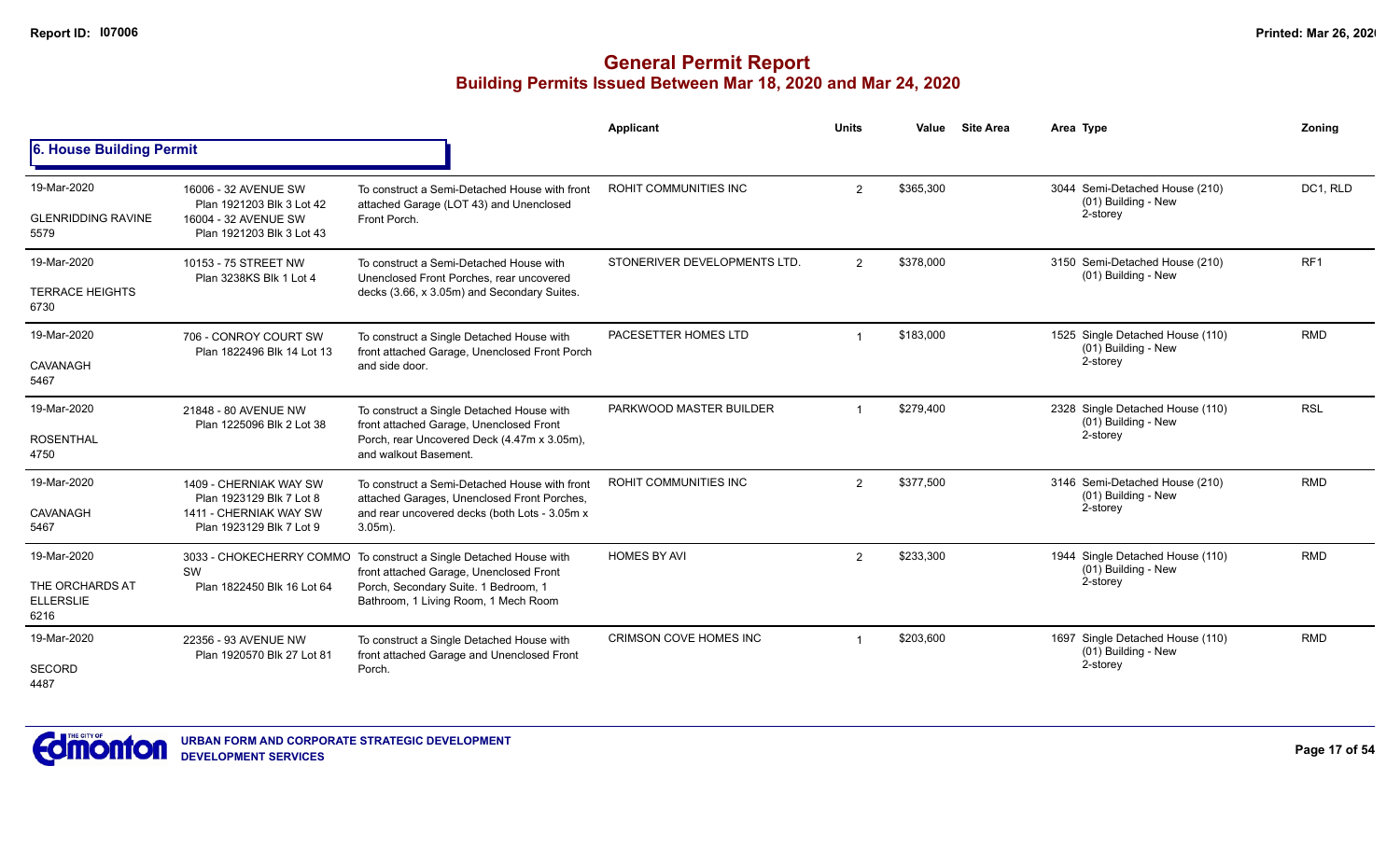|                                             |                                                                                  |                                                                                                                                           | Applicant                               | <b>Units</b>   | Value     | <b>Site Area</b> | Area Type                                                           | Zoning          |
|---------------------------------------------|----------------------------------------------------------------------------------|-------------------------------------------------------------------------------------------------------------------------------------------|-----------------------------------------|----------------|-----------|------------------|---------------------------------------------------------------------|-----------------|
| 6. House Building Permit                    |                                                                                  |                                                                                                                                           |                                         |                |           |                  |                                                                     |                 |
| 19-Mar-2020                                 | 22907 - 96 AVENUE NW<br>Plan 1920924 Blk 18 Lot 100                              | To construct a Single Detached House with<br>front attached Garage and Unenclosed Front                                                   | STERLING HOMES EDMONTON LTD.            |                | \$179,000 |                  | 1492 Single Detached House (110)<br>(01) Building - New             | <b>RMD</b>      |
| SECORD<br>4487                              |                                                                                  | Porch                                                                                                                                     |                                         |                |           |                  | 2-storey                                                            |                 |
| 19-Mar-2020                                 | 4419 - KINSELLA GREEN SW<br>Plan 1920220 Blk 5 Lot 15                            | To construct a Single Detached House with rear<br>attached Garage and Unenclosed Front Porch.                                             | PACESETTER HOMES LTD                    |                | \$196,400 |                  | 1637 Single Detached House (110)<br>(01) Building - New             | <b>RMD</b>      |
| <b>KESWICK AREA</b><br>5576                 |                                                                                  |                                                                                                                                           |                                         |                |           |                  | 2-storey                                                            |                 |
| 19-Mar-2020                                 | 11925 - 35 AVENUE SW<br>Plan 1823257 Blk 16 Lot 19                               | To construct a 3 Dwelling unit Row House with<br>rear attached Garages, Unenclosed Front                                                  | STERLING HOMES EDMONTON LTD.            | 3              | \$510,800 |                  | 4257 Row House (330)<br>(01) Building - New                         | RF <sub>5</sub> |
| <b>DESROCHERS AREA</b>                      | 11923 - 35 AVENUE SW                                                             | Porches and balconies.                                                                                                                    |                                         |                |           |                  |                                                                     |                 |
| 5463                                        | Plan 1823257 Blk 16 Lot 20<br>11921 - 35 AVENUE SW<br>Plan 1823257 Blk 16 Lot 21 |                                                                                                                                           |                                         |                |           |                  |                                                                     |                 |
| 24-Mar-2020                                 | 535 - PATERSON WAY SW<br>Plan 1821022 Blk 14 Lot 35                              | To construct a Semi-Detached House with<br>Unenclosed Front Porches.                                                                      | <b>BROOKFIELD RESIDENTIAL PROPERTIE</b> | $\overline{2}$ | \$316,900 |                  | 2641 Semi-Detached House (210)<br>(01) Building - New               | <b>HVLD</b>     |
| PAISLEY<br>5469                             | 533 - PATERSON WAY SW<br>Plan 1821022 Blk 14 Lot 36                              |                                                                                                                                           |                                         |                | 2-storey  |                  |                                                                     |                 |
| 19-Mar-2020                                 | 3729 - CHERRY LOOP SW<br>Plan 1722652 Blk 16 Lot 15                              | To construct a Single Detached House with<br>front attached Garage and Unenclosed Front                                                   | <b>EXCEL HOMES</b>                      |                | \$220,600 |                  | 1838 Single Detached House (110)<br>(01) Building - New             | <b>RMD</b>      |
| THE ORCHARDS AT<br><b>ELLERSLIE</b><br>6216 |                                                                                  | Porch                                                                                                                                     |                                         |                |           |                  | 2-storey                                                            |                 |
| 19-Mar-2020<br><b>MALMO PLAINS</b>          | 4620 - 117 STREET NW<br>Plan 1920285 Blk 19 Lot 10B                              | To construct a Single Detached House with<br>Unenclosed Front Porch, rear uncovered deck<br>(2.44m x 5.79m), fireplace and side entrance. | <b>LINHAN DEVELOPMENTS</b>              |                | \$214,700 |                  | 1789 Single Detached House (110)<br>(01) Building - New<br>2-storey | RF <sub>1</sub> |
| 5280                                        |                                                                                  |                                                                                                                                           |                                         |                |           |                  |                                                                     |                 |

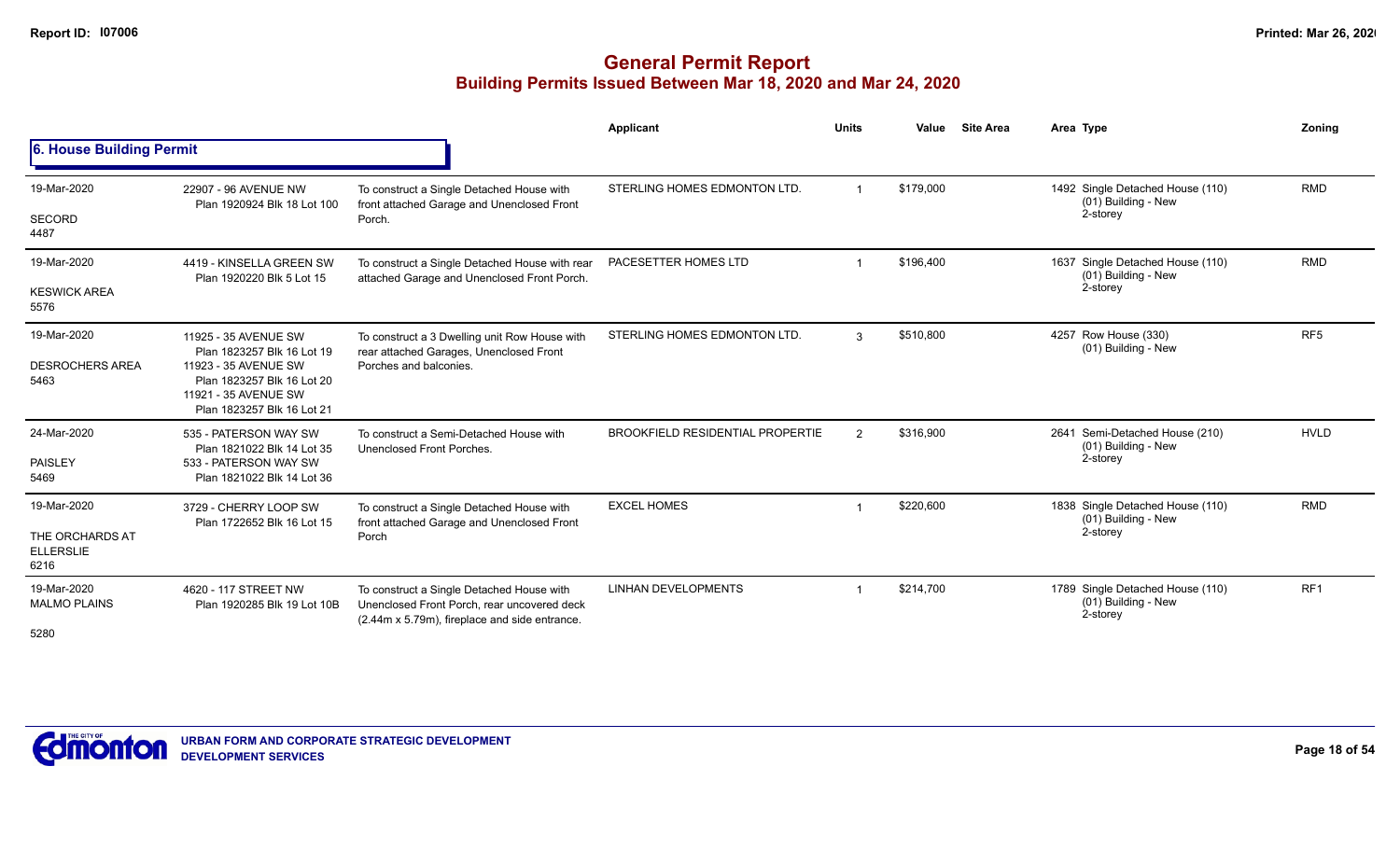|                                                            |                                                                                                            |                                                                                                                                                                                                                                                                                                       | Applicant                                                   | <b>Units</b> | Value     | <b>Site Area</b> | Area Type                                                           | Zoning          |
|------------------------------------------------------------|------------------------------------------------------------------------------------------------------------|-------------------------------------------------------------------------------------------------------------------------------------------------------------------------------------------------------------------------------------------------------------------------------------------------------|-------------------------------------------------------------|--------------|-----------|------------------|---------------------------------------------------------------------|-----------------|
| 6. House Building Permit                                   |                                                                                                            |                                                                                                                                                                                                                                                                                                       |                                                             |              |           |                  |                                                                     |                 |
| 19-Mar-2020<br><b>GLENRIDDING RAVINE</b><br>5579           | 2048 - 160 STREET SW<br>Plan 1723622 Blk 18 Lot 6                                                          | To construct a Single Detached House with<br>Unenclosed Front Porch.                                                                                                                                                                                                                                  | <b>LANDMARK CLASSIC INC</b>                                 |              | \$191,000 |                  | 1592 Single Detached House (110)<br>(01) Building - New<br>2-storey | DC <sub>1</sub> |
| 19-Mar-2020<br><b>MCCONACHIE AREA</b><br>2521              | 6526 - 167B AVENUE NW<br>Plan 1723411 Blk 11 Lot 56<br>6520 - 167B AVENUE NW<br>Plan 1723411 Blk 11 Lot 57 | To construct a Semi-Detached House with front<br>attached Garages, Unenclosed Front Porches,<br>rear uncovered decks (3.05m x 3.05m) and<br>side entrances.                                                                                                                                           | NEEL'S CUSTOM HOMES LTD                                     | 2            | \$357,400 |                  | 2978 Semi-Detached House (210)<br>(01) Building - New<br>2-storey   | <b>RMD</b>      |
| 19-Mar-2020<br><b>LAUREL</b><br>6444                       | 2811 - 11 AVENUE NW<br>Plan 1722070 Blk 22 Lot 48<br>2813 - 11 AVENUE NW<br>Plan 1722070 Blk 22 Lot 49     | To construct a Semi-Detached House with front<br>attached Garages and Unenclosed Front<br>Porches.                                                                                                                                                                                                    | <b>ACTIVE HOMES LTD</b>                                     | 2            | \$410,200 |                  | 3418 Semi-Detached House (210)<br>(01) Building - New               | RF4             |
| 19-Mar-2020<br><b>CHAPPELLE AREA</b><br>5462               | 8760 - CARSON WAY SW<br>Plan 1823130 Blk 20 Lot 25                                                         | To construct a Single Detached House with<br>front attached Garage and Unenclosed Front<br>Porch.                                                                                                                                                                                                     | STERLING HOMES EDMONTON LTD.                                |              | \$164.800 |                  | 1373 Single Detached House (110)<br>(01) Building - New             | <b>RMD</b>      |
| 20-Mar-2020<br><b>GRANDVIEW HEIGHTS</b><br>5210            | 12404 - GRAND VIEW DRIVE NV<br>Plan 600MC Blk 14 Lot 24                                                    | To construct a Single Detached House with<br>front attached Garage, balcony, Basement<br>development (NOT to be used as an additional<br>Dwelling) (1 bedroom, 1 bathroom, 2<br>bathroom/change rooms, theatre room,<br>kitchenette, gym, mechanical room), fireplace,<br>uncovered deck and veranda. | 1735598 ALBERTA LTD O/A ALAIR<br><b>HOMES SHERWOOD PARK</b> |              | \$775,900 |                  | 6747 Single Detached House (110)<br>(01) Building - New<br>2-storey | RF <sub>1</sub> |
| 20-Mar-2020<br>THE ORCHARDS AT<br><b>ELLERSLIE</b><br>6216 | 8704 - MAYDAY LANE SW<br>Plan 1820076 Blk 3 Lot 20                                                         | To construct a Single Detached House with<br>front attached Garage, Unenclosed Front<br>Porch, rear uncovered deck (3.66 m x 3.05 m),<br>and side entrance.                                                                                                                                           | <b>ART HOMES</b>                                            |              | \$222,000 |                  | 1850 Single Detached House (110)<br>(01) Building - New<br>2-storey | DC <sub>1</sub> |

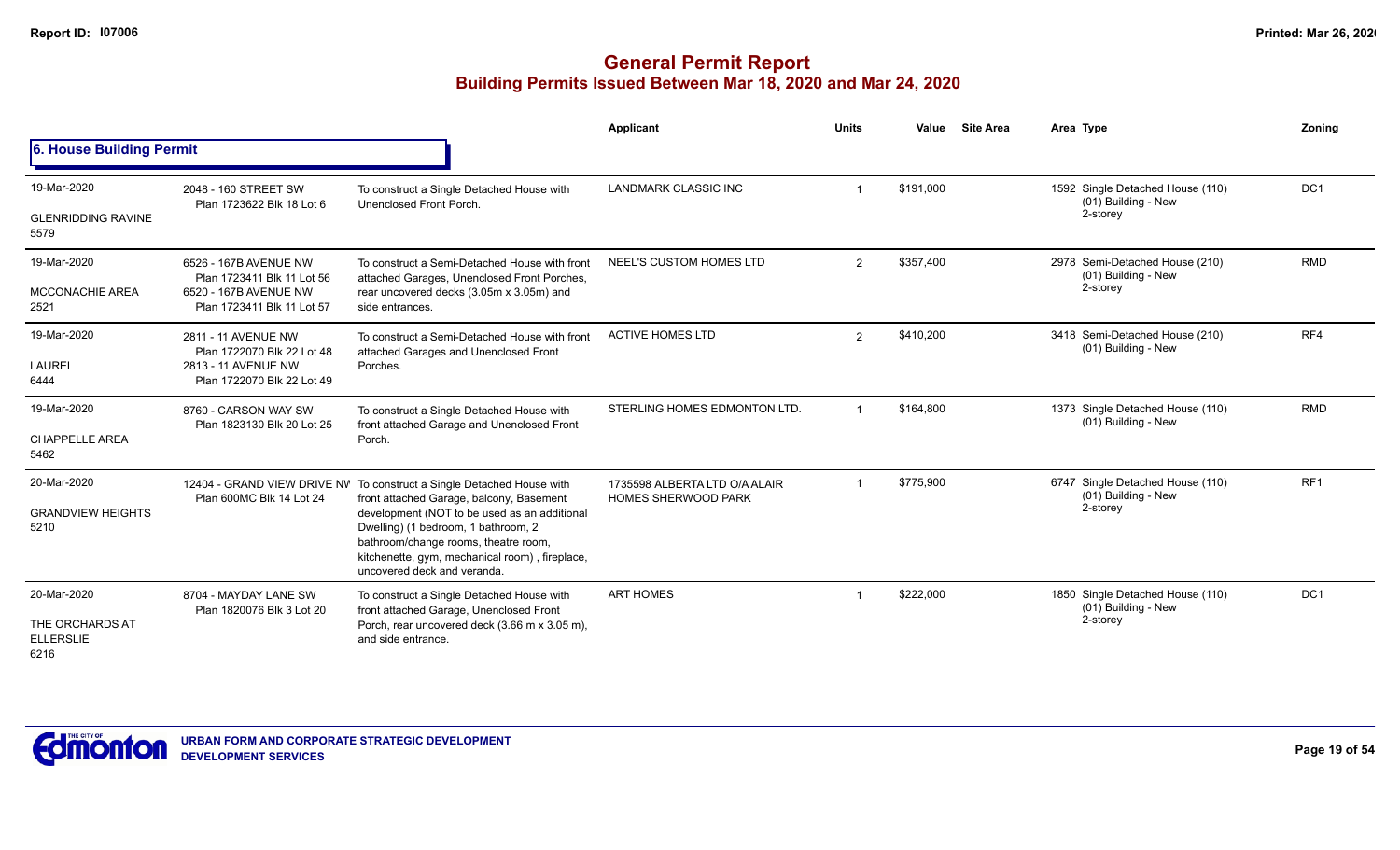|                                                  |                                                                                                        |                                                                                                                                                                                                                                                                           | <b>Applicant</b>                                       | <b>Units</b> | Value     | <b>Site Area</b> | Area Type                                                             | Zoning                                                                          |
|--------------------------------------------------|--------------------------------------------------------------------------------------------------------|---------------------------------------------------------------------------------------------------------------------------------------------------------------------------------------------------------------------------------------------------------------------------|--------------------------------------------------------|--------------|-----------|------------------|-----------------------------------------------------------------------|---------------------------------------------------------------------------------|
| 6. House Building Permit                         |                                                                                                        |                                                                                                                                                                                                                                                                           |                                                        |              |           |                  |                                                                       | DC1, RLD<br><b>RMD</b><br><b>HVLD</b><br><b>RMD</b><br><b>RSL</b><br><b>RSL</b> |
| 20-Mar-2020<br><b>GLENRIDDING RAVINE</b><br>5579 | 16208 - 32 AVENUE SW<br>Plan 1921203 Blk 2 Lot 21<br>16210 - 32 AVENUE SW<br>Plan 1921203 Blk 2 Lot 22 | To construct a Semi-detached House with front<br>attached Garage(s), Unenclosed Front<br>Porch(s), rear uncovered deck (Lot 21 - 3.05m<br>x 8.53m, Lot 22 - 3.05m x 8.53m), fireplace(s)<br>and Basement development(s) (NOT to be used<br>as an additional Dwelling(s)). | <b>ROHIT COMMUNITIES INC</b>                           | 2            | \$279,600 |                  | 2330 Semi-Detached House (210)<br>(01) Building - New<br>2-storey     |                                                                                 |
| 20-Mar-2020<br><b>MAPLE</b><br>6441              | 3911 - 5 STREET NW<br>Plan 1623032 Blk 6 Lot 161                                                       | To construct a Single Detached House with<br>front attached Garage, Unenclosed Front<br>Porch.                                                                                                                                                                            | FAUJ MANAGEMENT LTD.                                   |              | \$318.900 |                  | 2773 Single Detached House (110)<br>(01) Building - New<br>2-storey   |                                                                                 |
| 20-Mar-2020<br><b>PAISLEY</b><br>5469            | 556 - PATERSON WAY SW<br>Plan 1821022 Blk 15 Lot 14                                                    | To construct a Single Detached House with<br>Unenclosed Front Porch and side door and rear<br>landing.                                                                                                                                                                    | <b>BROOKFIELD RESIDENTIAL PROPERTIE</b>                |              | \$172,400 |                  | 1437 Single Detached House (110)<br>(01) Building - New<br>2-storey   |                                                                                 |
| 20-Mar-2020<br><b>SECORD</b><br>4487             | 22839 - 96 AVENUE NW<br>Plan 1920924 Blk 18 Lot 98                                                     | To construct a Single Detached House with<br>front attached Garage, Unenclosed Front Porch<br>and fireplace.                                                                                                                                                              | PACESETTER HOMES LTD                                   |              | \$198,200 |                  | 1652 Single Detached House (110)<br>(01) Building - New<br>2-storey   |                                                                                 |
| 20-Mar-2020<br>THE UPLANDS<br>4464               | 20348 - 29 AVENUE NW<br>Plan 1721611 Blk 1 Lot 57                                                      | To construct a Single Detached House with<br>front attached Garage, Unenclosed Front<br>Porch, rear covered deck (5.33m x 3.35m), and<br>Basement development with wet bar (NOT to<br>be used as an additional Dwelling).                                                 | <b>KIMBERLEY CONSTRUCTION</b><br><b>MANAGEMENT LTD</b> |              | \$312,600 |                  | 2605 Single Detached House (110)<br>(01) Building - New<br>2-storey   |                                                                                 |
| 20-Mar-2020<br><b>CY BECKER</b><br>2611          | 17143 - 46 STREET NW<br>Plan 1923410 Blk 15 Lot 45                                                     | To construct a Single Detached House with<br>front attached Garage, Unenclosed Front<br>Porch, rear uncovered deck (3.66m x 3.05m),<br>Basement development with wet bar (NOT to<br>be used as an additional Dwelling) and<br>fireplace.                                  | <b>COVENTRY HOMES INC.</b>                             |              | \$259,200 |                  | 2160 Single Detached House (110)<br>$(01)$ Building - New<br>2-storey |                                                                                 |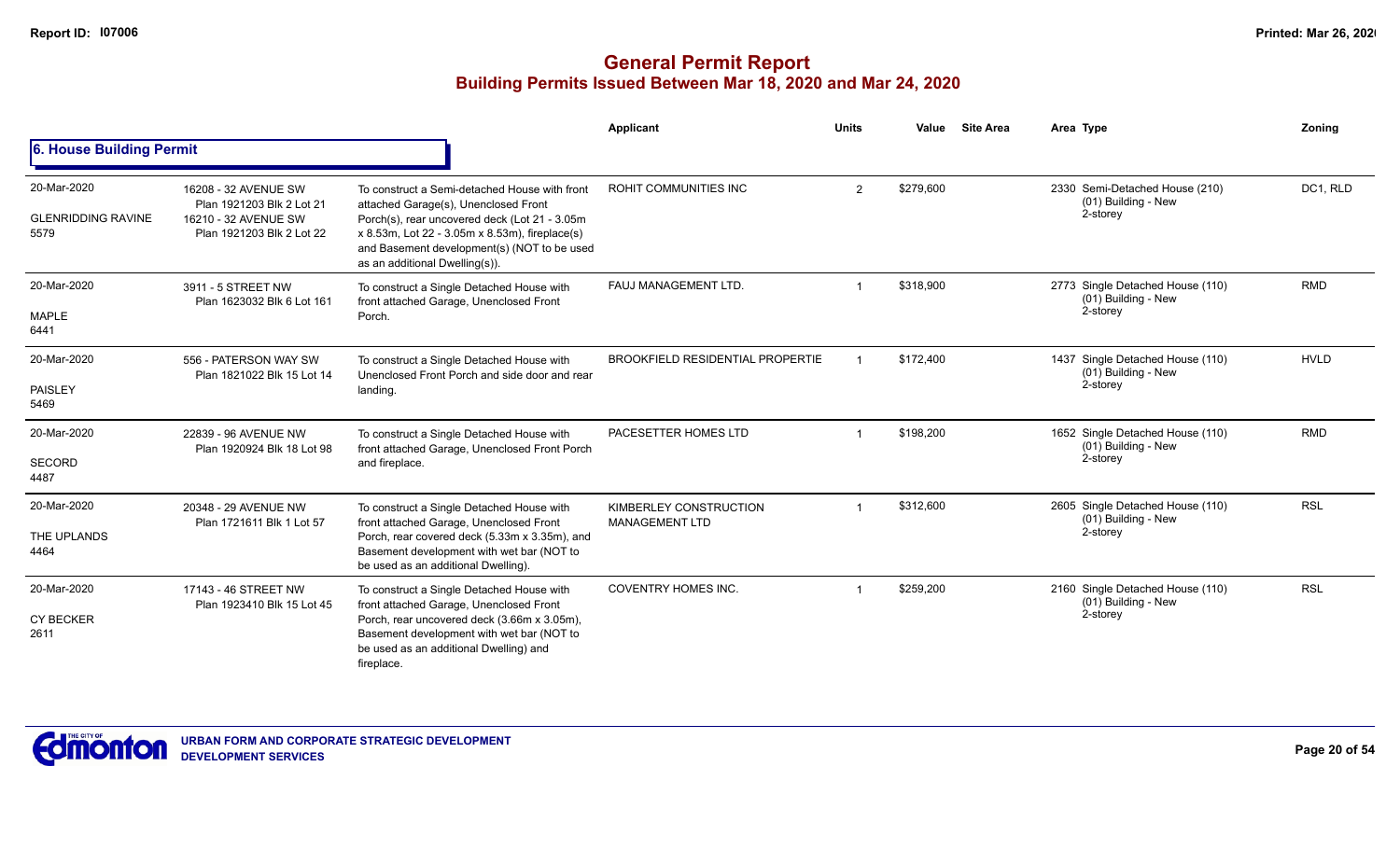|                                                  |                                                                                                                                                             |                                                                                                                           | <b>Applicant</b>                        | <b>Units</b>   | Value     | <b>Site Area</b> | Area Type                                                         | Zonina          |
|--------------------------------------------------|-------------------------------------------------------------------------------------------------------------------------------------------------------------|---------------------------------------------------------------------------------------------------------------------------|-----------------------------------------|----------------|-----------|------------------|-------------------------------------------------------------------|-----------------|
| 6. House Building Permit                         |                                                                                                                                                             |                                                                                                                           |                                         |                |           |                  |                                                                   |                 |
| 20-Mar-2020                                      | 22919 - 96 AVENUE NW<br>Plan 1920924 Blk 18 Lot 103                                                                                                         | To construct a Single Detached House with<br>front attached Garage and Unenclosed Front                                   | STERLING HOMES EDMONTON LTD.            | $\overline{1}$ | \$181,400 |                  | 1512 Single Detached House (110)<br>(01) Building - New           | <b>RMD</b>      |
| <b>SECORD</b><br>4487                            |                                                                                                                                                             | Porch.                                                                                                                    |                                         |                |           |                  | 2-storey                                                          |                 |
| 20-Mar-2020<br><b>GLENRIDDING RAVINE</b><br>5579 | 16626 - 31 AVENUE SW<br>Plan 1922383 Blk 5 Lot 23<br>16628 - 31 AVENUE SW<br>Plan 1922383 Blk 5 Lot 24<br>16630 - 31 AVENUE SW<br>Plan 1922383 Blk 5 Lot 25 | To construct a 3 Dwelling unit Row House with<br>Unenclosed Front Porches.                                                | <b>DAYTONA HOMES INC</b>                | 3              | \$498,500 |                  | 4154 Row House (330)<br>(01) Building - New                       | <b>RMD</b>      |
| 20-Mar-2020                                      | 7534 - ELMER BEND NW                                                                                                                                        | To construct a Semi-Detached House with front                                                                             | <b>BROOKFIELD RESIDENTIAL PROPERTIE</b> | $\overline{2}$ | \$346,100 |                  | 2884 Semi-Detached House (210)<br>(01) Building - New             | <b>RMD</b>      |
| <b>EDGEMONT</b><br>4462                          | Plan 1823031 Blk 1 Lot 134<br>7532 - ELMER BEND NW<br>Plan 1823031 Blk 1 Lot 135                                                                            | attached Garages and Unenclosed Front<br>Porches.                                                                         |                                         |                |           |                  |                                                                   |                 |
| 23-Mar-2020<br>KING EDWARD PARK<br>6360          | 8154 - 80 AVENUE NW<br>Plan 1738HW Blk 36 Lot 1                                                                                                             | To construct a Semi-detached House with<br>Unenclosed Front Porches, and to develop<br>Secondary Suites in the Basements. | N/A                                     | $\overline{2}$ | \$352,600 |                  | 3066 Semi-Detached House (210)<br>(01) Building - New<br>2-storey | RF <sub>3</sub> |
| 23-Mar-2020                                      | 9823 - 225 STREET NW<br>Plan 1521541 Blk 19 Lot 46                                                                                                          | To construct a Single Detached House with<br>front attached Garage, Unenclosed Front Porch                                | NEW VALLEY HOMES LTD.                   | $\overline{1}$ | \$268,500 |                  | 2335 Single Detached House (110)<br>(01) Building - New           | <b>RSL</b>      |
| <b>SECORD</b><br>4487                            |                                                                                                                                                             | and rear uncovered deck (4.57m x 3.05m).                                                                                  |                                         |                |           |                  | 2-storey                                                          |                 |
| 23-Mar-2020                                      | 10921 - 159 STREET NW                                                                                                                                       | To construct a Single Detached House with<br>Unenclosed Front Porch, rear uncovered deck                                  | <b>ENCORE MASTER BUILDER INC</b>        | $\overline{2}$ | \$194,300 |                  | 1619 Single Detached House (110)<br>(01) Building - New           | RF <sub>1</sub> |
| MAYFIELD<br>4290                                 | Plan 2020259 Blk 7 Lot 5A                                                                                                                                   | (5.18m x 2.44m), and Secondary Suite in the<br>basement.                                                                  |                                         |                |           |                  | 2-storey                                                          |                 |
| 23-Mar-2020                                      | 6063 - 180 AVENUE NW<br>Plan 1623830 Blk 20 Lot 40                                                                                                          | To construct a Single Detached House with<br>Unenclosed Front Porch, rear uncovered deck                                  | <b>SAHIL D HOMES</b>                    | $\overline{1}$ | \$205,900 |                  | 1716 Single Detached House (110)<br>(01) Building - New           | <b>RPL</b>      |
| <b>MCCONACHIE AREA</b><br>2521                   |                                                                                                                                                             | (3.05m x 3.51m), fireplace and side door.                                                                                 |                                         |                |           |                  | 2-storey                                                          |                 |

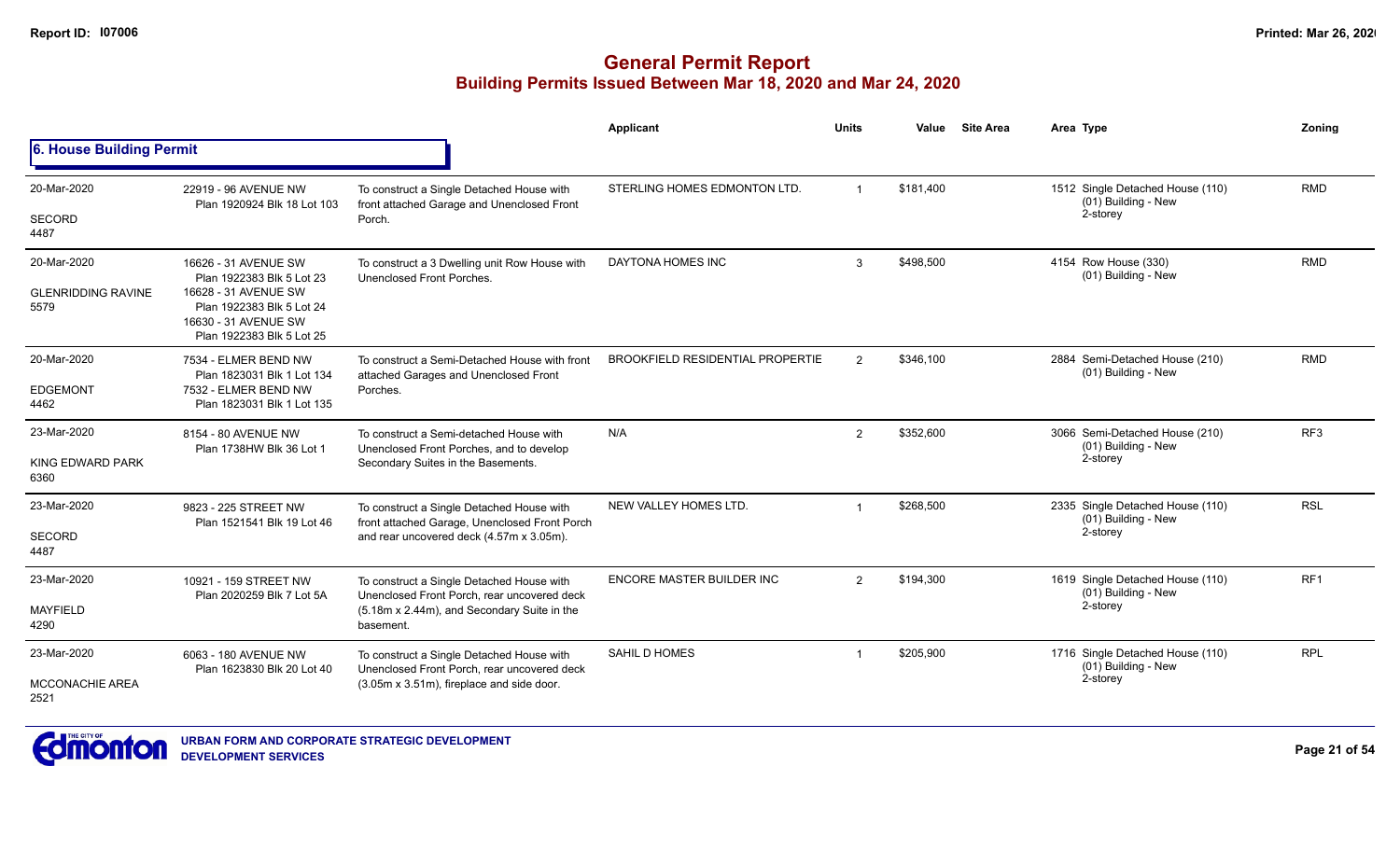## **General Permit Report Building Permits Issued Between Mar 18, 2020 and Mar 24, 2020**

|                                                            |                                                                                                            |                                                                                                                                                                          | <b>Applicant</b>                        | <b>Units</b>   | Value     | <b>Site Area</b> | Area Type                                                             | Zoning          |
|------------------------------------------------------------|------------------------------------------------------------------------------------------------------------|--------------------------------------------------------------------------------------------------------------------------------------------------------------------------|-----------------------------------------|----------------|-----------|------------------|-----------------------------------------------------------------------|-----------------|
| 6. House Building Permit                                   |                                                                                                            |                                                                                                                                                                          |                                         |                |           |                  |                                                                       |                 |
| 23-Mar-2020<br><b>ROSENTHAL</b><br>4750                    | 22603 - 80 AVENUE NW<br>Plan 1823281 Blk 5 Lot 53<br>22605 - 80 AVENUE NW<br>Plan 1823281 Blk 5 Lot 54     | To construct a Semi-Detached House with front<br>attached Garages, uncovered decks (Lot 53 -<br>2.74m x 3.05m, Lot 54 - 2.44m x 3.05m), and<br>Unenclosed Front Porches. | <b>HOMES BY AVI</b>                     | $\overline{2}$ | \$351,600 |                  | 2930 Semi-Detached House (210)<br>(01) Building - New<br>2-storey     | RF4             |
| 23-Mar-2020<br><b>SECORD</b><br>4487                       | 9927 - 222 STREET NW<br>Plan 1820330 Blk 23 Lot 87                                                         | To construct a Single Detached House with<br>front attached Garage, Unenclosed Front<br>Porch, rear uncovered deck (3.05 m x 6.10 m),<br>and walkout Basement.           | NEW ERA LUXURY HOMES                    |                | \$191,900 |                  | 1599 Single Detached House (110)<br>(01) Building - New<br>2-storey   | <b>RMD</b>      |
| 23-Mar-2020<br>THE ORCHARDS AT<br><b>ELLERSLIE</b><br>6216 | 9135 - PEAR DRIVE SW<br>Plan 1822610 Blk 2 Lot 65<br>9133 - PEAR DRIVE SW<br>Plan 1822610 Blk 2 Lot 66     | To construct a Semi-Detached House with front<br>attached Garages, Unenclosed Front Porches,<br>and side entrances.                                                      | <b>SAN RUFO HOMES LTD</b>               | $\overline{2}$ | \$361.900 |                  | 3016 Semi-Detached House (210)<br>(01) Building - New<br>2-storey     | RF4             |
| 23-Mar-2020<br><b>WALKER</b><br>6662                       | 2151 - 51 STREET SW<br>Plan 1822899 Blk 1 Lot 191                                                          | To construct a Single Detached House with<br>front attached Garage and Unenclosed Front<br>Porch.                                                                        | <b>LANDMARK CLASSIC INC</b>             |                | \$204,100 |                  | 1701 Single Detached House (110)<br>$(01)$ Building - New<br>2-storey | DC <sub>1</sub> |
| 23-Mar-2020<br><b>MCCONACHIE AREA</b><br>2521              | 17717 - 63A STREET NW<br>Plan 1922721 Blk 31 Lot 25                                                        | To construct a Single Detached House with<br>Unenclosed Front Porch and SIDE DOOR.                                                                                       | STERLING HOMES EDMONTON LTD.            |                | \$170,000 |                  | 1417 Single Detached House (110)<br>(01) Building - New<br>2-storey   | <b>RPL</b>      |
| 23-Mar-2020<br>THE ORCHARDS AT<br><b>ELLERSLIE</b><br>6216 | 3105 - CHOKECHERRY BEND<br>SW<br>Plan 1822450 Blk 18 Lot 42                                                | To construct a Single Detached House with<br>Unenclosed Front Porch.                                                                                                     | <b>BROOKFIELD RESIDENTIAL PROPERTIE</b> |                | \$196,800 |                  | 1640 Single Detached House (110)<br>$(01)$ Building - New<br>2-storey | <b>RMD</b>      |
| 23-Mar-2020<br><b>PAISLEY</b><br>5469                      | 523 - PATERSON WAY SW<br>Plan 1821022 Blk 14 Lot 41<br>521 - PATERSON WAY SW<br>Plan 1821022 Blk 14 Lot 42 | To construct a Semi-Detached House with<br>Unenclosed Front Porches.                                                                                                     | <b>BROOKFIELD RESIDENTIAL PROPERTIE</b> | $\overline{2}$ | \$321,500 |                  | 2679 Semi-Detached House (210)<br>(01) Building - New<br>2-storey     | <b>HVLD</b>     |



**URBAN FORM AND CORPORATE STRATEGIC DEVELOPMENT DEVELOPMENT SERVICES**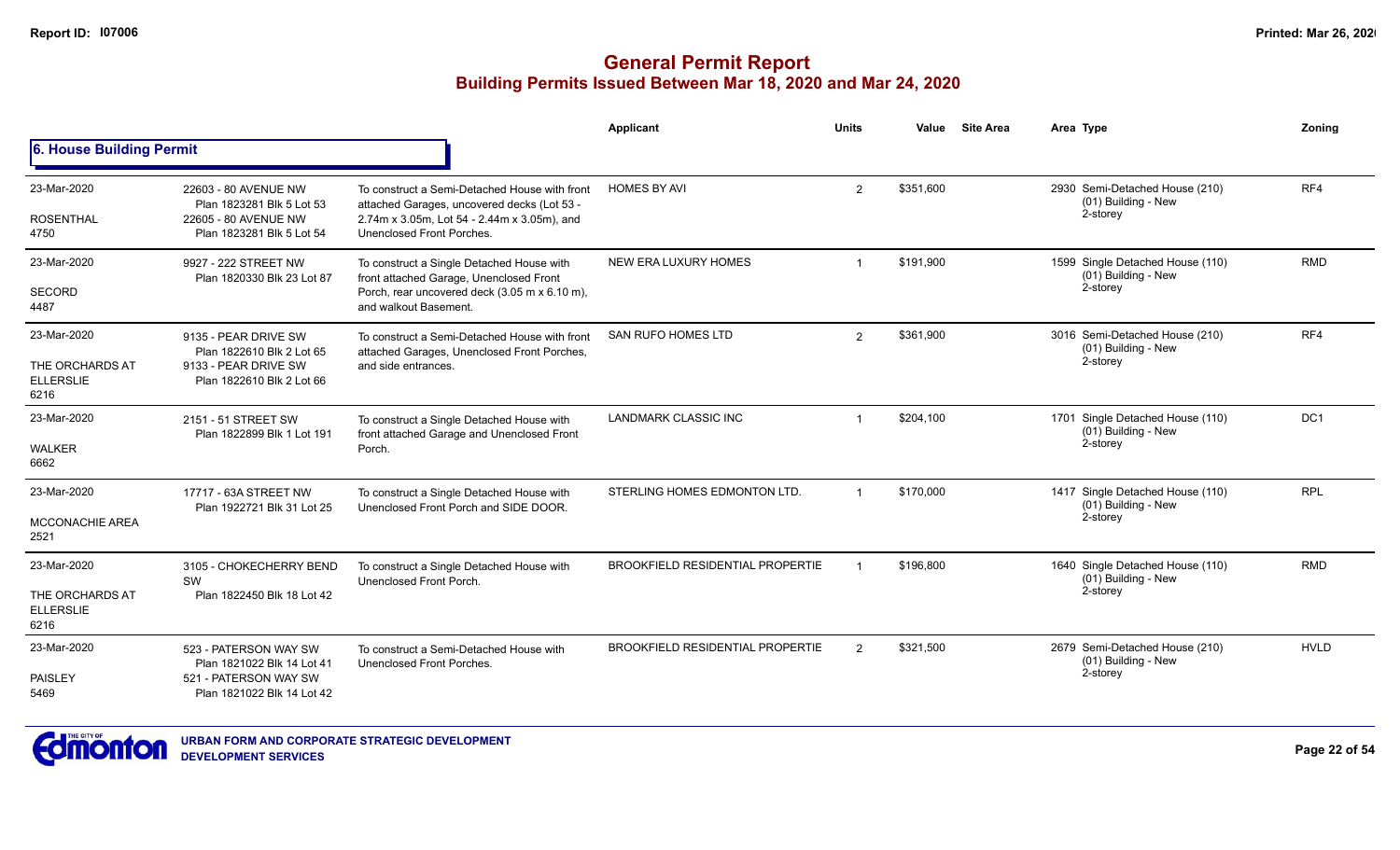|                                          |                                                                                                                                                                |                                                                                                                                                                                                                                                                                                             | Applicant                    | <b>Units</b>   | Value     | <b>Site Area</b>                                        | Area Type                                                           | Zoning          |
|------------------------------------------|----------------------------------------------------------------------------------------------------------------------------------------------------------------|-------------------------------------------------------------------------------------------------------------------------------------------------------------------------------------------------------------------------------------------------------------------------------------------------------------|------------------------------|----------------|-----------|---------------------------------------------------------|---------------------------------------------------------------------|-----------------|
| 6. House Building Permit                 |                                                                                                                                                                |                                                                                                                                                                                                                                                                                                             |                              |                |           |                                                         |                                                                     |                 |
| 23-Mar-2020<br><b>STILLWATER</b><br>4468 | 1604 - 202 STREET NW<br>Plan 1923073 Blk 11 Lot 12                                                                                                             | To construct a Single Detached House with<br>front attached Garage, Unenclosed Front Porch<br>and fireplace.                                                                                                                                                                                                | <b>MATTAMY CORP</b>          |                | \$328.100 |                                                         | 2734 Single Detached House (110)<br>(01) Building - New<br>2-storey | <b>SLD</b>      |
|                                          |                                                                                                                                                                |                                                                                                                                                                                                                                                                                                             |                              |                |           |                                                         |                                                                     |                 |
| 23-Mar-2020                              | 1612 - 202 STREET NW<br>Plan 1923073 Blk 11 Lot 14                                                                                                             | To construct a Single Detached House with<br>front attached Garage, Unenclosed Front Porch                                                                                                                                                                                                                  | <b>MATTAMY CORP</b>          | \$309,700      |           | 2581 Single Detached House (110)<br>(01) Building - New | <b>SLD</b>                                                          |                 |
| <b>STILLWATER</b><br>4468                |                                                                                                                                                                | and fireplace.                                                                                                                                                                                                                                                                                              |                              |                |           | 2-storey                                                |                                                                     |                 |
| 23-Mar-2020<br><b>EBBERS</b><br>2251     | 51 - EBBERS CLOSE NW<br>Plan 1823312 Blk 11 Lot 24<br>53 - EBBERS CLOSE NW<br>Plan 1823312 Blk 11 Lot 25<br>55 - EBBERS CLOSE NW<br>Plan 1823312 Blk 11 Lot 26 | To construct a 3 Dwelling unit Row Housing<br>Development with front attached Garages,<br>Unenclosed Front Porches, Basement<br>development (Lot 24 - NOT to be used as an<br>additional Dwelling) and rear uncovered decks<br>(lot 24 - 3.05m x 2.44m, lot 25 - 3.05m x 2.44m,<br>lot 26 - 3.05m x 2.44m). | LINCOLNBERG HOMES LTD        | 3              | \$503,800 |                                                         | 4198 Row House (330)<br>(01) Building - New<br>2-storey             | RF <sub>5</sub> |
| 23-Mar-2020<br><b>GRIESBACH</b><br>3111  | 7071 - NEWSON ROAD NW<br>Plan 1423823 Blk 16 Lot 42                                                                                                            | To construct a Single Detached House with<br>front attached Garage, Unenclosed Front<br>Porch, rear uncovered deck (3.66m x 2.74m),<br>fireplace and Basement development (NOT to<br>be used as an additional Dwelling) (1 bedroom,<br>1 bathroom, mechanical room).                                        | <b>COVENTRY HOMES INC</b>    |                | \$265,100 |                                                         | 2209 Single Detached House (110)<br>(01) Building - New<br>2-storey | <b>GLG</b>      |
| 23-Mar-2020<br><b>SECORD</b><br>4487     | 22911 - 96 AVENUE NW<br>Plan 1920924 Blk 18 Lot 101                                                                                                            | To construct a Single Detached House with<br>front attached Garage and Unenclosed Front<br>Porch.                                                                                                                                                                                                           | STERLING HOMES EDMONTON LTD. | $\overline{1}$ | \$213,400 |                                                         | 1778 Single Detached House (110)<br>(01) Building - New<br>2-storey | RMD, RMD        |
| 23-Mar-2020<br><b>EDGEMONT</b><br>4462   | 1304 - ERKER CRESCENT NW<br>Plan 1920642 Blk 2 Lot 27                                                                                                          | To construct a Single Detached House with<br>front attached Garage, Unenclosed Front<br>Porch, fireplace and side door.                                                                                                                                                                                     | ROHIT COMMUNITIES INC        |                | \$258,800 |                                                         | 2157 Single Detached House (110)<br>(01) Building - New<br>2-storey | RF4             |

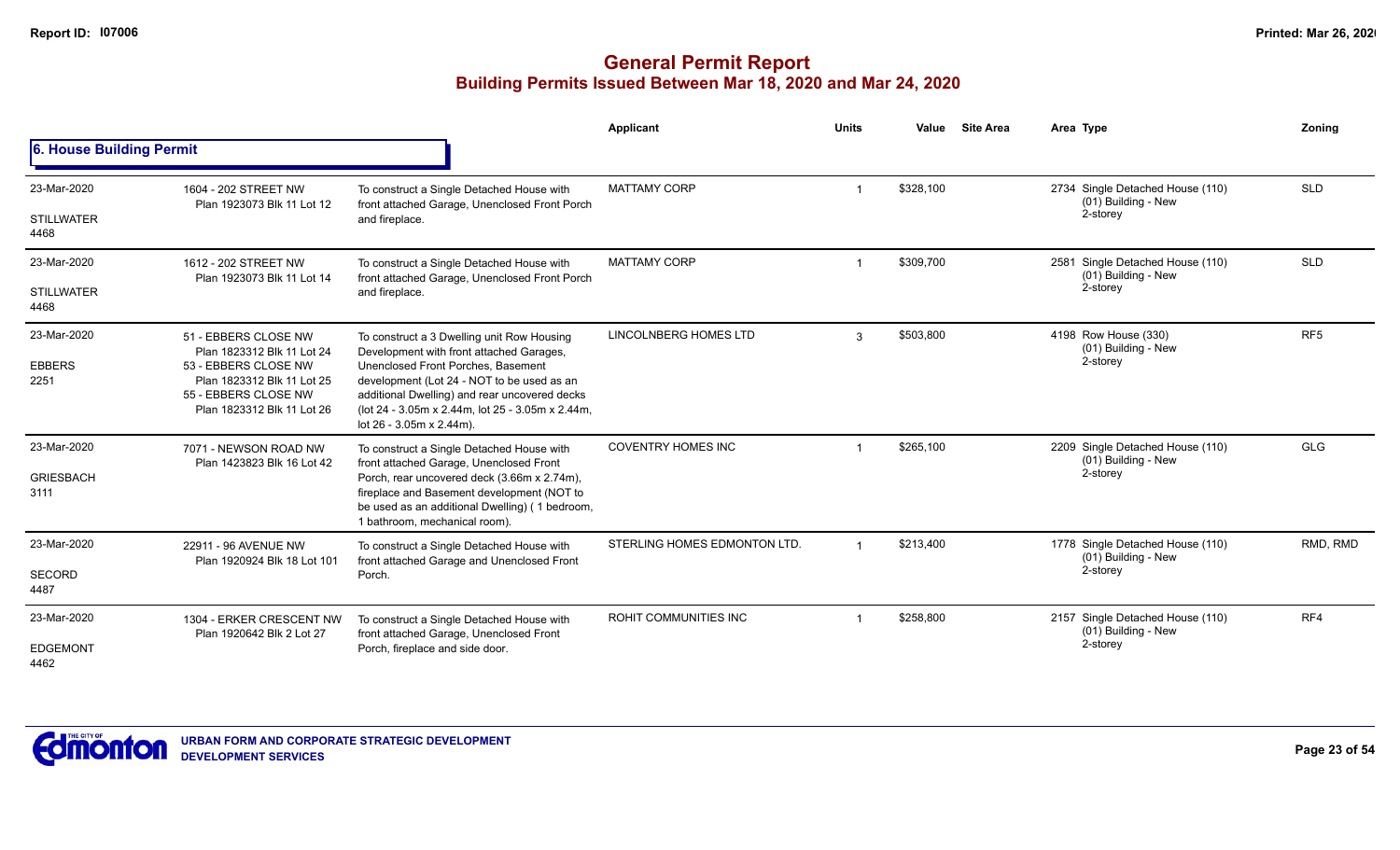|                                             |                                                               |                                                                                                                      | <b>Applicant</b>                        | <b>Units</b>   | Value     | <b>Site Area</b> | Area Type                                               | Zoning          |
|---------------------------------------------|---------------------------------------------------------------|----------------------------------------------------------------------------------------------------------------------|-----------------------------------------|----------------|-----------|------------------|---------------------------------------------------------|-----------------|
| 6. House Building Permit                    |                                                               |                                                                                                                      |                                         |                |           |                  |                                                         |                 |
| 24-Mar-2020                                 |                                                               | 12421 - GRAND VIEW DRIVE NV To construct a Single Detached House with                                                | KIMBERLEY CONSTRUCTION                  |                | \$408,300 |                  | 3550 Single Detached House (110)<br>(01) Building - New | RF <sub>1</sub> |
| <b>GRANDVIEW HEIGHTS</b><br>5210            | Plan 1920810 Blk 12 Lot 11B                                   | front attached Garage, fireplace and veranda.                                                                        | <b>MANAGEMENT LTD</b>                   |                |           |                  | 2-storey                                                |                 |
| 24-Mar-2020                                 | 11027 - 150 STREET NW<br>Plan 2248HW Blk 18 Lot 9             | To construct a Semi-detached House with<br>Unenclosed Front Porch(s), rear uncovered                                 | <b>ARAV HOMES LTD</b>                   | $\overline{2}$ | \$323,200 |                  | 2810 Semi-Detached House (210)<br>(01) Building - New   | RF <sub>1</sub> |
| <b>HIGH PARK</b><br>4200                    |                                                               | deck (Lot 9a - 3.05m x 3.05m, Lot 9b - 3.05m x<br>3.05m) and side doors.                                             |                                         |                |           |                  | 2-storey                                                |                 |
| 24-Mar-2020                                 | 1311 - MCCONACHIE<br><b>BOULEVARD NW</b>                      | To construct a Single Detached House with<br>front attached Garage, Unenclosed Front                                 | MONTORIO HOMES LTD                      |                | \$305,900 |                  | 2549 Single Detached House (110)<br>(01) Building - New | <b>RSL</b>      |
| <b>MCCONACHIE AREA</b><br>2521              | Plan 1823225 Blk 26 Lot 28                                    | Porch, rear uncovered deck (3.96m x 3.05m),<br>walkout Basement, developed Basement stairs<br>and third storey loft. |                                         |                |           | 2-storey         |                                                         |                 |
| 24-Mar-2020                                 | 6074 - NADEN LANDING NW<br>Plan 1822264 Blk 26 Lot 4          | To construct a Single Detached House with rear<br>attached Garage, Unenclosed Front Porch and                        | N/A                                     |                | \$151,800 |                  | 1265 Single Detached House (110)<br>(01) Building - New | <b>GLG</b>      |
| <b>GRIESBACH</b><br>3111                    |                                                               | rear uncovered deck (2.44m x 3.05m).                                                                                 |                                         |                |           |                  | bungalow                                                |                 |
| 24-Mar-2020                                 | 2709 - CHOKECHERRY PLACE<br>SW                                | To construct a Semi-Detached House with front<br>attached Garage and Unenclosed Front Porch.                         | <b>BROOKFIELD RESIDENTIAL PROPERTIE</b> | $\mathfrak{p}$ | \$424,800 |                  | 3540 Semi-Detached House (210)<br>(01) Building - New   | RF4             |
| THE ORCHARDS AT<br><b>ELLERSLIE</b><br>6216 | Plan 1722245 Blk 14 Lot 141<br>2707 - CHOKECHERRY PLACE<br>SW |                                                                                                                      |                                         |                |           |                  | 2-storey                                                |                 |
|                                             | Plan 1722245 Blk 14 Lot 142                                   |                                                                                                                      |                                         |                |           |                  |                                                         |                 |
| 24-Mar-2020                                 | 2856 - DUKE CRESCENT SW<br>Plan 1723641 Blk 13 Lot 32         | To construct a Single Detached House with<br>Unenclosed Front Porch and solar photovoltaic                           | JAYMAN MASTERBUILT INC                  |                | \$194,000 |                  | 1617 Single Detached House (110)<br>(01) Building - New | <b>RMD</b>      |
| <b>DESROCHERS AREA</b><br>5463              |                                                               | system.                                                                                                              |                                         |                |           |                  | 2-storey                                                |                 |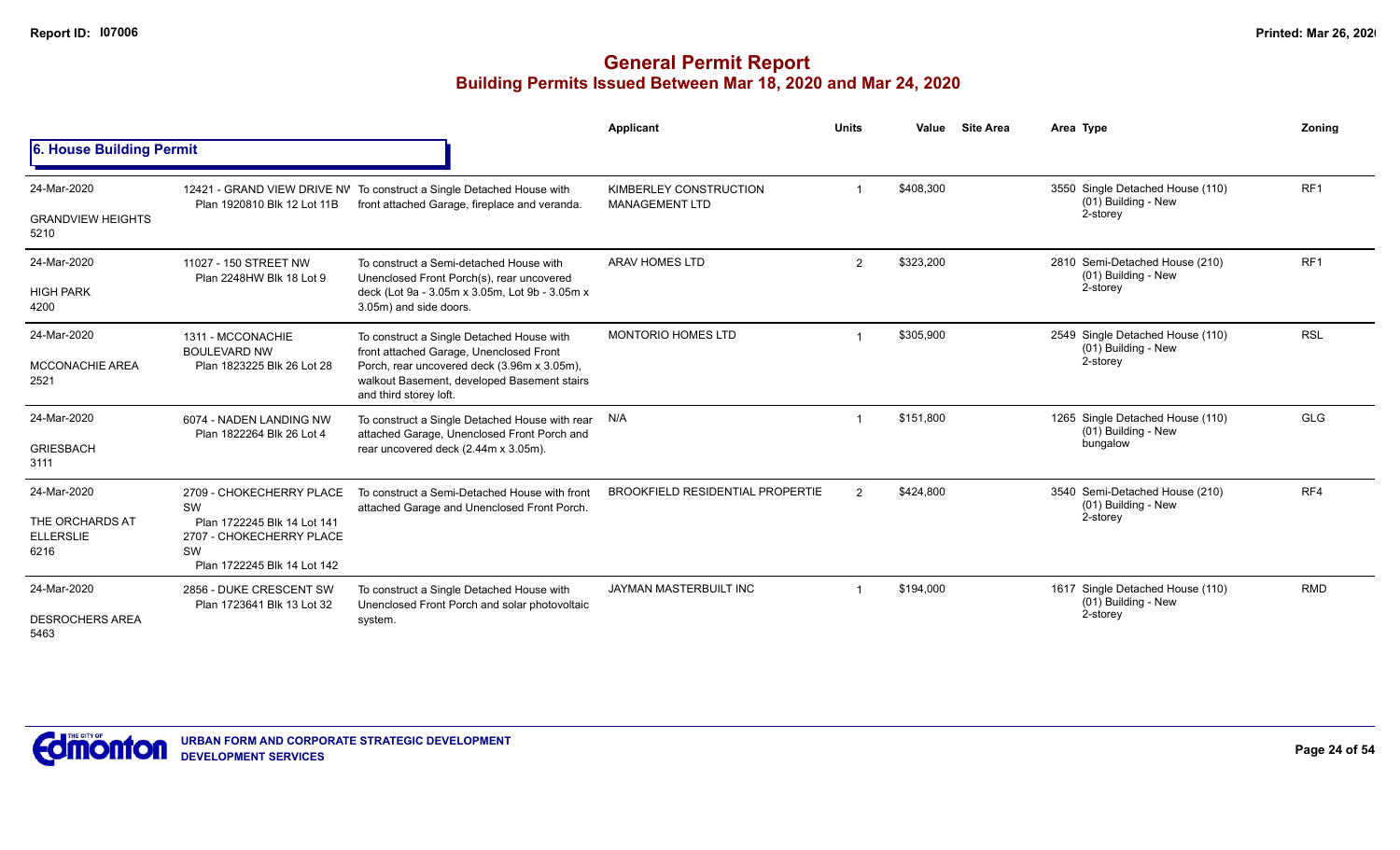|                               |                                                       |                                                                                                                | Applicant                               | <b>Units</b>   | Value     | <b>Site Area</b> | Area Type                                                           | Zonina     |
|-------------------------------|-------------------------------------------------------|----------------------------------------------------------------------------------------------------------------|-----------------------------------------|----------------|-----------|------------------|---------------------------------------------------------------------|------------|
| 6. House Building Permit      |                                                       |                                                                                                                |                                         |                |           |                  |                                                                     |            |
| 24-Mar-2020                   | 5841 - KOOTOOK LINK SW<br>Plan 1920109 Blk 10 Lot 4   | To construct a Single Detached House with<br>front attached Garage and Unenclosed Front                        | ROHIT COMMUNITIES INC                   |                | \$283,000 |                  | 2358 Single Detached House (110)<br>(01) Building - New<br>2-storey | DC1, DC1   |
| <b>KESWICK AREA</b><br>5576   |                                                       | Porch.                                                                                                         |                                         |                |           |                  |                                                                     |            |
| 24-Mar-2020                   | 19303 - 27 AVENUE NW<br>Plan 1923051 Blk 15 Lot 8     | To construct a Single Detached House with<br>Unenclosed Front Porch.                                           | STERLING HOMES EDMONTON LTD.            | $\mathbf 1$    | \$170,000 |                  | 1417 Single Detached House (110)<br>(01) Building - New             | <b>RPL</b> |
| THE UPLANDS<br>4464           |                                                       |                                                                                                                |                                         |                |           |                  | 2-storey                                                            |            |
| 24-Mar-2020                   | 22214 - 99A AVENUE NW<br>Plan 1820330 Blk 23 Lot 100  | To construct a Single Detached House with<br>front attached Garage, Unenclosed Front                           | NEW ERA LUXURY HOMES                    |                | \$226,400 |                  | 1887 Single Detached House (110)<br>(01) Building - New             | <b>RMD</b> |
| <b>SECORD</b><br>4487         |                                                       | Porch, and rear uncovered deck (3.05m x<br>$2.74m$ ).                                                          |                                         |                |           |                  | bi-level                                                            |            |
| 24-Mar-2020                   | 705 - CONROY COURT SW<br>Plan 1822496 Blk 14 Lot 21   | To construct a Single Detached House with<br>front attached Garage, Unenclosed Front                           | ROHIT COMMUNITIES INC                   | $\overline{2}$ | \$226,300 |                  | 1886 Single Detached House (110)<br>(01) Building - New             | <b>RMD</b> |
| CAVANAGH<br>5467              |                                                       | Porch, Secondary Suite and side entrance.                                                                      |                                         |                |           |                  | 2-storey                                                            |            |
| 24-Mar-2020                   | 2438 - 14A AVENUE NW<br>Plan 1922780 Blk 11 Lot 25    | To construct a Single Detached House with<br>front attached Garage, Unenclosed Front                           | <b>VICTORY HOMES LTD</b>                | $\overline{1}$ | \$251,800 |                  | 2098 Single Detached House (110)<br>(01) Building - New             | <b>RSL</b> |
| <b>LAUREL</b><br>6444         |                                                       | Porch, and rear Uncovered Deck (3.35m x<br>2.74m, at 0.6m in Height).                                          |                                         |                |           |                  | 2-storey                                                            |            |
| 24-Mar-2020                   | 22222 - 99A AVENUE NW                                 | To construct a Single Detached House with                                                                      | NEW ERA LUXURY HOMES                    |                | \$206,600 |                  | 1722 Single Detached House (110)<br>(01) Building - New             | <b>RMD</b> |
| <b>SECORD</b><br>4487         | Plan 1820330 Blk 23 Lot 102                           | front attached Garage, Unenclosed Front<br>Porch, rear uncovered deck (3.05m x 2.74m)<br>and walkout Basement. |                                         |                |           |                  | 2-storey                                                            |            |
| 24-Mar-2020                   | 2965 - COUGHLAN GREEN SW<br>Plan 1822801 Blk 18 Lot 2 | To construct a Single Detached House with<br>Unenclosed Front Porch.                                           | <b>BROOKFIELD RESIDENTIAL PROPERTIE</b> |                | \$172,100 |                  | 1434 Single Detached House (110)<br>(01) Building - New             | <b>RPL</b> |
| <b>CHAPPELLE AREA</b><br>5462 |                                                       |                                                                                                                |                                         |                |           |                  | 2-storey                                                            |            |

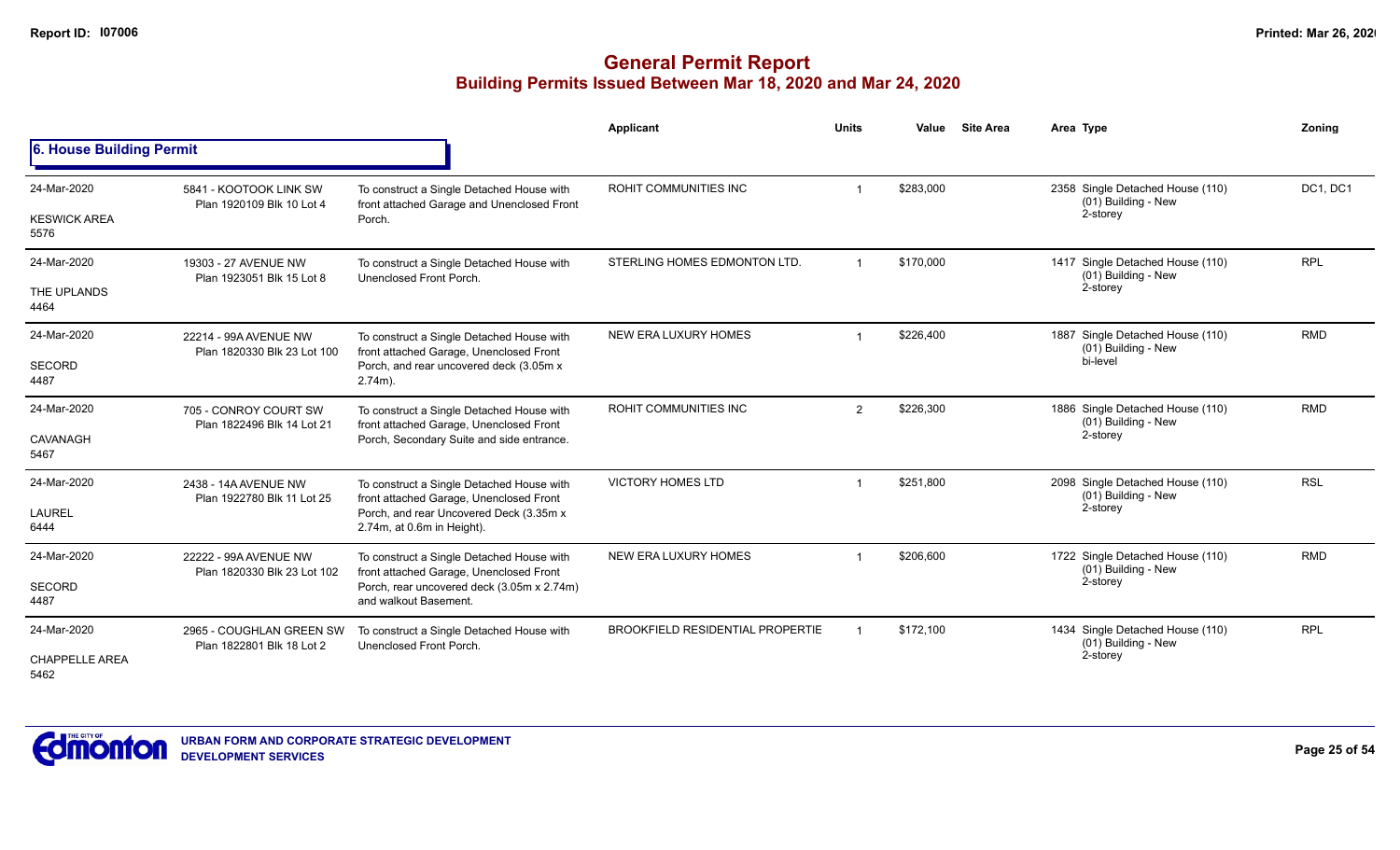|                                             |                                                      |                                                                                                                                             | <b>Applicant</b>             | <b>Units</b> | Value     | <b>Site Area</b> | Area Type                                                           | Zoning          |
|---------------------------------------------|------------------------------------------------------|---------------------------------------------------------------------------------------------------------------------------------------------|------------------------------|--------------|-----------|------------------|---------------------------------------------------------------------|-----------------|
| 6. House Building Permit                    |                                                      |                                                                                                                                             |                              |              |           |                  |                                                                     |                 |
| 24-Mar-2020<br>WALKER<br>6662               | 2144 - 51 STREET SW<br>Plan 1822899 Blk 6 Lot 40     | To construct a Single Detached House with<br>Unenclosed Front Porch and rear Uncovered<br>Deck (3.05m x 3.05m).                             | <b>MONTORIO HOMES LTD</b>    |              | \$180,100 |                  | 1501 Single Detached House (110)<br>(01) Building - New<br>2-storey | <b>RPL</b>      |
| 24-Mar-2020<br>THE UPLANDS<br>4464          | 19307 - 27 AVENUE NW<br>Plan 1923051 Blk 15 Lot 7    | To construct a Single Detached House with<br>Unenclosed Front Porch.                                                                        | STERLING HOMES EDMONTON LTD. |              | \$150,500 |                  | 1254 Single Detached House (110)<br>(01) Building - New<br>2-storey | <b>RPL</b>      |
| <b>Home Improvement Permit</b>              |                                                      |                                                                                                                                             |                              |              |           |                  |                                                                     |                 |
| 18-Mar-2020<br>HAZELDEAN<br>6290            | 9111 - 65 AVENUE NW<br>Plan 6045HW Blk 12 Lot 36     | To construct an Accessory Building (mutual<br>rear detached Garage, 11.28m x 6.71m).                                                        | <b>CARSON BUILT INC</b>      | $\Omega$     | \$12,100  |                  | 76 Detached Garage (010)<br>(01) Building - New                     | RF <sub>1</sub> |
| 23-Mar-2020<br><b>ROYAL GARDENS</b><br>5430 | 11222 - 40 AVENUE NW<br>Plan 2738NY Blk 35 Lot 33A   | To construct a front and side addition to a<br>Semi-detached House, existing without permit<br>(front, 5.00m x 1.50m; side, 9.80m x 1.50m). | N/A                          | $\mathbf 0$  | \$2,000   |                  | Semi-Detached House (210)<br>(02) Addition                          | RF4, RF1, RF4   |
| 19-Mar-2020<br>ALLENDALE<br>5010            | 10546 - 62 AVENUE NW<br>Plan 1920756 Blk 37 Lot 1A   | To construct an Accessory Building (rear<br>detached Garage (5.59m x 6.40m)).                                                               | NEW HOMES CONSTRUCTION INC   | $\Omega$     | \$5,800   |                  | 36 Detached Garage (010)<br>(01) Building - New                     | RF3             |
| 24-Mar-2020<br><b>RAPPERSWILL</b><br>3370   | 17640 - 120 STREET NW<br>Plan 1425124 Blk 109 Lot 11 | To construct an Accessory Building (detached<br>Garage (9.44m x 7.32m)).                                                                    | N/A                          | $\mathbf 0$  | \$11,100  |                  | 69 Detached Garage (010)<br>(01) Building - New                     | <b>RSL</b>      |

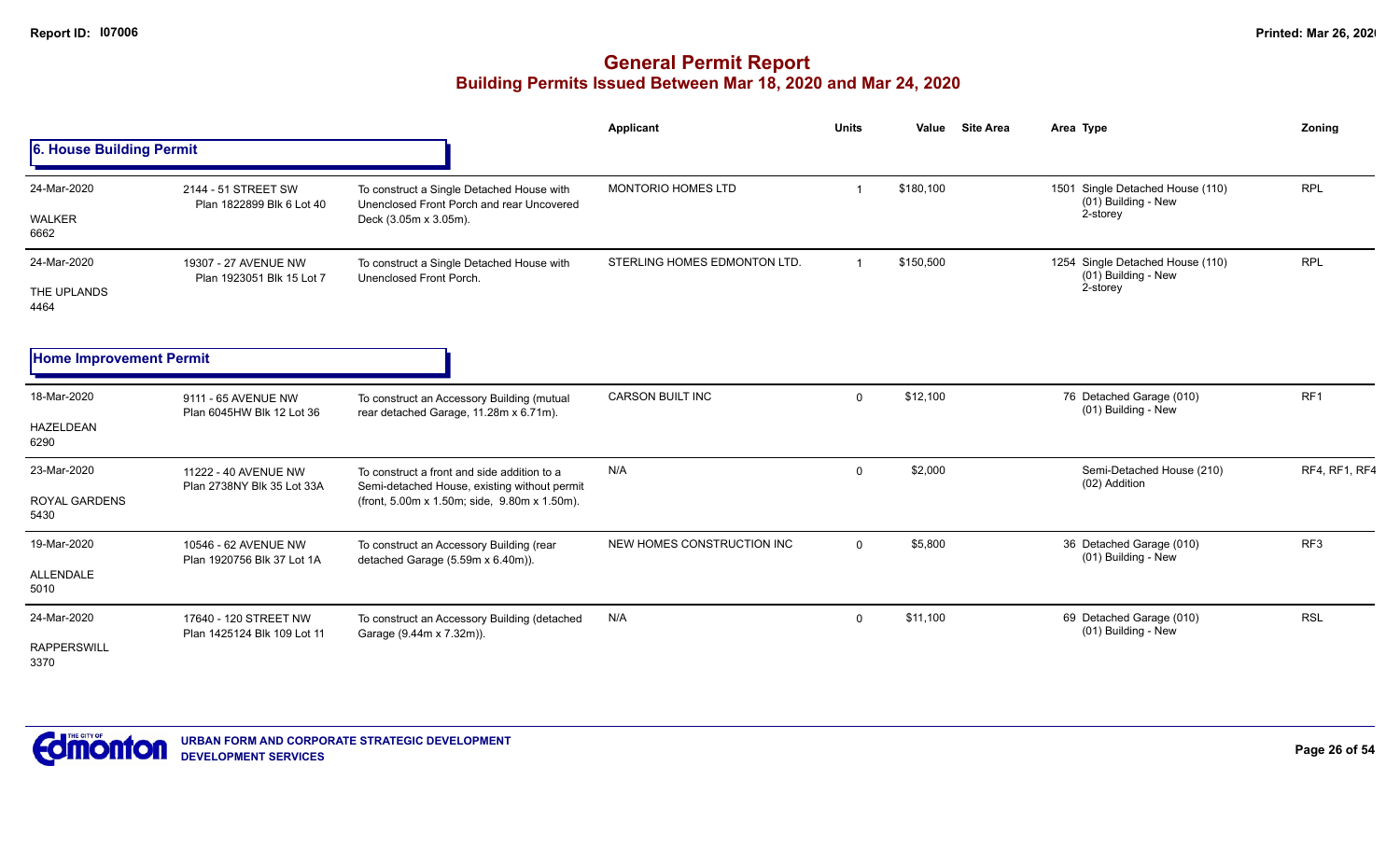|                                       |                                                    |                                                                                                                                                                                                                                                                                                                                                                                                               | <b>Applicant</b>                               | <b>Units</b> | <b>Site Area</b><br>Value | Area Type                                                         | Zoning          |
|---------------------------------------|----------------------------------------------------|---------------------------------------------------------------------------------------------------------------------------------------------------------------------------------------------------------------------------------------------------------------------------------------------------------------------------------------------------------------------------------------------------------------|------------------------------------------------|--------------|---------------------------|-------------------------------------------------------------------|-----------------|
| <b>Home Improvement Permit</b>        |                                                    |                                                                                                                                                                                                                                                                                                                                                                                                               |                                                |              |                           |                                                                   |                 |
| 23-Mar-2020<br><b>GARNEAU</b><br>5200 | 8507 - 111 STREET NW<br>Plan I23A Blk 164 Lot 16   | To construct exterior alterations to a Single<br>Detached House (removal of sun room and<br>vestibule) and to erect a Fence 1.83 m in Height<br>in the flanking Side Yard abutting 111 Street NW<br>and Front Yard abutting 85 Avenue NW.                                                                                                                                                                     | N/A                                            | $\mathbf 0$  |                           | Single Detached House (110)<br>(03) Exterior Alterations          | RF <sub>6</sub> |
| 23-Mar-2020<br><b>GARNEAU</b><br>5200 | 8507 - 111 STREET NW<br>Plan I23A Blk 164 Lot 16   | To construct exterior alterations to a Single<br>Detached House (removal of sun room and<br>vestibule) and to erect a Fence 1.83 m in Height<br>in the flanking Side Yard abutting 111 Street NW<br>and Front Yard abutting 85 Avenue NW.                                                                                                                                                                     | N/A                                            | $\Omega$     | \$3,000                   | Single Detached House (110)<br>(03) Exterior Alterations          | RF <sub>6</sub> |
| 24-Mar-2020<br><b>ALLARD</b><br>5458  | 2936 - ANTON LINK SW<br>Plan 1723500 Blk 24 Lot 75 | To develop a Secondary Suite in the Basement<br>of a Single Detached House.                                                                                                                                                                                                                                                                                                                                   | N/A                                            |              | \$22,000                  | Single Detached House (110)<br>(07) Add Suites to Single Dwelling | <b>RMD</b>      |
| 23-Mar-2020<br><b>DUGGAN</b><br>5160  | 10943 - 37 AVENUE NW<br>Plan 4909NY Blk 3 Lot 9    | To construct an addition (rear attached Garage,<br>L-shape, 5.35m x 14.02m) and exterior<br>alterations (add new windows on main floor<br>and second floor) to a Single Detached House;<br>and to construct interior alterations (main floor<br>and second floor renovations), and to<br>construct a rear uncovered deck (3.35m x<br>3.51m @ 0.86m in Height) and to demolish an<br>existing detached Garage. | ULTIMATE THE EXTERIOR RENOVATORS<br><b>INC</b> | $\mathbf 0$  | \$0                       | Single Detached House (110)<br>(03) Deck Attached                 | RF <sub>1</sub> |
| 23-Mar-2020<br><b>DUGGAN</b><br>5160  | 10943 - 37 AVENUE NW<br>Plan 4909NY Blk 3 Lot 9    | To construct an addition (rear attached Garage,<br>L-shape, 5.35m x 14.02m) and exterior<br>alterations (add new windows on main floor<br>and second floor) to a Single Detached House;<br>and to construct interior alterations (main floor<br>and second floor renovations), and to<br>construct a rear uncovered deck (3.35m x<br>3.51m @ 0.86m in Height) and to demolish an<br>existing detached Garage. | ULTIMATE THE EXTERIOR RENOVATOR!<br><b>INC</b> | 0            |                           | Single Detached House (110)<br>(03) Exterior Alterations          | RF1             |

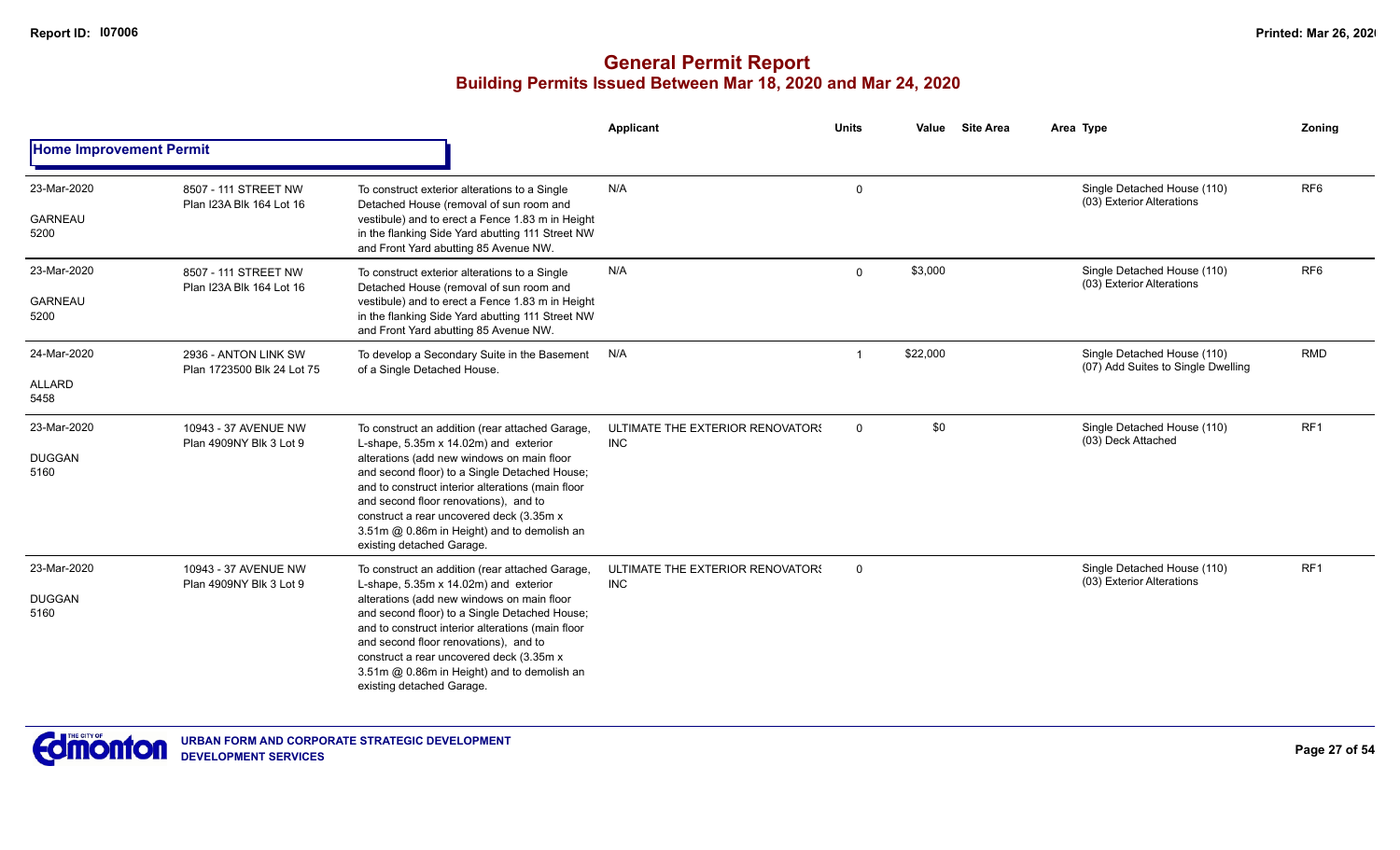|                                         |                                                    |                                                                                                                                                                                                                                                                                                                                                                                                               | Applicant                                      | <b>Units</b> | Value     | <b>Site Area</b> | Area Type                                                             | Zonina          |
|-----------------------------------------|----------------------------------------------------|---------------------------------------------------------------------------------------------------------------------------------------------------------------------------------------------------------------------------------------------------------------------------------------------------------------------------------------------------------------------------------------------------------------|------------------------------------------------|--------------|-----------|------------------|-----------------------------------------------------------------------|-----------------|
| <b>Home Improvement Permit</b>          |                                                    |                                                                                                                                                                                                                                                                                                                                                                                                               |                                                |              |           |                  |                                                                       |                 |
| 23-Mar-2020<br><b>DUGGAN</b><br>5160    | 10943 - 37 AVENUE NW<br>Plan 4909NY Blk 3 Lot 9    | To construct an addition (rear attached Garage,<br>L-shape, 5.35m x 14.02m) and exterior<br>alterations (add new windows on main floor<br>and second floor) to a Single Detached House;<br>and to construct interior alterations (main floor<br>and second floor renovations), and to<br>construct a rear uncovered deck (3.35m x<br>3.51m @ 0.86m in Height) and to demolish an<br>existing detached Garage. | ULTIMATE THE EXTERIOR RENOVATOR!<br><b>INC</b> | $\mathsf{O}$ |           |                  | Single Detached House (110)<br>(03) Interior Alterations              | RF <sub>1</sub> |
| 23-Mar-2020<br><b>DUGGAN</b><br>5160    | 10943 - 37 AVENUE NW<br>Plan 4909NY Blk 3 Lot 9    | To construct an addition (rear attached Garage,<br>L-shape, 5.35m x 14.02m) and exterior<br>alterations (add new windows on main floor<br>and second floor) to a Single Detached House;<br>and to construct interior alterations (main floor<br>and second floor renovations), and to<br>construct a rear uncovered deck (3.35m x<br>3.51m @ 0.86m in Height) and to demolish an<br>existing detached Garage. | ULTIMATE THE EXTERIOR RENOVATORS<br><b>INC</b> | $\mathbf 0$  | \$3,400   |                  | Detached Garage(010)<br>(99) Demolition                               | RF <sub>1</sub> |
| 23-Mar-2020<br><b>DUGGAN</b><br>5160    | 10943 - 37 AVENUE NW<br>Plan 4909NY Blk 3 Lot 9    | To construct an addition (rear attached Garage,<br>L-shape, 5.35m x 14.02m) and exterior<br>alterations (add new windows on main floor<br>and second floor) to a Single Detached House;<br>and to construct interior alterations (main floor<br>and second floor renovations), and to<br>construct a rear uncovered deck (3.35m x<br>3.51m @ 0.86m in Height) and to demolish an<br>existing detached Garage. | ULTIMATE THE EXTERIOR RENOVATORS<br><b>INC</b> | $\mathbf{0}$ | \$370,700 |                  | Single Detached House (110)<br>(02) Addition                          | RF <sub>1</sub> |
| 20-Mar-2020<br><b>WILD ROSE</b><br>6790 | 2815 - 34A AVENUE NW<br>Plan 0323773 Blk 43 Lot 29 | To develop a Secondary Suite in the Basement<br>of a Single Detached House.                                                                                                                                                                                                                                                                                                                                   | N/A                                            | -1           | \$4,000   |                  | 117 Single Detached House (110)<br>(07) Add Suites to Single Dwelling | <b>RSL</b>      |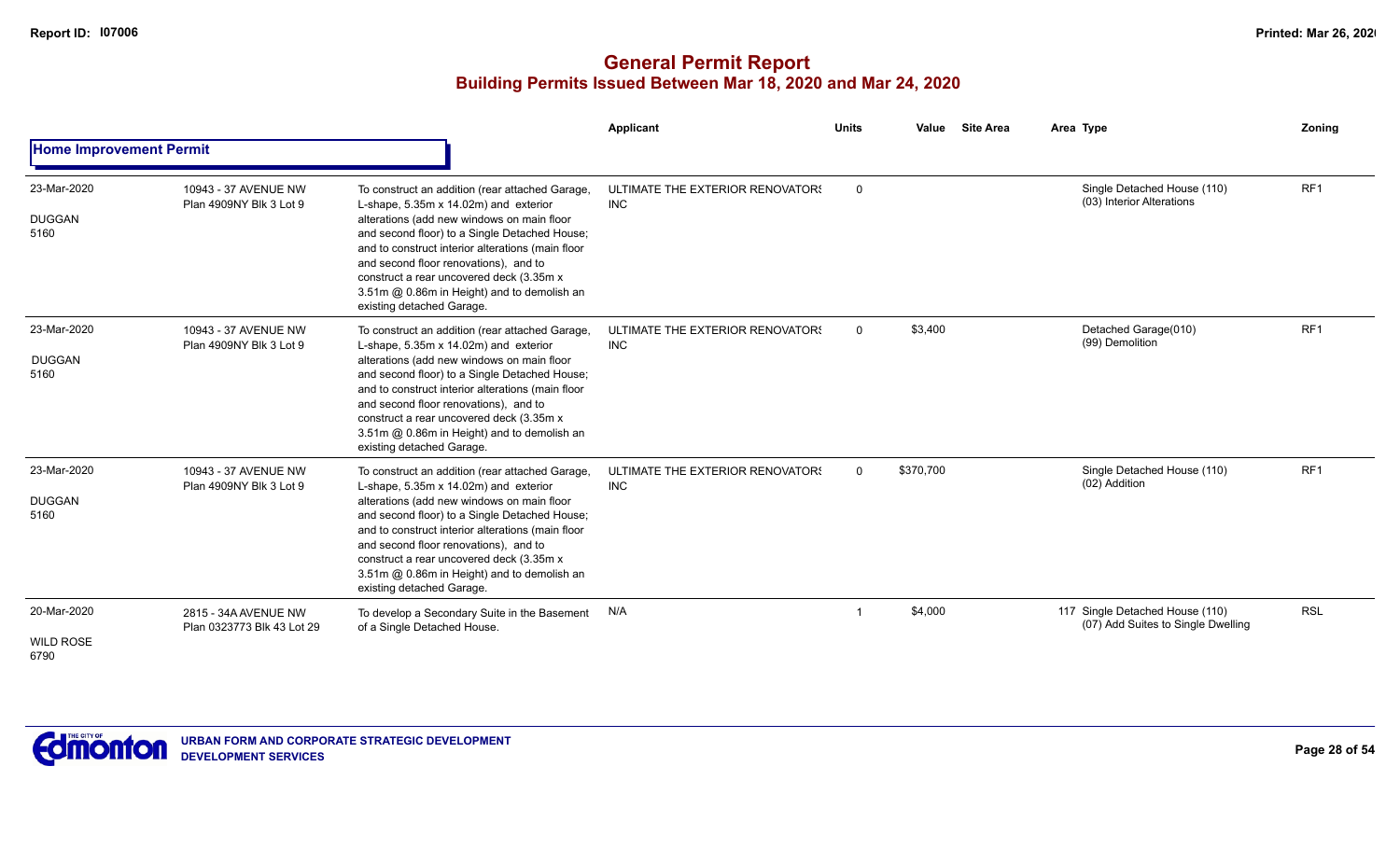|                                |                                                     |                                                                                                                                             | Applicant                      | <b>Units</b> | Value    | <b>Site Area</b> | Area Type                                                                                       | Zonina          |
|--------------------------------|-----------------------------------------------------|---------------------------------------------------------------------------------------------------------------------------------------------|--------------------------------|--------------|----------|------------------|-------------------------------------------------------------------------------------------------|-----------------|
| <b>Home Improvement Permit</b> |                                                     |                                                                                                                                             |                                |              |          |                  |                                                                                                 |                 |
| 20-Mar-2020                    | 10437 - 52 AVENUE NW<br>Plan 1921348 Blk 52 Lot 24A | To construct an Accessory Building (detached<br>Garage 6.10m x 6.71m).                                                                      | NEW ERA LUXURY HOMES           | $\Omega$     | \$6,600  |                  | 41 Detached Garage (010)<br>(01) Building - New                                                 | RF <sub>1</sub> |
| PLEASANTVIEW<br>5320           |                                                     |                                                                                                                                             |                                |              |          |                  |                                                                                                 |                 |
| 18-Mar-2020                    | 3417 - CAMERON HEIGHTS<br><b>COVE NW</b>            | To construct an addition to a Row House (Lot<br>66 - unheated room under existing deck, 3.12 m                                              | <b>VOLODYMYR TSYMBALIUK</b>    | $\Omega$     | \$500    |                  | Single Detached House (110)<br>(02) Addition                                                    | DC <sub>2</sub> |
| <b>CAMERON HEIGHTS</b><br>4466 | Plan 1323791 Blk 15 Lot 66                          | $x 2.54$ m).                                                                                                                                |                                |              |          |                  |                                                                                                 |                 |
| 19-Mar-2020                    | 11542 - 94 STREET NW                                | To construct exterior alterations to a Single                                                                                               | N/A                            | 0            |          |                  | Single Detached House (110)                                                                     | RF <sub>3</sub> |
| <b>ALBERTA AVENUE</b><br>1010  | Plan RN43 Blk 31 Lot 17                             | Detached House (removal of front wall/front<br>veranda, 2.44m x 8.01m; vinyl siding added to<br>front elevation), existing without permits. |                                |              |          |                  | (03) Exterior Alterations<br>62 Semi-Detached House (210)<br>(07) Add Suites to Single Dwelling |                 |
| 19-Mar-2020                    | 28, 1703 - 16 AVENUE NW<br>Plan 1822125 Unit 28     | To develop a Secondary Suite in the basement<br>of a Semi-Detached House.                                                                   | <b>INVISTEC CONSULTING LTD</b> | $\mathbf 1$  | \$10,000 |                  |                                                                                                 | RA7, RA7, RA7   |
| <b>LAUREL</b><br>6444          |                                                     |                                                                                                                                             |                                |              |          |                  |                                                                                                 |                 |
| 23-Mar-2020                    | 10631 - 72 AVENUE NW<br>Plan 5718AE Blk 13 Lot 16   | To develop a Secondary Suite in the basement<br>of a Single Detached House (New Suite, 3                                                    | APLUS HOMES CORP               |              | \$23,000 |                  | 100 Single Detached House (110)<br>(07) Add Suites to Single Dwelling                           | RF <sub>3</sub> |
| QUEEN ALEXANDRA<br>5330        |                                                     | Bedrooms, 2 Bathrooms, 1 Mech Room, ).                                                                                                      |                                |              |          |                  |                                                                                                 |                 |
| 20-Mar-2020                    | 10241 - 89 STREET NW<br>Plan RN37 Blk 3 Lot 28      | To develop a Secondary Suite in the Basement<br>of a Semi-Detached House (south unit only).                                                 | N/A                            | -1           | \$5,000  |                  | Semi-Detached House (210)<br>(07) Add Suites to Single Dwelling                                 | RF <sub>2</sub> |
| <b>RIVERDALE</b><br>1210       |                                                     |                                                                                                                                             |                                |              |          |                  |                                                                                                 |                 |
| 23-Mar-2020                    | 10929 - 75 AVENUE NW                                | To construct an Accessory building (mutual rear                                                                                             | FOX PROPERTIES INC.            | $\Omega$     | \$13,500 |                  | 84 Detached Garage (010)<br>(01) Building - New                                                 | RF <sub>1</sub> |
| <b>MCKERNAN</b><br>5290        | Plan 743HW Blk 31 Lot 16                            | detached Garage, 13.11m x 6.40m).                                                                                                           |                                |              |          |                  |                                                                                                 |                 |

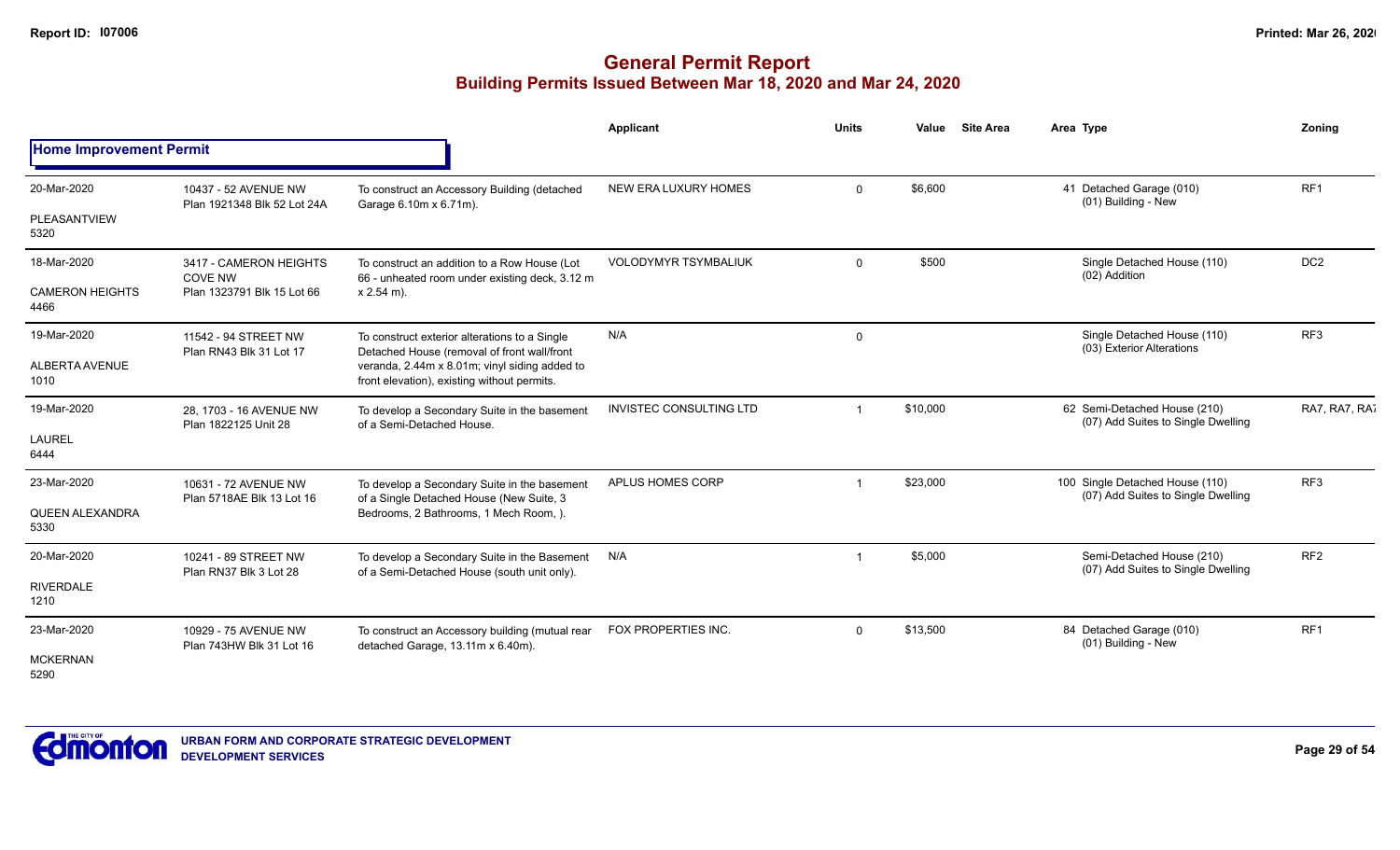|                                               |                                                    |                                                                                                                                                                                                                                                                                                                                                                                                                        | Applicant                     | <b>Units</b> | Value   | <b>Site Area</b> | Area Type                                                | Zoning          |
|-----------------------------------------------|----------------------------------------------------|------------------------------------------------------------------------------------------------------------------------------------------------------------------------------------------------------------------------------------------------------------------------------------------------------------------------------------------------------------------------------------------------------------------------|-------------------------------|--------------|---------|------------------|----------------------------------------------------------|-----------------|
| <b>Home Improvement Permit</b>                |                                                    |                                                                                                                                                                                                                                                                                                                                                                                                                        |                               |              |         |                  |                                                          |                 |
| 18-Mar-2020                                   | 13428 - 103 AVENUE NW<br>Plan 2803AF Blk 107 Lot 4 | To demolish an Accessory building (detached<br>Garage).                                                                                                                                                                                                                                                                                                                                                                | ALL WEST DEMOLITION LTD.      | $\mathbf{0}$ | \$3,400 |                  | Detached Garage(010)<br>(99) Demolition                  | RF <sub>1</sub> |
| <b>GLENORA</b><br>3200                        |                                                    |                                                                                                                                                                                                                                                                                                                                                                                                                        |                               |              |         |                  |                                                          |                 |
| 19-Mar-2020                                   | <b>NW</b>                                          | 193 - WOLF WILLOW CRESCEN To construct interior alterations to the main and<br>second floor (layout changes and new beam to                                                                                                                                                                                                                                                                                            | <b>ACKARD CONTRACTORS LTD</b> | $\Omega$     |         |                  | Single Detached House (110)<br>(03) Exterior Alterations | RF <sub>1</sub> |
| WESTRIDGE<br>4610                             | Plan 7521087 Blk 15 Lot 38                         | replace wall separating rear sun room and<br>family room) and to construct exterior<br>alterations (enlarging windows on rear, left and<br>right elevations and new aluminum powder<br>coated railing with privacy glass panel for<br>master bedroom balcony and for front<br>veranda).                                                                                                                                |                               |              |         |                  |                                                          |                 |
| 19-Mar-2020<br><b>WESTRIDGE</b><br>4610       | <b>NW</b><br>Plan 7521087 Blk 15 Lot 38            | 193 - WOLF WILLOW CRESCEN To construct interior alterations to the main and<br>second floor (layout changes and new beam to<br>replace wall separating rear sun room and<br>family room) and to construct exterior<br>alterations (enlarging windows on rear, left and<br>right elevations and new aluminum powder<br>coated railing with privacy glass panel for<br>master bedroom balcony and for front<br>veranda). | ACKARD CONTRACTORS LTD        | $\mathbf 0$  |         |                  | Single Detached House (110)<br>(03) Interior Alterations | RF <sub>1</sub> |
| 23-Mar-2020                                   | 11444 - 65 STREET NW                               | To construct a front uncovered deck to a Single<br>Detached House (4.96m x 2.47m @ 0.77m in                                                                                                                                                                                                                                                                                                                            | <b>DELTA LAND SURVEYS LTD</b> | 0            | \$3,100 |                  | 12 Single Detached House (110)<br>(03) Deck Attached     | RF <sub>1</sub> |
| <b>HIGHLANDS</b><br>2330                      | Plan 600U Blk 19 Lot 17                            | Height)                                                                                                                                                                                                                                                                                                                                                                                                                |                               |              |         |                  |                                                          |                 |
| 18-Mar-2020<br><b>MCCONACHIE AREA</b><br>2521 | 6140 - 176 AVENUE NW<br>Plan 1525713 Blk 16 Lot 69 | To construct an Accessory Building (detached<br>Garage 6.10 m x 6.40 m).                                                                                                                                                                                                                                                                                                                                               | <b>RAYHANA HOMES</b>          | $\Omega$     | \$6,300 |                  | 39 Detached Garage (010)<br>(01) Building - New          | <b>RPL</b>      |

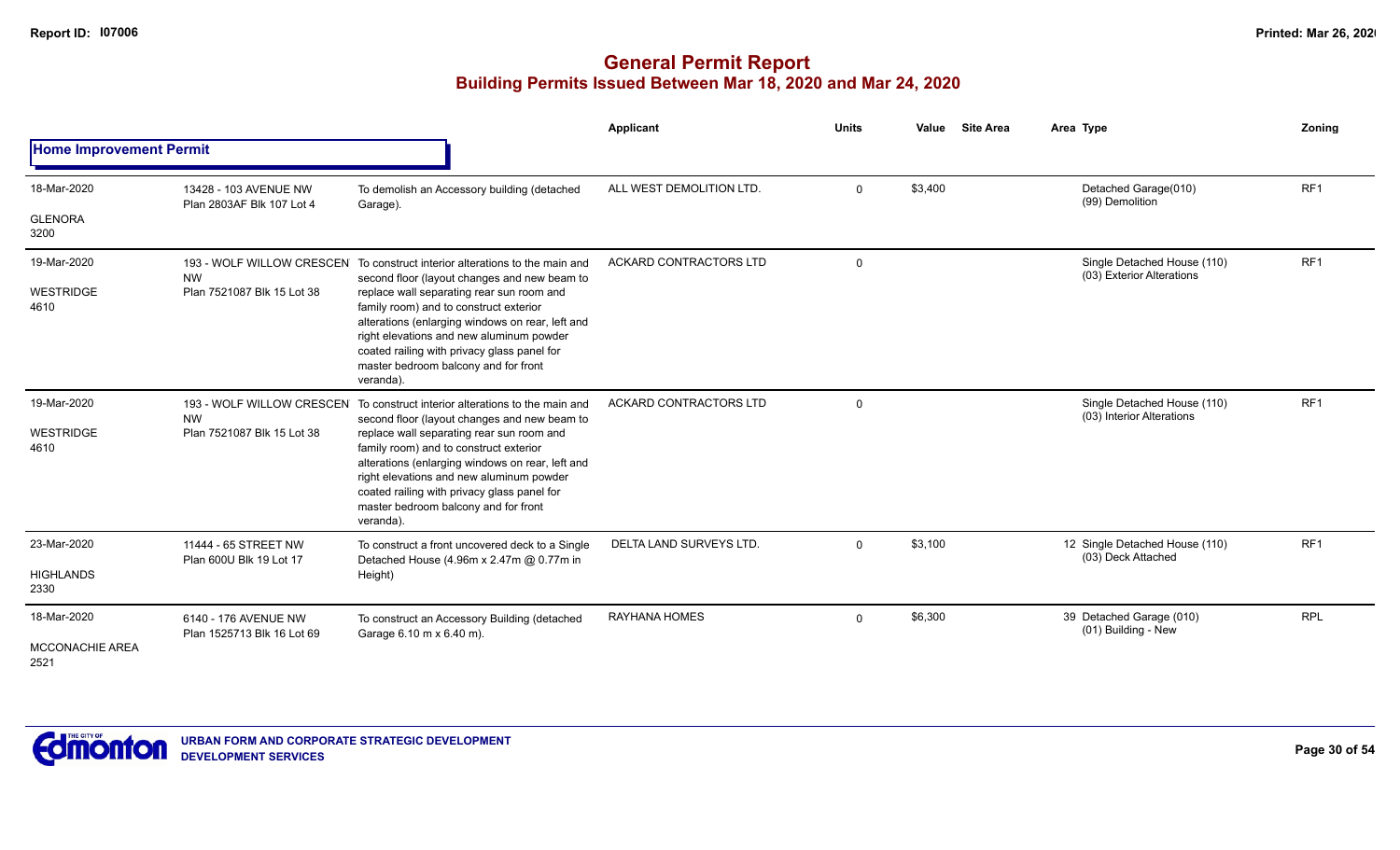|                                |                                                    |                                                                                                                                                                                                                                                    | Applicant                                                  | <b>Units</b> | Value    | <b>Site Area</b> | Area Type                                                         | Zoning          |
|--------------------------------|----------------------------------------------------|----------------------------------------------------------------------------------------------------------------------------------------------------------------------------------------------------------------------------------------------------|------------------------------------------------------------|--------------|----------|------------------|-------------------------------------------------------------------|-----------------|
| <b>Home Improvement Permit</b> |                                                    |                                                                                                                                                                                                                                                    |                                                            |              |          |                  |                                                                   |                 |
| 20-Mar-2020                    | 11141 - 73 AVENUE NW<br>Plan 1722465 Blk 9 Lot 8B  | To construct an Accessory Building (a mutual<br>detached Garage (12.5m x 6.1m)).                                                                                                                                                                   | FOX PROPERTIES INC.                                        | $\Omega$     | \$12,300 |                  | 76 Detached Garage (010)<br>(01) Building - New                   | <b>RF1, RF1</b> |
| <b>MCKERNAN</b><br>5290        |                                                    |                                                                                                                                                                                                                                                    |                                                            |              |          |                  |                                                                   |                 |
| 18-Mar-2020                    | 12720 - 135 AVENUE NW<br>Plan 5570KS Blk 28 Lot 40 | To develop a Secondary Suite in the Basement<br>(Existing Suite) and to construct exterior                                                                                                                                                         | N/A                                                        |              | \$2,000  |                  | Single Detached House (110)<br>(07) Add Suites to Single Dwelling | RF <sub>1</sub> |
| <b>WELLINGTON</b><br>3430      |                                                    | alterations (remove windows in the living room<br>on the main floor and the basement on the side<br>elevation) of a Single Detached House.<br>(1 Bedroom, 1 Bathroom, 1 Living room, 1<br>Dining/kitchen, 1 Common area, and 1<br>Mechanical room) |                                                            |              |          |                  |                                                                   |                 |
| 18-Mar-2020                    | 12720 - 135 AVENUE NW<br>Plan 5570KS Blk 28 Lot 40 | To develop a Secondary Suite in the Basement<br>(Existing Suite) and to construct exterior                                                                                                                                                         | N/A                                                        | $\Omega$     |          |                  | Single Detached House (110)<br>(03) Exterior Alterations          | RF <sub>1</sub> |
| WELLINGTON<br>3430             |                                                    | alterations (remove windows in the living room<br>on the main floor and the basement on the side<br>elevation) of a Single Detached House.<br>(1 Bedroom, 1 Bathroom, 1 Living room, 1<br>Dining/kitchen, 1 Common area, and 1<br>Mechanical room) |                                                            |              |          |                  |                                                                   |                 |
| 20-Mar-2020                    | 15003 - 60 STREET NW<br>Plan 1822177 Blk 41 Lot 34 | To construct an Accessory Building (detached<br>Garage, 6.4m x 6.45m).                                                                                                                                                                             | 956758 ALBERTA LTD O/A DIAMOND<br><b>WEST DEVELOPMENTS</b> | $\mathbf{0}$ | \$6,700  |                  | 41 Detached Garage (010)<br>(01) Building - New                   | RF <sub>1</sub> |
| <b>MCLEOD</b><br>2530          |                                                    |                                                                                                                                                                                                                                                    |                                                            |              |          |                  |                                                                   |                 |
| 19-Mar-2020                    | 29, 1703 - 16 AVENUE NW<br>Plan 1822125 Unit 29    | To develop a Secondary Suite in the basement<br>of a Semi-Detached House.                                                                                                                                                                          | <b>INVISTEC CONSULTING LTD</b>                             |              | \$10,000 |                  | Semi-Detached House (210)<br>(07) Add Suites to Single Dwelling   | RA7, RA7        |
| <b>LAUREL</b><br>6444          |                                                    |                                                                                                                                                                                                                                                    |                                                            |              |          |                  |                                                                   |                 |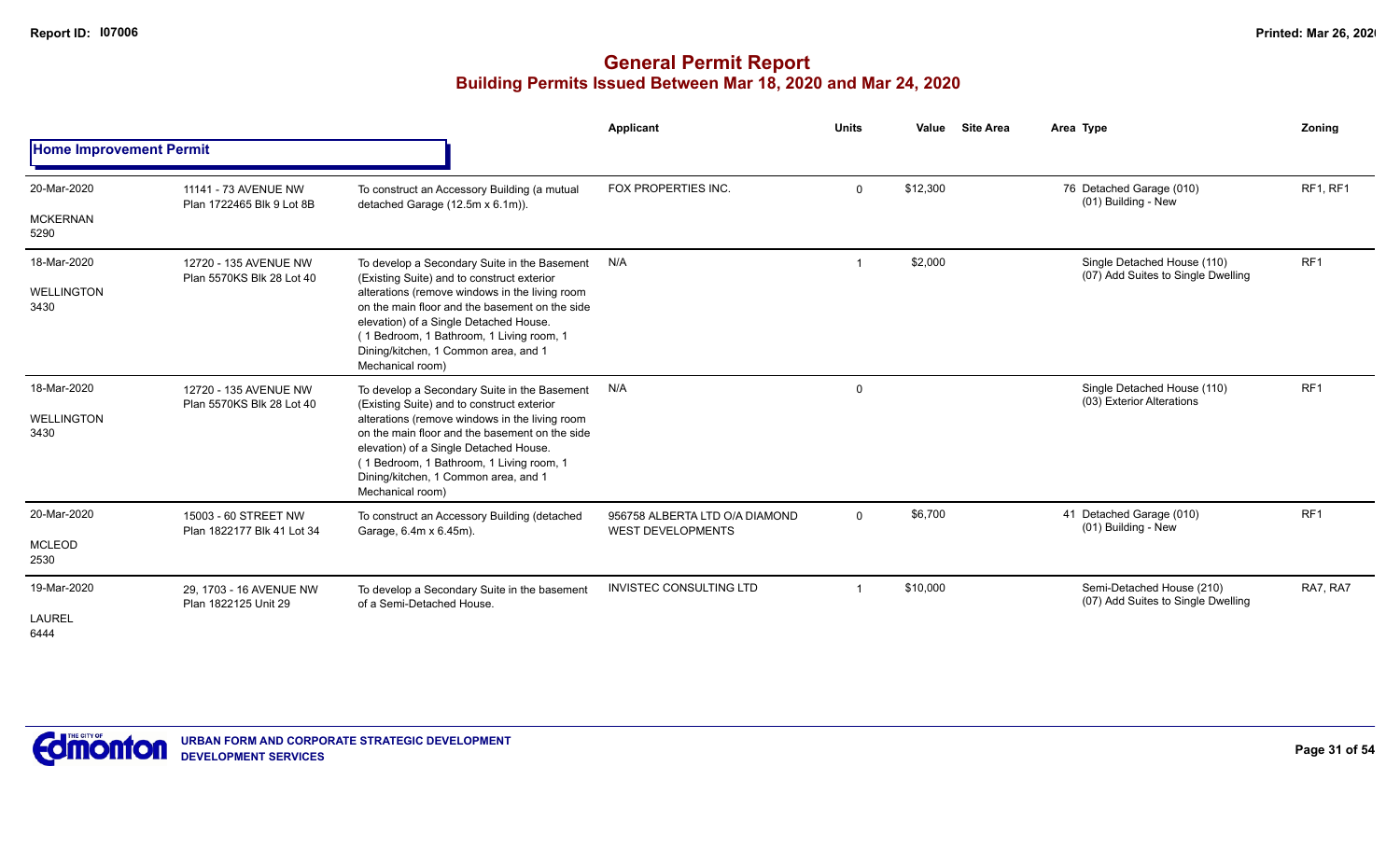|                                |                                                       |                                                                                                            | <b>Applicant</b>          | <b>Units</b> | Value    | <b>Site Area</b> | Area Type                                                            | Zoning                           |
|--------------------------------|-------------------------------------------------------|------------------------------------------------------------------------------------------------------------|---------------------------|--------------|----------|------------------|----------------------------------------------------------------------|----------------------------------|
| <b>Home Improvement Permit</b> |                                                       |                                                                                                            |                           |              |          |                  |                                                                      |                                  |
| 20-Mar-2020                    | Plan 1723442 Blk 16 Lot 87                            | 784 - SECORD BOULEVARD NW To construct an Accessory Building (detached<br>mutual Garage 6.10 m x 21.96 m). | <b>COVENTRY HOMES INC</b> | $\Omega$     | \$21,600 |                  | 134 Detached Garage (010)<br>(01) Building - New                     | RF5, RF5, RF5<br>RF <sub>5</sub> |
| SECORD<br>4487                 |                                                       |                                                                                                            |                           |              |          |                  |                                                                      |                                  |
| 20-Mar-2020                    | 17203 - 62 STREET NW<br>Plan 1720278 Blk 16 Lot 1     | To develop a Secondary Suite in the Basement<br>of a Single Detached House.                                | N/A                       |              | \$45,000 |                  | 84 Single Detached House (110)<br>(07) Add Suites to Single Dwelling | <b>RSL</b>                       |
| MCCONACHIE AREA<br>2521        |                                                       |                                                                                                            |                           |              |          |                  |                                                                      |                                  |
| 23-Mar-2020                    | 10840 - 140 STREET NW<br>Plan 1922246 Blk 13 Lot 26B  | To construct an Accessory Building (rear<br>detached Garage (5.97m x 6.71m)).                              | TIMBER HAUS DEVELOPMENTS  | $\Omega$     | \$6,500  |                  | 40 Detached Garage (010)<br>(01) Building - New                      | RF1                              |
| <b>NORTH GLENORA</b><br>3310   |                                                       |                                                                                                            |                           |              |          |                  |                                                                      |                                  |
| 23-Mar-2020                    | 10631 - 61 AVENUE NW<br>Plan 2338HW Blk 31 Lot 18     | To demolish a Single Detached House.                                                                       | N/A                       | $\Omega$     | \$6,500  |                  | Single Detached House (110)<br>(99) Demolition                       | RF1                              |
| PLEASANTVIEW<br>5320           |                                                       |                                                                                                            |                           |              |          |                  |                                                                      |                                  |
| 19-Mar-2020                    | 8732 - 119 STREET NW<br>Plan 1921881 Blk 8 Lot 19B    | To develop a Secondary Suite in the Basement<br>of a Single Detached House (New Suite).                    | EVERFOR STUDIO LTD        |              | \$40,000 |                  | Single Detached House (110)<br>(07) Add Suites to Single Dwelling    | RF <sub>1</sub>                  |
| <b>WINDSOR PARK</b><br>5580    |                                                       |                                                                                                            |                           |              |          |                  |                                                                      |                                  |
| 23-Mar-2020                    | 855 - EBBERS CRESCENT NW<br>Plan 1524148 Blk 8 Lot 60 | To develop a Secondary Suite in the Basement<br>of a Semi-detached House (1 Bed, 1 Bath,                   | N/A                       |              | \$26,000 |                  | 601 Semi-Detached House (210)<br>(07) Add Suites to Single Dwelling  | RF4                              |
| <b>EBBERS</b><br>2251          |                                                       | Kitchen, Living, Utility).                                                                                 |                           |              |          |                  |                                                                      |                                  |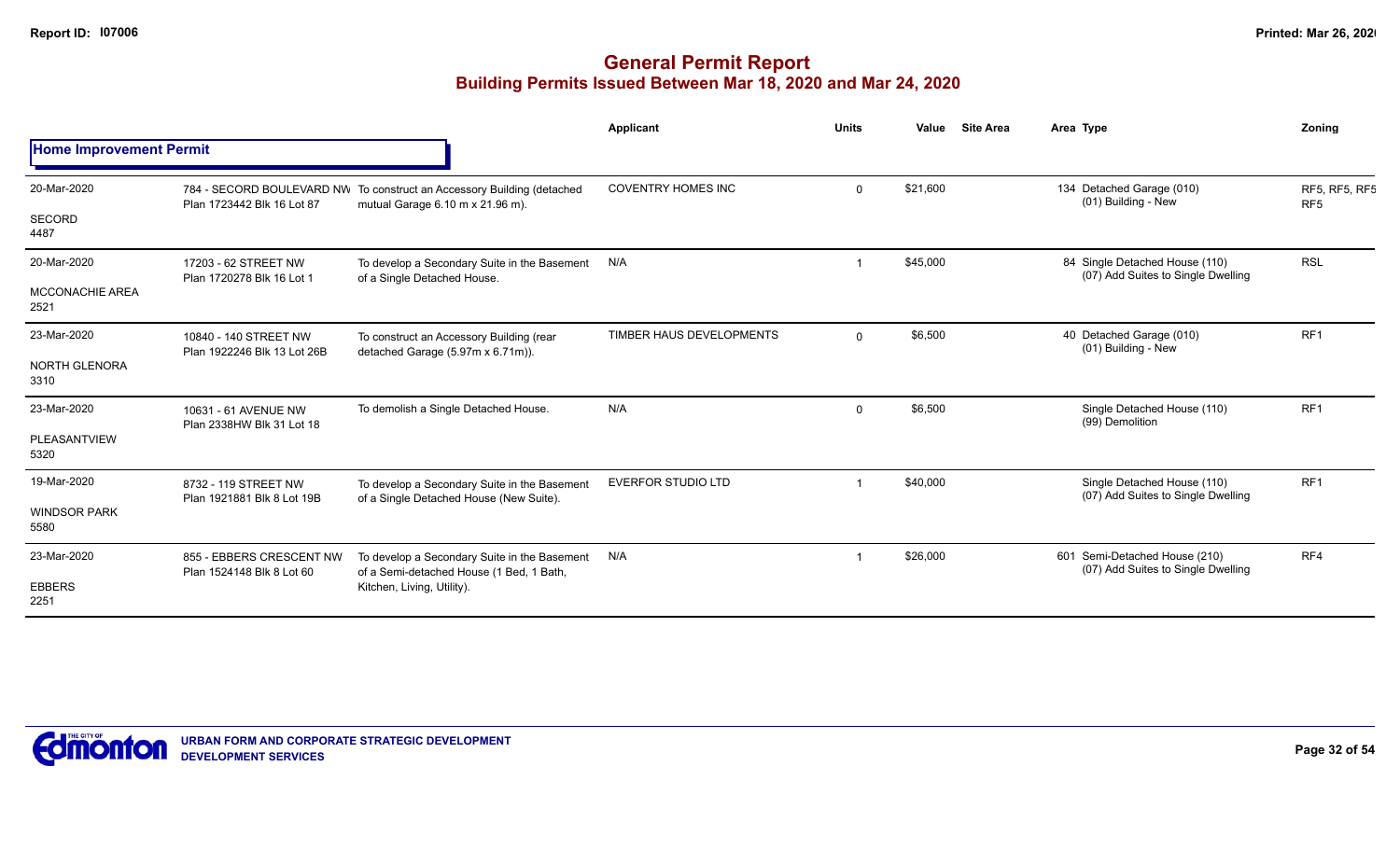|                                                    |                                                     |                                                                                                                                                                                                                                                                                                                                                                              | Applicant                                 | <b>Units</b> | <b>Site Area</b><br>Value | Area Type                                                | Zoning          |
|----------------------------------------------------|-----------------------------------------------------|------------------------------------------------------------------------------------------------------------------------------------------------------------------------------------------------------------------------------------------------------------------------------------------------------------------------------------------------------------------------------|-------------------------------------------|--------------|---------------------------|----------------------------------------------------------|-----------------|
| <b>Home Improvement Permit</b>                     |                                                     |                                                                                                                                                                                                                                                                                                                                                                              |                                           |              |                           |                                                          |                 |
| 23-Mar-2020<br><b>STRATHEARN</b><br>6710           | <b>NW</b><br>Plan 2528HW Blk 9 Lot 7                | 8751 - STRATHEARN CRESCEN To construct interior and exterior alterations to a<br>Single Detached House (replacing gas fireplace<br>with electric fireplace, reducing Stepback of<br>exterior railings on Rooftop Terrace, altering<br>windows on the front and rear elevation,<br>removing a window from right elevation,<br>removing cantilevered wall on right elevation). | <b>HABITAT STUDIO &amp; WORKSHOP LTD.</b> | $\Omega$     |                           | Single Detached House (110)<br>(03) Exterior Alterations | RF <sub>1</sub> |
| 23-Mar-2020<br><b>ALBERTA AVENUE</b><br>1010       | 11840 - 93 STREET NW<br>Plan 6286R Blk 3 Lot 5      | To construct an Accessory building (mutual<br>detached Garage, 7.32m x 6.10m).                                                                                                                                                                                                                                                                                               | TECH VIEW HOMES LTD                       | 0            | \$7,200                   | 45 Detached Garage (010)<br>(01) Building - New          | RF3             |
| 20-Mar-2020<br><b>BRITANNIA YOUNGSTOWN</b><br>4060 | 15961 - 106A AVENUE NW<br>Plan 5375HW Blk 2 Lot 3   | To construct an Accessory Building (detached<br>Garage, 5.49m x 6.71m).                                                                                                                                                                                                                                                                                                      | <b>RONNEX GARAGES</b>                     | $\mathbf{0}$ | \$5,900                   | 37 Detached Garage (010)<br>(01) Building - New          | RF <sub>1</sub> |
| 20-Mar-2020<br>LENDRUM PLACE<br>5270               | 11406 - 55 AVENUE NW<br>Plan 2020400 Blk 1 Lot 70B  | To construct an Accessory Building (detached<br>Garage, 6.55m x 6.1m).                                                                                                                                                                                                                                                                                                       | JUSTIN GRAY HOMES LTD                     | 0            | \$6,400                   | 40 Detached Garage (010)<br>(01) Building - New          | RF <sub>1</sub> |
| 18-Mar-2020<br><b>LENDRUM PLACE</b><br>5270        | 11408 - 55 AVENUE NW<br>Plan 2020400 Blk 1 Lot 70A  | To construct an Accessory Building (detached<br>Garage, 6.55m x 6.1m).                                                                                                                                                                                                                                                                                                       | <b>JUSTIN GRAY HOMES LTD</b>              | $\mathbf 0$  | \$6,400                   | 40 Detached Garage (010)<br>(01) Building - New          | RF1, RF1        |
| 19-Mar-2020<br><b>WESTRIDGE</b><br>4610            | 73 - WESTRIDGE ROAD NW<br>Plan 4697TR Blk 1 Lot 22  | To construct an Accessory Building (Shed,<br>irregular shape, 4.27m x 6.10m).                                                                                                                                                                                                                                                                                                | N/A                                       | $\Omega$     | \$700                     | 21 Shed (040)<br>(01) Building - New                     | RF <sub>1</sub> |
| 20-Mar-2020<br>NORTH GLENORA<br>3310               | 13915 - 109B AVENUE NW<br>Plan 4090HW Blk 12 Lot 12 | To construct an Accessory Building (detached<br>Garage 7.62m x 6.10m).                                                                                                                                                                                                                                                                                                       | <b>RELIANCE HOMES INC.</b>                | $\mathbf 0$  | \$7,500                   | 46 Detached Garage (010)<br>(01) Building - New          | RF <sub>1</sub> |

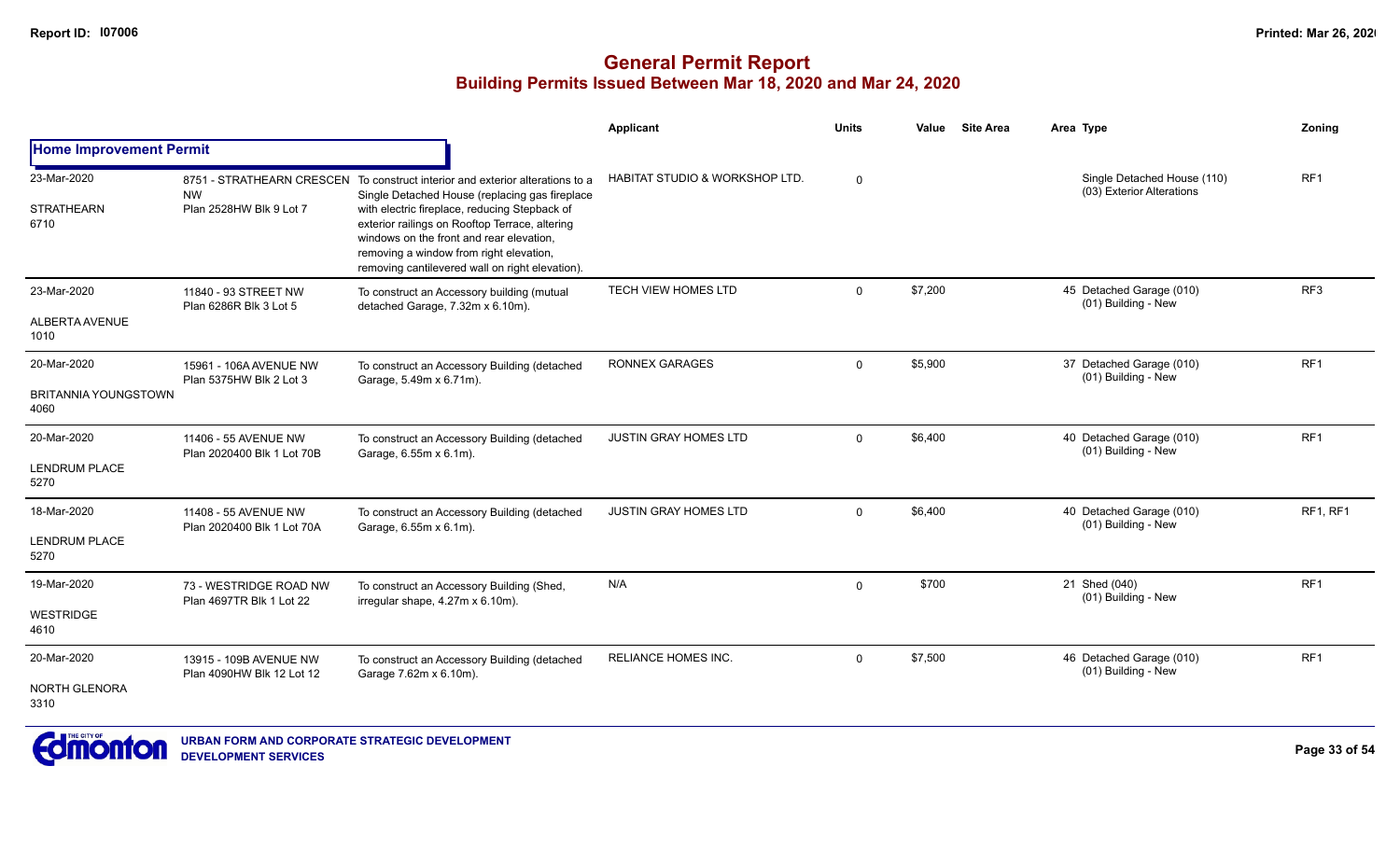|                                |                                                       |                                                                                                        | Applicant                    | <b>Units</b> | Value    | <b>Site Area</b> | Area Type                                                           | Zoning          |
|--------------------------------|-------------------------------------------------------|--------------------------------------------------------------------------------------------------------|------------------------------|--------------|----------|------------------|---------------------------------------------------------------------|-----------------|
| <b>Home Improvement Permit</b> |                                                       |                                                                                                        |                              |              |          |                  |                                                                     |                 |
| 23-Mar-2020                    | 20607 - 49 AVENUE NW<br>Plan 0620304 Blk 9 Lot 44     | To construct a rear uncovered deck to a Single<br>Detached House (4.63m x 4.55m @ 0.80m in             | N/A                          | $\Omega$     | \$5,300  |                  | 21 Single Detached House (110)<br>(03) Deck Attached                | <b>RSL</b>      |
| THE HAMPTONS<br>4461           |                                                       | Height), existing w/o permits.                                                                         |                              |              |          |                  |                                                                     |                 |
| 24-Mar-2020                    | 16905 - 62 STREET NW<br>Plan 1423292 Blk 5 Lot 7      | To construct interior alterations (Basement<br>development, NOT to be used as an additional            | N/A                          | $\mathbf 0$  | \$15,000 |                  | Single Detached House (110)<br>(03) Interior Alterations            | <b>RSL</b>      |
| <b>MCCONACHIE AREA</b><br>2521 |                                                       | Dwelling). 2 bedroom, bathroom, mech room &<br>entertainment area                                      |                              |              |          |                  |                                                                     |                 |
| 18-Mar-2020                    | 9933 - 79 STREET NW<br>Plan 1922198 Blk 13 Lot 6A     | To develop a Secondary Suite in the Basement<br>of a Semi-detached House.                              | SOHI INVESTMENTS INC         |              | \$15,000 |                  | 693 Semi-Detached House (210)<br>(07) Add Suites to Single Dwelling | RF4             |
| <b>FOREST HEIGHTS</b><br>6230  |                                                       | (1 Bedroom, 1 Bathroom, 1 Flex room, 1<br>Kitchen, 1 Living room, 1 Hall, and 1 Mechanical<br>room)    |                              |              |          |                  |                                                                     |                 |
| 24-Mar-2020                    | 9935 - 79 STREET NW<br>Plan 1922198 Blk 13 Lot 6B     | To develop a Secondary Suite in the Basement<br>of a Semi-detached House.                              | SOHI INVESTMENTS INC         |              | \$15,000 |                  | 693 Semi-Detached House (210)<br>(07) Add Suites to Single Dwelling | RF4             |
| <b>FOREST HEIGHTS</b><br>6230  |                                                       | (1 Bedroom, 1 Flex room, 1 Kitchen, 1 Living<br>room, 1 Bathroom, and 1 Mechanical/electrical<br>room) |                              |              |          |                  |                                                                     |                 |
| 23-Mar-2020                    | 17616 - 124 STREET NW<br>Plan 1525031 Blk 108 Lot 109 | To construct two rear uncovered decks to a<br>Single Detached House (3.51m x 2.74m @                   | STERLING HOMES EDMONTON LTD. | $\Omega$     | \$9,400  |                  | 36 Single Detached House (110)<br>(03) Deck Attached                | DC <sub>1</sub> |
| <b>RAPPERSWILL</b><br>3370     |                                                       | 0.71m in Height, and 7.32m x 3.66m @ 0.51m in<br>Height).                                              |                              |              |          |                  |                                                                     |                 |
| 23-Mar-2020                    | 1916 - 37C AVENUE NW                                  | To construct interior alterations to a Single<br>Detached House (Basement development, NOT             | N/A                          | $\Omega$     | \$10,000 |                  | Single Detached House (110)<br>(03) Interior Alterations            | <b>RSL</b>      |
| <b>WILD ROSE</b><br>6790       | Plan 0124265 Blk 33 Lot 24                            | to be used as an additional Dwelling).                                                                 |                              |              |          |                  |                                                                     |                 |
| 23-Mar-2020                    | 10805 - 175A AVENUE NW<br>Plan 0723943 Blk 85 Lot 73  | To construct interior alterations to a Single<br>Detached House (Basement development, NOT             | PETRA MASTER BUILDERS        | $\mathbf 0$  | \$30,000 |                  | Single Detached House (110)<br>(03) Interior Alterations            | <b>RSL</b>      |
| <b>CHAMBERY</b><br>3120        |                                                       | to be used as an additional Dwelling).                                                                 |                              |              |          |                  |                                                                     |                 |

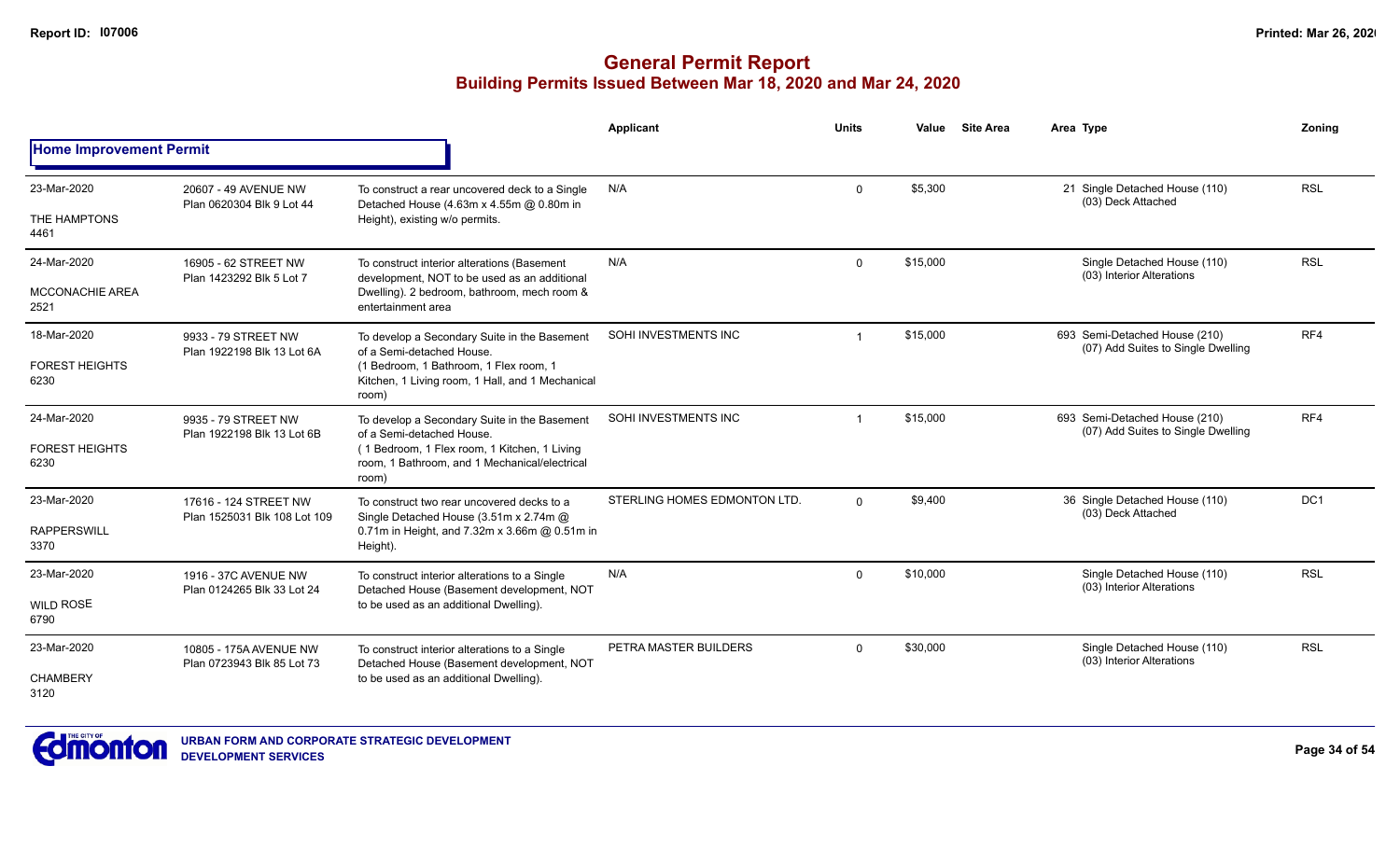|                                |                                                     |                                                                                                  | <b>Applicant</b>             | <b>Units</b>            | Value    | <b>Site Area</b> | Area Type                                                            | Zoning          |
|--------------------------------|-----------------------------------------------------|--------------------------------------------------------------------------------------------------|------------------------------|-------------------------|----------|------------------|----------------------------------------------------------------------|-----------------|
| <b>Home Improvement Permit</b> |                                                     |                                                                                                  |                              |                         |          |                  |                                                                      |                 |
| 20-Mar-2020                    | 17014 - 62 STREET NW<br>Plan 1523101 Blk 7 Lot 57   | To develop a Secondary Suite in the Basement<br>of a Single Detached House (New Suite).          | MN BRIDAL HOMES LTD          | -1                      | \$35,000 |                  | Single Detached House (110)<br>(07) Add Suites to Single Dwelling    | <b>RSL</b>      |
| <b>MCCONACHIE AREA</b><br>2521 |                                                     |                                                                                                  |                              |                         |          |                  |                                                                      |                 |
| 20-Mar-2020                    | 1774 - 25A STREET NW<br>Plan 1722382 Blk 9 Lot 76   | To construct an Accessory Building (detached<br>Garage 5.79m x 6.10m).                           | <b>HOMES BY AVI</b>          | $\mathbf 0$             | \$5,900  |                  | 35 Detached Garage (010)<br>(01) Building - New                      | DC <sub>1</sub> |
| <b>LAUREL</b><br>6444          |                                                     |                                                                                                  |                              |                         |          |                  |                                                                      |                 |
| 20-Mar-2020                    | 6507 - 107A AVENUE NW<br>Plan 1843KS Blk 47 Lot 26  | To construct exterior alterations to a Single<br>Detached House (new window installation on      | ECORENEW CONTRACTING LTD.    | $\mathbf 0$             |          |                  | Single Detached House (110)<br>(03) Exterior Alterations             | RF1             |
| CAPILANO<br>6061               |                                                     | main floor).                                                                                     |                              |                         |          |                  |                                                                      |                 |
| 24-Mar-2020                    | 904 - GOSHAWK POINT NW<br>Plan 1221444 Blk 5 Lot 63 | To develop a Secondary Suite in the Basement<br>of the Single Detached House (New Suite) (1      | 21 DEVELOPMENTS              | $\overline{\mathbf{1}}$ | \$34,200 |                  | 42 Single Detached House (110)<br>(07) Add Suites to Single Dwelling | <b>RSL</b>      |
| <b>HAWKS RIDGE</b><br>4473     |                                                     | Bed, 1 Bath, Kitchen, Living, Utility).                                                          |                              |                         |          |                  |                                                                      |                 |
| 19-Mar-2020                    | 10744 - 153 STREET NW<br>Plan 4592AD Blk 28 Lot 13  | To construct an Accessory building (detached<br>Garage, 12.19m x 6.71m).                         | WESTCASTLE HOME BUILDERS INC | $\Omega$                | \$6,800  |                  | 41 Detached Garage (010)<br>(01) Building - New                      | <b>RF1, RF1</b> |
| <b>HIGH PARK</b><br>4200       |                                                     |                                                                                                  |                              |                         |          |                  |                                                                      |                 |
| 20-Mar-2020                    | 1759 - 26A STREET NW<br>Plan 1722382 Blk 9 Lot 46   | To construct an Accessory Building (detached<br>Garage 5.79m x 6.10m).                           | <b>HOMES BY AVI</b>          | $\mathbf 0$             | \$5,900  |                  | 35 Detached Garage (010)<br>(01) Building - New                      | DC <sub>1</sub> |
| <b>LAUREL</b><br>6444          |                                                     |                                                                                                  |                              |                         |          |                  |                                                                      |                 |
| 19-Mar-2020                    | 6152 - 175 AVENUE NW<br>Plan 1520683 Blk 17 Lot 12  | To construct a rear uncovered deck to a Single<br>Detached House (2 tiered deck, deck 1, 3.66m x | N/A                          | $\mathbf 0$             | \$6,900  |                  | 27 Single Detached House (110)<br>(03) Deck Attached                 | <b>RSL</b>      |
| <b>MCCONACHIE AREA</b><br>2521 |                                                     | 3.66m @ 0.61m in Height; deck 2, 3.66m x<br>3.66m @ 1.22m in Height).                            |                              |                         |          |                  |                                                                      |                 |

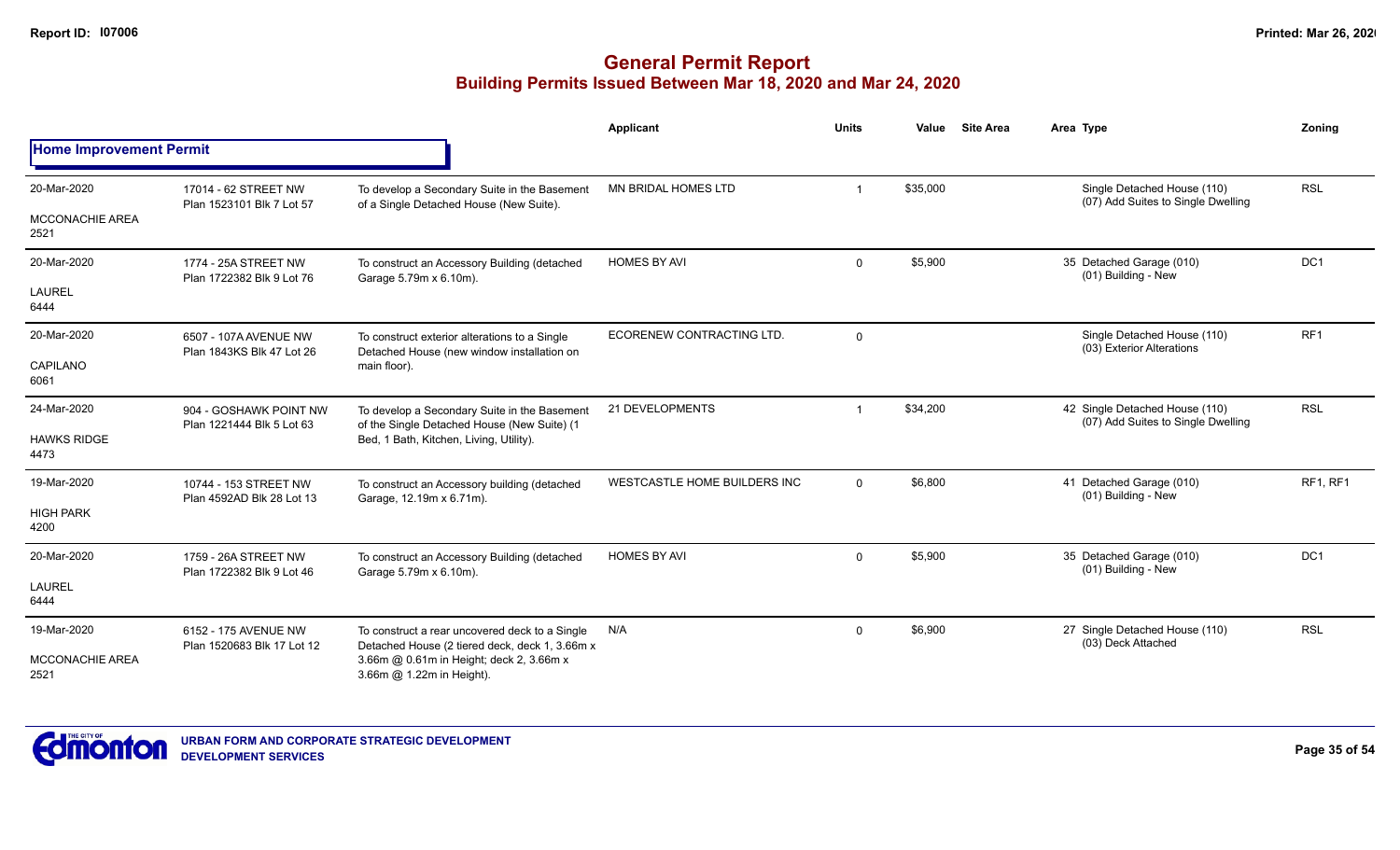|                                                 |                                                         |                                                                                                                                                                                                                                                                                                                                          | Applicant                                            | <b>Units</b> | Value    | <b>Site Area</b> | Area Type                                                | <b>Zoning</b>   |
|-------------------------------------------------|---------------------------------------------------------|------------------------------------------------------------------------------------------------------------------------------------------------------------------------------------------------------------------------------------------------------------------------------------------------------------------------------------------|------------------------------------------------------|--------------|----------|------------------|----------------------------------------------------------|-----------------|
| <b>Home Improvement Permit</b>                  |                                                         |                                                                                                                                                                                                                                                                                                                                          |                                                      |              |          |                  |                                                          |                 |
| 24-Mar-2020<br><b>NEWTON</b><br>2560            | 12208 - 56 STREET NW<br>Plan 2645KS Blk 74 Lot 6        | To construct an Accessory Building (rear<br>detached Garage (7.32m x 9.14m)) and to<br>demolish an existing rear detached Garage.                                                                                                                                                                                                        | PREMIER BUILT GARAGES                                | $\mathbf 0$  | \$3,500  |                  | Detached Garage(010)<br>(99) Demolition                  | RF1             |
| 24-Mar-2020<br><b>NEWTON</b><br>2560            | 12208 - 56 STREET NW<br>Plan 2645KS Blk 74 Lot 6        | To construct an Accessory Building (rear<br>detached Garage (7.32m x 9.14m)) and to<br>demolish an existing rear detached Garage.                                                                                                                                                                                                        | <b>PREMIER BUILT GARAGES</b>                         | $\mathbf 0$  | \$11,100 |                  | 67 Detached Garage (010)<br>(01) Building - New          | RF <sub>1</sub> |
| 24-Mar-2020<br>PLEASANTVIEW<br>5320             | 10423 - 52 AVENUE NW<br>Plan 1723209 Blk 52 Lot 21A     | To construct exterior alterations to a Single<br>Detached House (1. Lux metal siding color fir is<br>removed and changed to EIFS stucco color<br>white<br>2. Lux metal siding color dark zinc is removed<br>and changed to EIFS stucco color white<br>3. Metal fascia color black is removed and<br>changed to EIFS stucco color white). | SPAN ARCHITECTURE INC                                | $\mathbf 0$  |          |                  | Single Detached House (110)<br>(03) Exterior Alterations | RF <sub>1</sub> |
| 23-Mar-2020<br><b>BONNIE DOON</b><br>6040       | 8829 - 94 STREET NW<br>Plan 1823410 Blk 4 Lot 6A        | To construct an Accessory Building (detached<br>Garage (5.79m x 6.71m)).                                                                                                                                                                                                                                                                 | NEW ACHIEVEMENT DEVELOPMENT LTI                      | $\Omega$     | \$6,500  |                  | 39 Detached Garage (010)<br>(01) Building - New          | RF <sub>3</sub> |
| 20-Mar-2020<br><b>ROSENTHAL</b><br>4750         | 8148 - 226 STREET NW<br>Plan 1723497 Blk 26 Lot 9       | To construct an Accessory Building (rear<br>detached Garage 6.10m x 6.10m).                                                                                                                                                                                                                                                              | <b>HOMES BY AVI</b>                                  | $\Omega$     | \$6,200  |                  | 37 Detached Garage (010)<br>(01) Building - New          | <b>RMD</b>      |
| 23-Mar-2020<br><b>TERWILLEGAR TOWNE</b><br>5640 | 1938 - TOMLINSON GREEN NW<br>Plan 9721795 Blk 28 Lot 22 | To construct an Accessory building (detached<br>Garage, 6.14m x 6.14m), existing without<br>permits.                                                                                                                                                                                                                                     | MTLG HOLDINGS CORP O/A BLACK OPS<br>(PLUMBING & GAS) | 0            | \$6,300  |                  | 38 Detached Garage (010)<br>(01) Building - New          | <b>TSLR</b>     |

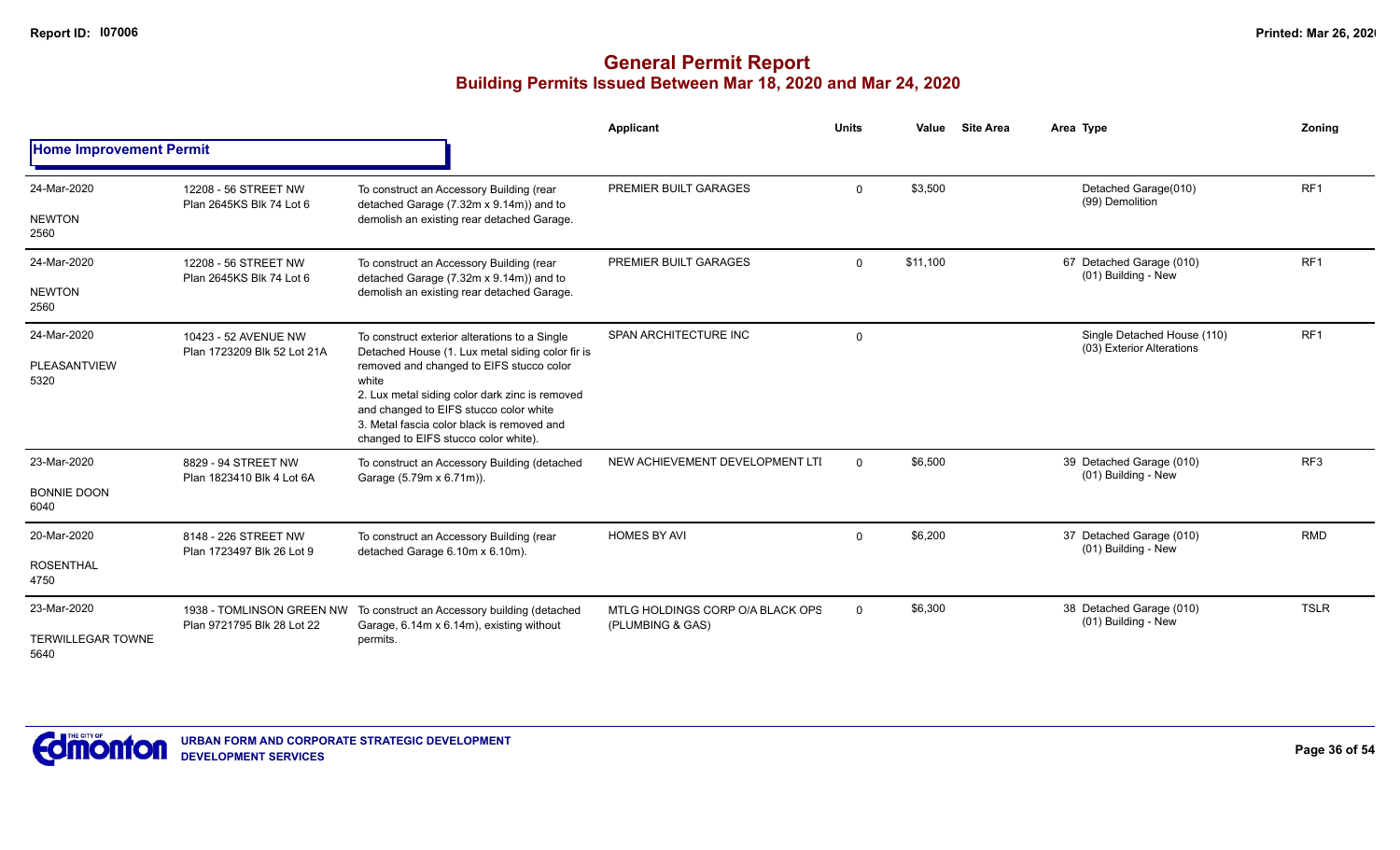|                                         |                                                     |                                                                                                                                                                                                                                                                                                                                      | Applicant                                                     | <b>Units</b> | <b>Site Area</b><br>Value | Area Type                                                | Zoning          |
|-----------------------------------------|-----------------------------------------------------|--------------------------------------------------------------------------------------------------------------------------------------------------------------------------------------------------------------------------------------------------------------------------------------------------------------------------------------|---------------------------------------------------------------|--------------|---------------------------|----------------------------------------------------------|-----------------|
| <b>Home Improvement Permit</b>          |                                                     |                                                                                                                                                                                                                                                                                                                                      |                                                               |              |                           |                                                          |                 |
| 20-Mar-2020<br>NORTH GLENORA<br>3310    | 13919 - 109B AVENUE NW<br>Plan 4090HW Blk 12 Lot 11 | To construct interior alterations to a Single<br>Detached House (kitchen renovation of the main<br>floor (cabinets) and Basement development,<br>NOT to be used as an additional Dwelling) (2<br>bedrooms, 1 bathroom, mechanical room,<br>laundry room) and to construct exterior<br>alterations (Size reduction on a rear window). | <b>BUTTERWICK CONSTRUCTION &amp;</b><br><b>CARPENTRY LTD.</b> | $\Omega$     |                           | Single Detached House (110)<br>(03) Exterior Alterations | RF <sub>1</sub> |
| 20-Mar-2020<br>NORTH GLENORA<br>3310    | 13919 - 109B AVENUE NW<br>Plan 4090HW Blk 12 Lot 11 | To construct interior alterations to a Single<br>Detached House (kitchen renovation of the main<br>floor (cabinets) and Basement development,<br>NOT to be used as an additional Dwelling) (2<br>bedrooms, 1 bathroom, mechanical room,<br>laundry room) and to construct exterior<br>alterations (Size reduction on a rear window). | <b>BUTTERWICK CONSTRUCTION &amp;</b><br><b>CARPENTRY LTD.</b> | $\Omega$     |                           | Single Detached House (110)<br>(03) Interior Alterations | RF1             |
| 23-Mar-2020<br>ALLENDALE<br>5010        | 10669 - 62 AVENUE NW<br>Plan 2141HW Blk 26 Lot 17   | To demolish a Single Detached House and<br>Accessory Building (detached Garage).                                                                                                                                                                                                                                                     | EDMONTON CHINA HOME LTD                                       | $\Omega$     | \$3,500                   | Detached Garage(010)<br>(99) Demolition                  | RF <sub>3</sub> |
| 23-Mar-2020<br><b>ALLENDALE</b><br>5010 | 10669 - 62 AVENUE NW<br>Plan 2141HW Blk 26 Lot 17   | To demolish a Single Detached House and<br>Accessory Building (detached Garage).                                                                                                                                                                                                                                                     | EDMONTON CHINA HOME LTD                                       | $-1$         | \$6,700                   | Single Detached House (110)<br>(99) Demolition           | RF3             |
| 19-Mar-2020<br><b>ROSENTHAL</b><br>4750 | 8524 - 223 STREET NW<br>Plan 1723490 Blk 20 Lot 22  | To construct interior and exterior alterations to a<br>Single Detached House (Adding an exterior side<br>door and Main Floor alterations).                                                                                                                                                                                           | <b>ENCORE MASTER BUILDER INC</b>                              | $\Omega$     |                           | Single Detached House (110)<br>(03) Exterior Alterations | <b>RMD</b>      |
| 19-Mar-2020<br><b>ROSENTHAL</b><br>4750 | 8524 - 223 STREET NW<br>Plan 1723490 Blk 20 Lot 22  | To construct interior and exterior alterations to a<br>Single Detached House (Adding an exterior side<br>door and Main Floor alterations).                                                                                                                                                                                           | <b>ENCORE MASTER BUILDER INC</b>                              | $\Omega$     |                           | Single Detached House (110)<br>(03) Interior Alterations | <b>RMD</b>      |

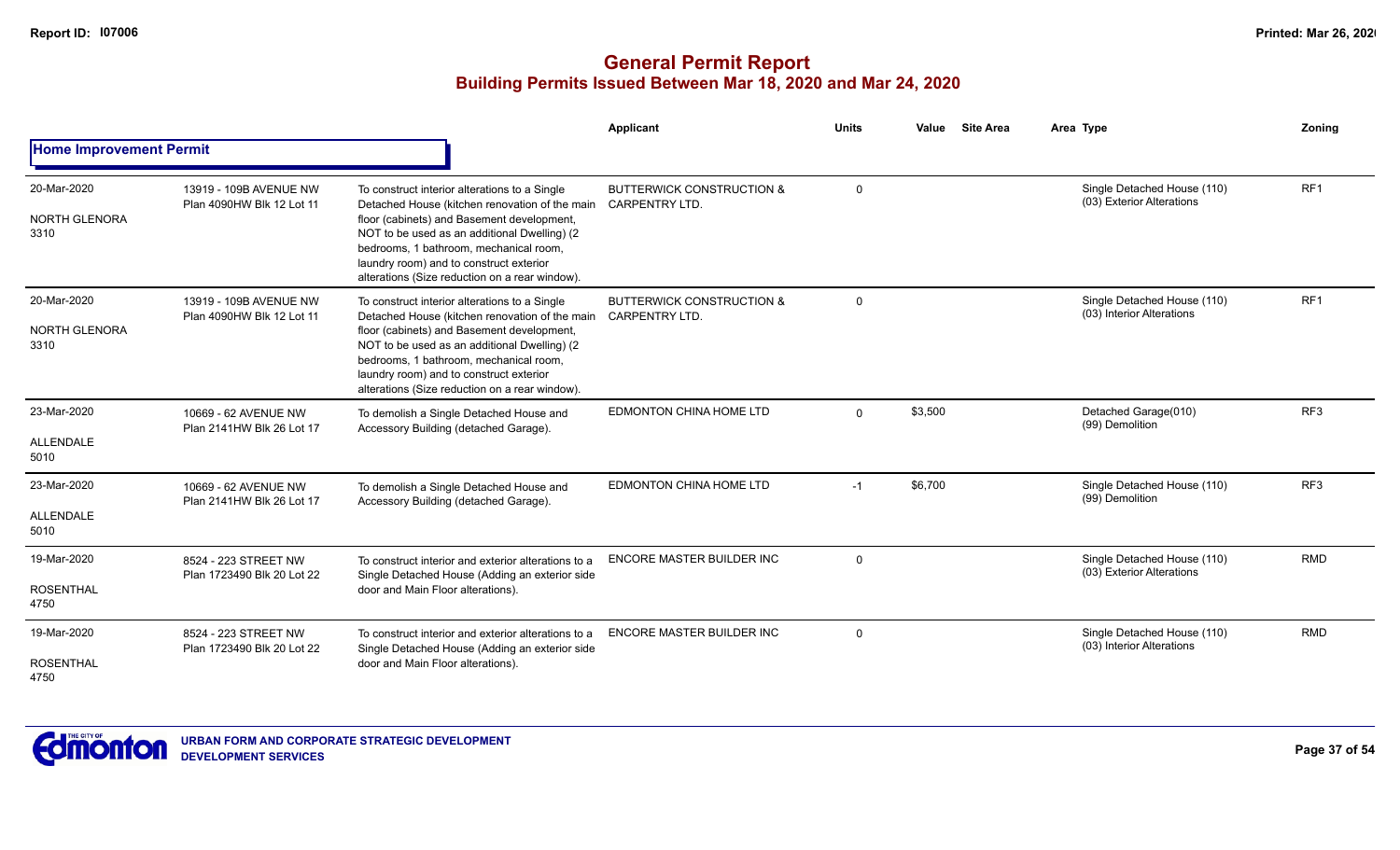|                                    |                                                      |                                                                                                    | Applicant                                                       | <b>Units</b> | Value    | <b>Site Area</b> | Area Type                                                         | Zonina                 |
|------------------------------------|------------------------------------------------------|----------------------------------------------------------------------------------------------------|-----------------------------------------------------------------|--------------|----------|------------------|-------------------------------------------------------------------|------------------------|
| <b>Home Improvement Permit</b>     |                                                      |                                                                                                    |                                                                 |              |          |                  |                                                                   |                        |
| 23-Mar-2020                        | 2156 - 51 STREET SW<br>Plan 1822899 Blk 6 Lot 37     | To construct an Accessory Building (detached<br>Garage 6.10m x 6.71m).                             | MORRISON HOMES (EDMONTON) LTD                                   | $\Omega$     | \$6,800  |                  | 41 Detached Garage (010)<br>(01) Building - New                   | <b>RPL</b>             |
| <b>WALKER</b><br>6662              |                                                      |                                                                                                    |                                                                 |              |          |                  |                                                                   |                        |
| 24-Mar-2020                        | 3012 - 13 AVENUE NW<br>Plan 1520091 Blk 15 Lot 23    | To develop a Secondary Suite in the Basement<br>of a Single Detached House (New Suite).            | N/A                                                             |              | \$56,000 |                  | Single Detached House (110)<br>(07) Add Suites to Single Dwelling | <b>RSL</b>             |
| <b>LAUREL</b><br>6444              |                                                      |                                                                                                    |                                                                 |              |          |                  |                                                                   |                        |
| 23-Mar-2020                        | 10010 - 93 STREET NW<br>Plan 1521795 Blk 2 Lot 1     | To construct exterior and interior alterations to a<br>Single Detached House (to construct two new | DIAMOND CONTRACTING & CABINETRY<br>LTD O/A DIAMOND CONTRACTING, | $\mathbf 0$  |          |                  | Single Detached House (110)<br>(03) Exterior Alterations          | RF <sub>2</sub>        |
| <b>RIVERDALE</b><br>1210           |                                                      | windows to main floor kitchen, and to remove<br>pantry room walls in the kitchen).                 | (PLUMBING & GAS)                                                |              |          |                  |                                                                   |                        |
| 23-Mar-2020                        | 7120 - EDGEMONT WAY NW<br>Plan 1922854 Blk 12 Lot 22 | To construct an Accessory Building (detached<br>mutual Garage 16.47 m x 6.71 m).                   | <b>ROHIT COMMUNITIES INC</b>                                    | $\Omega$     | \$18,400 |                  | 111 Detached Garage (010)<br>(01) Building - New                  | RMD, RMD,<br>RSL, RMD, |
| <b>EDGEMONT</b><br>4462            |                                                      |                                                                                                    |                                                                 |              |          |                  |                                                                   | RMD, RMD               |
| 24-Mar-2020                        | 1811 - 24 STREET NW<br>Plan 1920713 Blk 14 Lot 10    | To construct an Accessory Building (detached<br>Garage 6.10m x 6.10m).                             | 1309312 ALBERTA LTD O/A GOLDEN<br><b>HOMES</b>                  | $\mathbf{0}$ | \$6,200  |                  | 37 Detached Garage (010)<br>(01) Building - New                   | <b>RPL</b>             |
| <b>LAUREL</b><br>6444              |                                                      |                                                                                                    |                                                                 |              |          |                  |                                                                   |                        |
| 18-Mar-2020                        | 11011 - 75 STREET NW<br>Plan 7196ET Blk 5 Lot C      | To demolish a Single Detached House.                                                               | <b>JUSTIN GRAY HOMES LTD</b>                                    | $-1$         | \$6,700  |                  | Single Detached House (110)<br>(99) Demolition                    | RF <sub>1</sub>        |
| <b>VIRGINIA PARK</b><br>1240       |                                                      |                                                                                                    |                                                                 |              |          |                  |                                                                   |                        |
| 24-Mar-2020                        | 16036 - 11 AVENUE SW<br>Plan 1323596 Blk 2 Lot 135   | To construct interior alterations to a Single<br>Detached House (Basement development, NOT         | N/A                                                             | $\mathbf 0$  | \$10,000 |                  | Single Detached House (110)<br>(03) Interior Alterations          | <b>RPL</b>             |
| <b>GLENRIDDING HEIGHTS</b><br>5578 |                                                      | to be used as an additional Dwelling).                                                             |                                                                 |              |          |                  |                                                                   |                        |

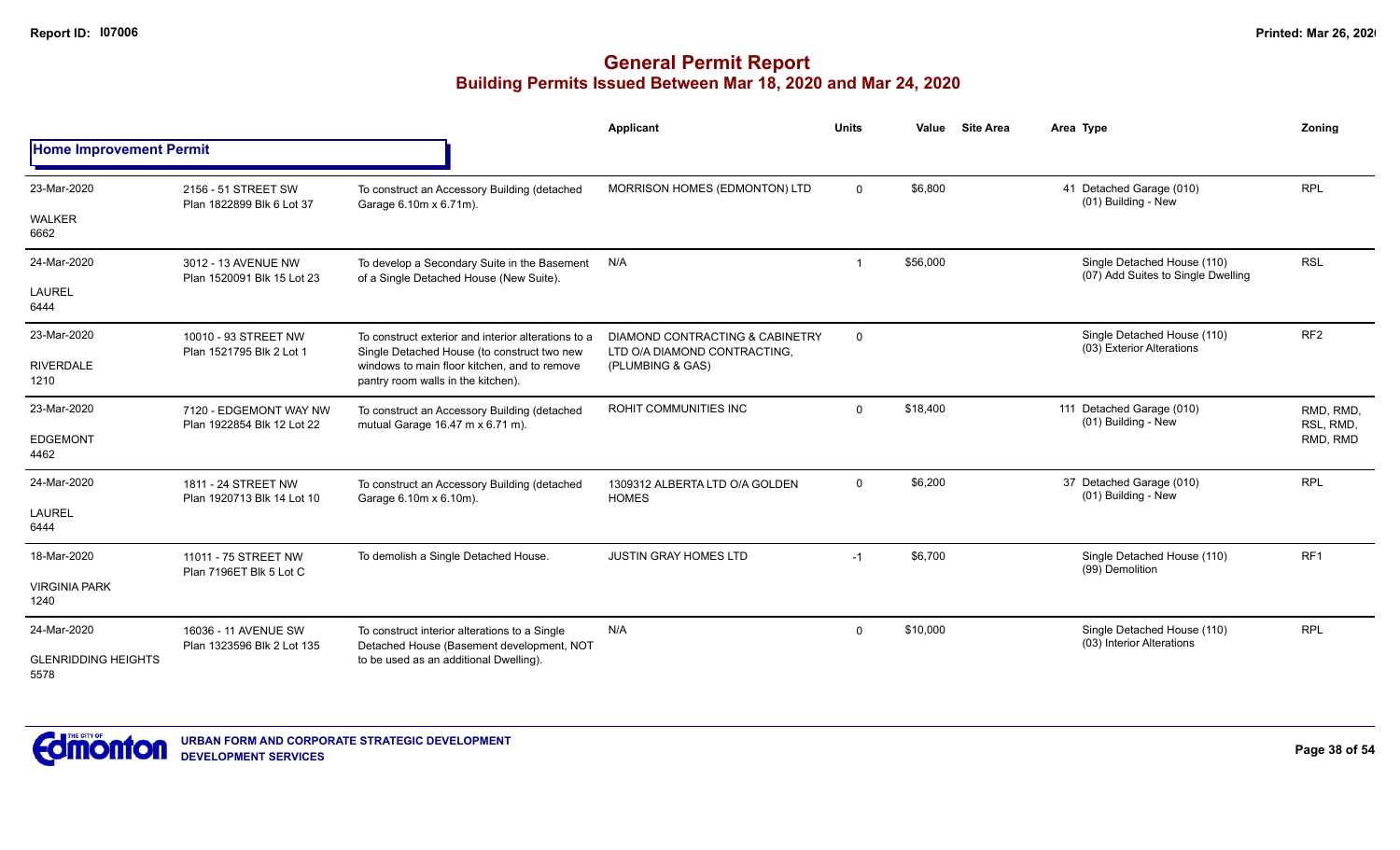|                                      |                                                       |                                                                                                   | Applicant                     | Units       | Value    | <b>Site Area</b>                                         | Area Type                                                | Zoning          |
|--------------------------------------|-------------------------------------------------------|---------------------------------------------------------------------------------------------------|-------------------------------|-------------|----------|----------------------------------------------------------|----------------------------------------------------------|-----------------|
| <b>Home Improvement Permit</b>       |                                                       |                                                                                                   |                               |             |          |                                                          |                                                          |                 |
| 24-Mar-2020                          | 18127 - 76 STREET NW<br>Plan 1323419 Blk 7 Lot 24     | To construct an Accessory Building (detached                                                      | <b>VALENCIA HOMES LTD</b>     | 0           | \$6,200  |                                                          | 37 Detached Garage (010)<br>(01) Building - New          | <b>RPL</b>      |
| <b>CRYSTALLINA NERA WEST</b><br>2463 |                                                       | Garage, 6.1m x 6.1m).                                                                             |                               |             |          |                                                          |                                                          |                 |
| 23-Mar-2020                          | 13554 - 110A AVENUE NW<br>Plan 2020295 Blk 10 Lot 16A | To construct an Accessory Building (rear<br>detached Garage 6.40m x 5.79m).                       | ALLSEASON CUSTOM HOMES        | $\Omega$    | \$6,200  |                                                          | 37 Detached Garage (010)<br>(01) Building - New          | RF <sub>1</sub> |
| NORTH GLENORA<br>3310                |                                                       |                                                                                                   |                               |             |          |                                                          |                                                          |                 |
| 24-Mar-2020                          | 5845 - ANTHONY CRESCENT<br>SW                         | To construct interior alterations to a<br>Semi-detached House (Basement development,              | <b>SNK CONSTRUCTION</b>       | $\Omega$    | \$7,000  | Semi-Detached House (210)<br>(03) Interior Alterations   | <b>RMD</b>                                               |                 |
| ALLARD<br>5458                       | Plan 1520893 Blk 18 Lot 123                           | NOT to be used as an additional Dwelling).                                                        |                               |             |          |                                                          |                                                          |                 |
| 20-Mar-2020                          | 1735 - 39 STREET NW<br>Plan 7823017 Blk 27 Lot 14     | To install a Renewable Energy Device (14 Solar N/A<br>PhotoVoltaic (PV) Panels) on the roof of an |                               | $\Omega$    | \$0      | Single Detached House (110)<br>(03) Exterior Alterations | RF <sub>1</sub>                                          |                 |
| <b>DALY GROVE</b><br>6150            |                                                       | Accessory Building (rear detached Garage).                                                        |                               |             |          |                                                          |                                                          |                 |
| 23-Mar-2020                          | 9310 - 151 STREET NW<br>Plan 1921058 Blk 49 Lot 23    | To construct an Accessory building (detached<br>Garage, 5.79m x 6.71m).                           | <b>TECH VIEW HOMES LTD</b>    | $\Omega$    | \$6,500  |                                                          | 39 Detached Garage (010)<br>(01) Building - New          | RF <sub>1</sub> |
| <b>SHERWOOD</b><br>4500              |                                                       |                                                                                                   |                               |             |          |                                                          |                                                          |                 |
| 24-Mar-2020                          | 2075 - 160 STREET SW                                  | To construct an Accessory Building (detached<br>Garage 6.10m x 6.71m).                            | MORRISON HOMES (EDMONTON) LTD | $\mathbf 0$ | \$6,800  |                                                          | 41 Detached Garage (010)<br>(01) Building - New          | <b>RPL</b>      |
| <b>GLENRIDDING RAVINE</b><br>5579    | Plan 1723622 Blk 17 Lot 1                             |                                                                                                   |                               |             |          |                                                          |                                                          |                 |
| 23-Mar-2020                          | 2232 - 55 STREET SW<br>Plan 1624323 Blk 8 Lot 69      | To construct interior alterations to a Single<br>Detached House (Basement development, NOT        | N/A                           | $\Omega$    | \$20,000 |                                                          | Single Detached House (110)<br>(03) Interior Alterations | <b>RSL</b>      |
| <b>WALKER</b><br>6662                |                                                       | to be used as an additional Dwelling, 2<br>Bedrooms, 1 Bathroom, 1 Kitchen, 1 Mech<br>Room).      |                               |             |          |                                                          |                                                          |                 |

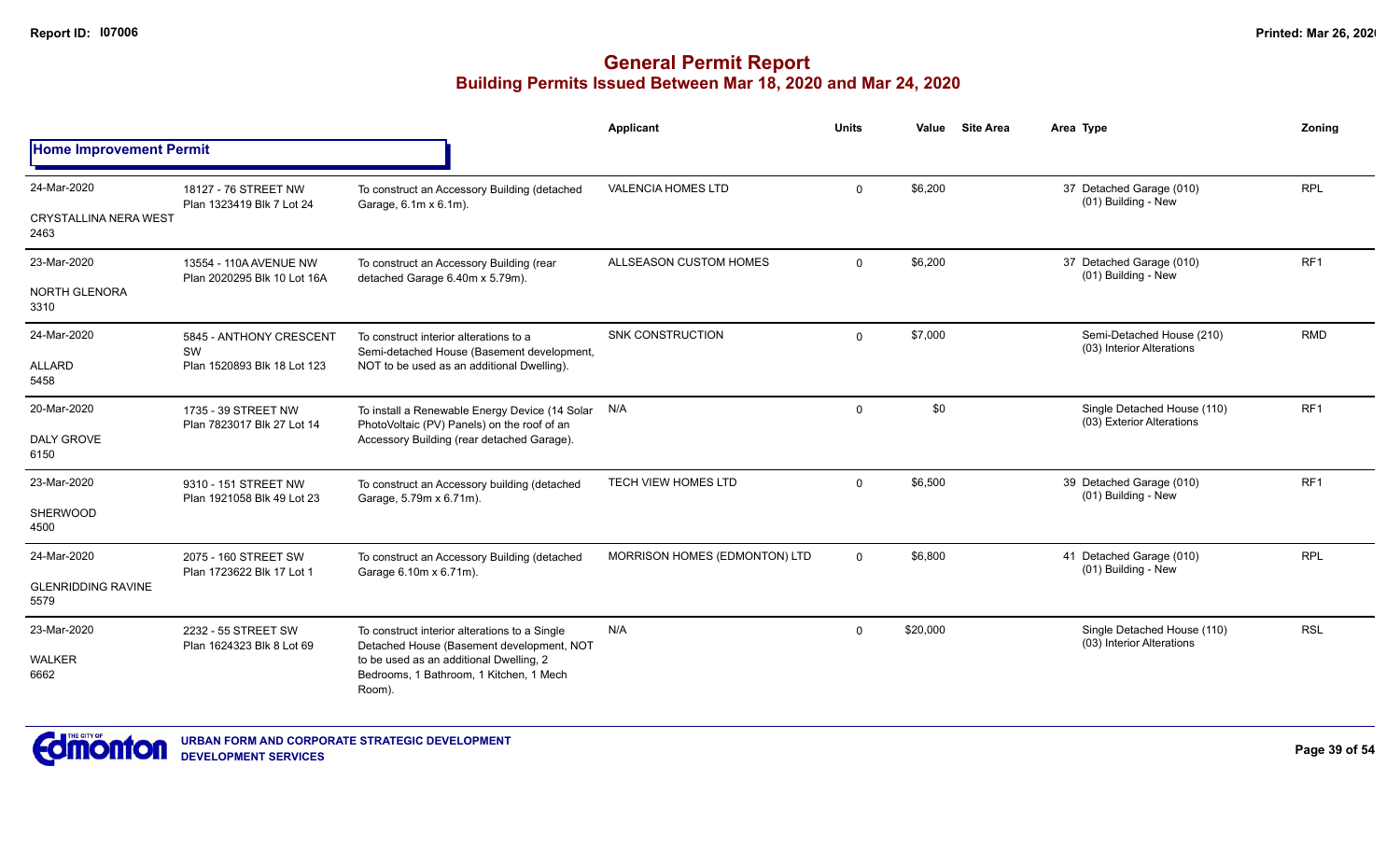|                                |                                                      |                                                                                                                                                                                                | Applicant                               | <b>Units</b>   | Value    | <b>Site Area</b> | Area Type                                                          | Zonina          |
|--------------------------------|------------------------------------------------------|------------------------------------------------------------------------------------------------------------------------------------------------------------------------------------------------|-----------------------------------------|----------------|----------|------------------|--------------------------------------------------------------------|-----------------|
| <b>Home Improvement Permit</b> |                                                      |                                                                                                                                                                                                |                                         |                |          |                  |                                                                    |                 |
| 24-Mar-2020                    | 536 - PATERSON WAY SW<br>Plan 1821022 Blk 15 Lot 4   | To construct an Accessory Building (detached<br>Garage 6.10m x 6.10m).                                                                                                                         | <b>BROOKFIELD RESIDENTIAL PROPERTIE</b> | $\Omega$       | \$6,200  |                  | 37 Detached Garage (010)<br>(01) Building - New                    | <b>HVLD</b>     |
| <b>PAISLEY</b><br>5469         |                                                      |                                                                                                                                                                                                |                                         |                |          |                  |                                                                    |                 |
| 23-Mar-2020                    | 9433 - 206A STREET NW<br>Plan 1823471 Blk 36 Lot 107 | To develop a Secondary Suite in the Basement<br>of a Semi-detached House.                                                                                                                      | LINCOLNBERG HOMES LTD                   | $\overline{1}$ | \$50,000 |                  | 49 Semi-Detached House (210)<br>(07) Add Suites to Single Dwelling | RF <sub>5</sub> |
| <b>WEBBER GREENS</b><br>4740   | 5 - ALEXANDER CIRCLE NW                              | (1 Bedroom, 1 Living room, 1 Washroom, 1<br>Kitchen, 2 Mechanical rooms, 1 Laundry, and 1<br>Common area)                                                                                      |                                         |                |          |                  |                                                                    |                 |
| 24-Mar-2020                    | Plan 2803AF Blk 115 Lot 5                            | To construct exterior and interior alterations to a<br>Single Detached House (changing patio doors                                                                                             | FULL HOUSE RENOVATIONS INC, (ELEC       | $\Omega$       |          |                  | Single Detached House (110)<br>(03) Exterior Alterations           | RF <sub>1</sub> |
| <b>GLENORA</b><br>3200         |                                                      | and adding a new window to the left elevation;<br>adding gym and mudroom to the existing<br>attached Garage. Removing a load-bearing<br>wall, adding new beams, and enlarging the<br>kitchen). |                                         |                |          |                  |                                                                    |                 |
| 24-Mar-2020                    | 5 - ALEXANDER CIRCLE NW<br>Plan 2803AF Blk 115 Lot 5 | To construct exterior and interior alterations to a<br>Single Detached House (changing patio doors                                                                                             | FULL HOUSE RENOVATIONS INC, (ELEC       | $\mathbf 0$    |          |                  | Single Detached House (110)<br>(03) Interior Alterations           | RF <sub>1</sub> |
| <b>GLENORA</b><br>3200         |                                                      | and adding a new window to the left elevation;<br>adding gym and mudroom to the existing<br>attached Garage. Removing a load-bearing<br>wall, adding new beams, and enlarging the<br>kitchen). |                                         |                |          |                  |                                                                    |                 |
| 24-Mar-2020                    | 521 - PATERSON WAY SW                                | To construct an Accessory Building (mutual<br>rear detached Garage (lot 41 - 5.49m x 6.71m,                                                                                                    | <b>BROOKFIELD RESIDENTIAL PROPERTIE</b> | $\Omega$       | \$12,200 |                  | 74 Detached Garage (010)<br>(01) Building - New                    | HVLD. HVLD      |
| <b>PAISLEY</b><br>5469         | Plan 1821022 Blk 14 Lot 42                           | lot 42 - 5.49m x 5.94m)).                                                                                                                                                                      |                                         |                |          |                  |                                                                    |                 |
| 23-Mar-2020                    | 12723 - 123 STREET NW<br>Plan 8661T Blk 11 Lot 10    | To demolish a Single Detached House.                                                                                                                                                           | N/A                                     | $-1$           | \$6,700  |                  | Single Detached House (110)<br>(99) Demolition                     | RF <sub>2</sub> |
| CALDER<br>3070                 |                                                      |                                                                                                                                                                                                |                                         |                |          |                  |                                                                    |                 |

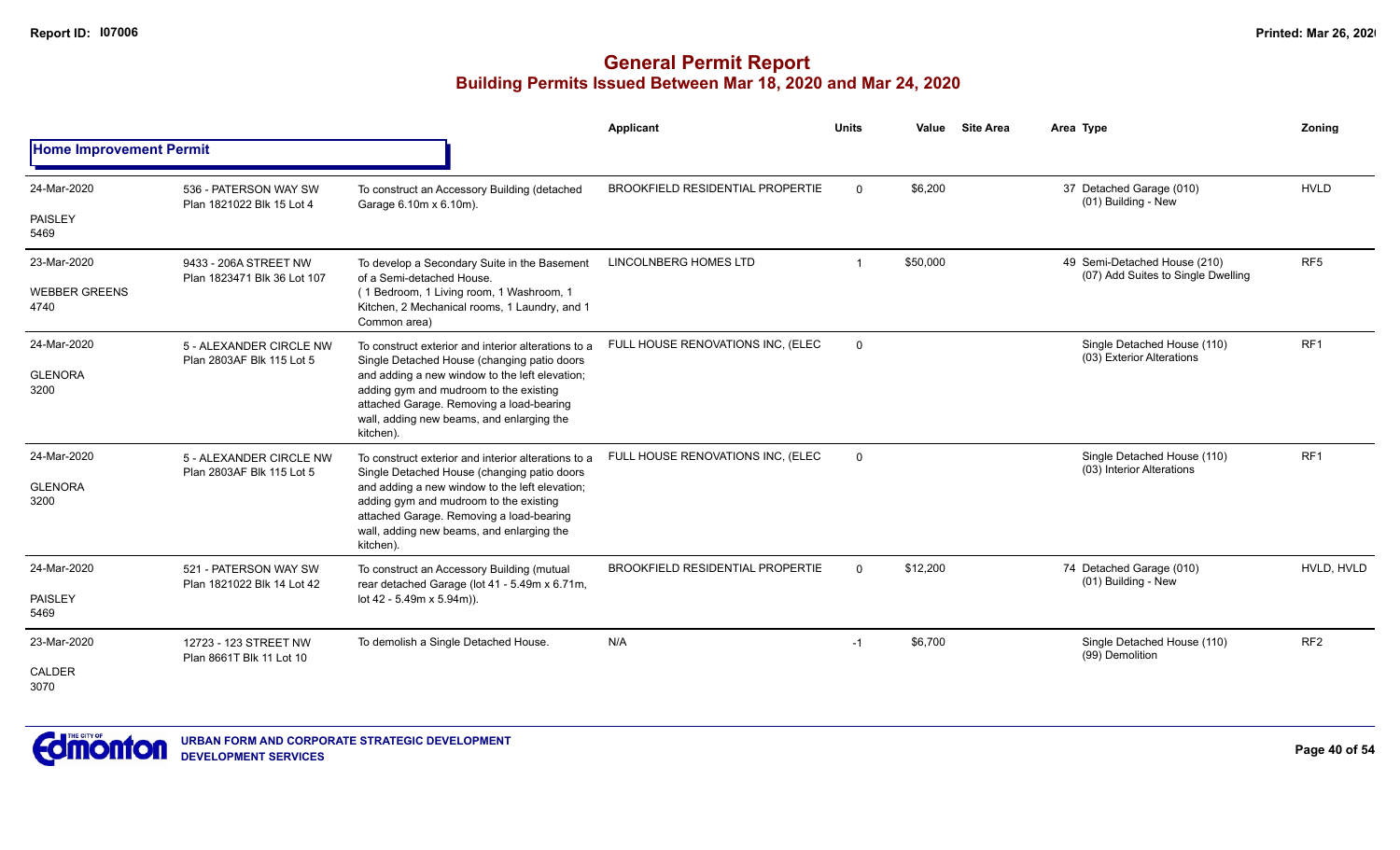|                                |                                                      |                                                                                                                                               | <b>Applicant</b>               | <b>Units</b> | Value    | <b>Site Area</b> | Area Type                                                              | Zoning          |
|--------------------------------|------------------------------------------------------|-----------------------------------------------------------------------------------------------------------------------------------------------|--------------------------------|--------------|----------|------------------|------------------------------------------------------------------------|-----------------|
| <b>Home Improvement Permit</b> |                                                      |                                                                                                                                               |                                |              |          |                  |                                                                        |                 |
| 18-Mar-2020                    | 12003 - 122 STREET NW<br>Plan RN64 Blk 13 Lot 20     | To demolish a Single Detached House and<br>detached Garage.                                                                                   | N/A                            | $\mathbf 0$  | \$3,500  |                  | Detached Garage(010)<br>(99) Demolition                                | RF <sub>3</sub> |
| PRINCE CHARLES<br>3350         |                                                      |                                                                                                                                               |                                |              |          |                  |                                                                        |                 |
| 18-Mar-2020                    | 12003 - 122 STREET NW<br>Plan RN64 Blk 13 Lot 20     | To demolish a Single Detached House and<br>detached Garage.                                                                                   | N/A                            | $-1$         | \$6,700  |                  | Single Detached House (110)<br>(99) Demolition                         | RF <sub>3</sub> |
| PRINCE CHARLES<br>3350         |                                                      |                                                                                                                                               |                                |              |          |                  |                                                                        |                 |
| 18-Mar-2020                    | 2, 10153 - 75 STREET NW<br>Plan 3238KS Blk 1 Lot 4   | To construct an Accessory Building (detached<br>mutual Garage (11.58m x 6.4m)).                                                               | STONERIVER DEVELOPMENTS LTD.   | $\Omega$     | \$12,300 |                  | 74 Detached Garage (010)<br>(01) Building - New                        | RF <sub>1</sub> |
| <b>TERRACE HEIGHTS</b><br>6730 |                                                      |                                                                                                                                               |                                |              |          |                  |                                                                        |                 |
| 23-Mar-2020                    | 2538 - 16A AVENUE NW<br>Plan 1723002 Blk 13 Lot 31   | To construct interior alterations to a Single<br>Detached House (Basement development, NOT                                                    | N/A                            | $\mathbf 0$  | \$20,000 |                  | Single Detached House (110)<br>(03) Interior Alterations               | <b>RSL</b>      |
| <b>LAUREL</b><br>6444          |                                                      | to be used as an additional Dwelling).<br>(2 Bedrooms, 2 Washrooms, 1 Wet bar, 1<br>Laundry/ storage, 1 Mechanical room, and 1<br>Bonus room) |                                |              |          |                  |                                                                        |                 |
| 23-Mar-2020                    | 1118 - 30 STREET NW<br>Plan 1722070 Blk 22 Lot 77    | To develop a Secondary Suite in the Basement<br>of a Semi-detached House (New Suite).                                                         | N/A                            | -1           | \$15,000 |                  | Semi-Detached House (210)<br>(07) Add Suites to Single Dwelling        | RF4             |
| <b>LAUREL</b><br>6444          |                                                      | (1 Bedroom, 1 Kitchen, 1 Rec area, 1 Laundry,<br>2 Mechanical rooms, and 1 Washroom)                                                          |                                |              |          |                  |                                                                        |                 |
| 23-Mar-2020                    | 7208 - 105A STREET NW<br>Plan 2020233 Blk 49 Lot 12B | To construct an Accessory Building (detached<br>Garage (5.79m x 7.32m)).                                                                      | OGGI INC O/A OGGI HOMES, MARIO | $\Omega$     | \$7,300  |                  | 44 Detached Garage (010)<br>(01) Building - New                        | RF <sub>3</sub> |
| <b>QUEEN ALEXANDRA</b><br>5330 |                                                      |                                                                                                                                               |                                |              |          |                  |                                                                        |                 |
| 18-Mar-2020                    | 10505 - 76 STREET NW<br>Plan 247TR Blk 4 Lot 2A      | To develop a Secondary Suite in the Basement<br>of a Single Detached House (Existing Suite) (2                                                | N/A                            |              | \$15,000 |                  | 1000 Single Detached House (110)<br>(07) Add Suites to Single Dwelling | RF <sub>3</sub> |
| <b>FOREST HEIGHTS</b><br>6230  |                                                      | Bed, 1 Bath, Living Room, Kitchen, Laundry,<br>Utility).                                                                                      |                                |              |          |                  |                                                                        |                 |

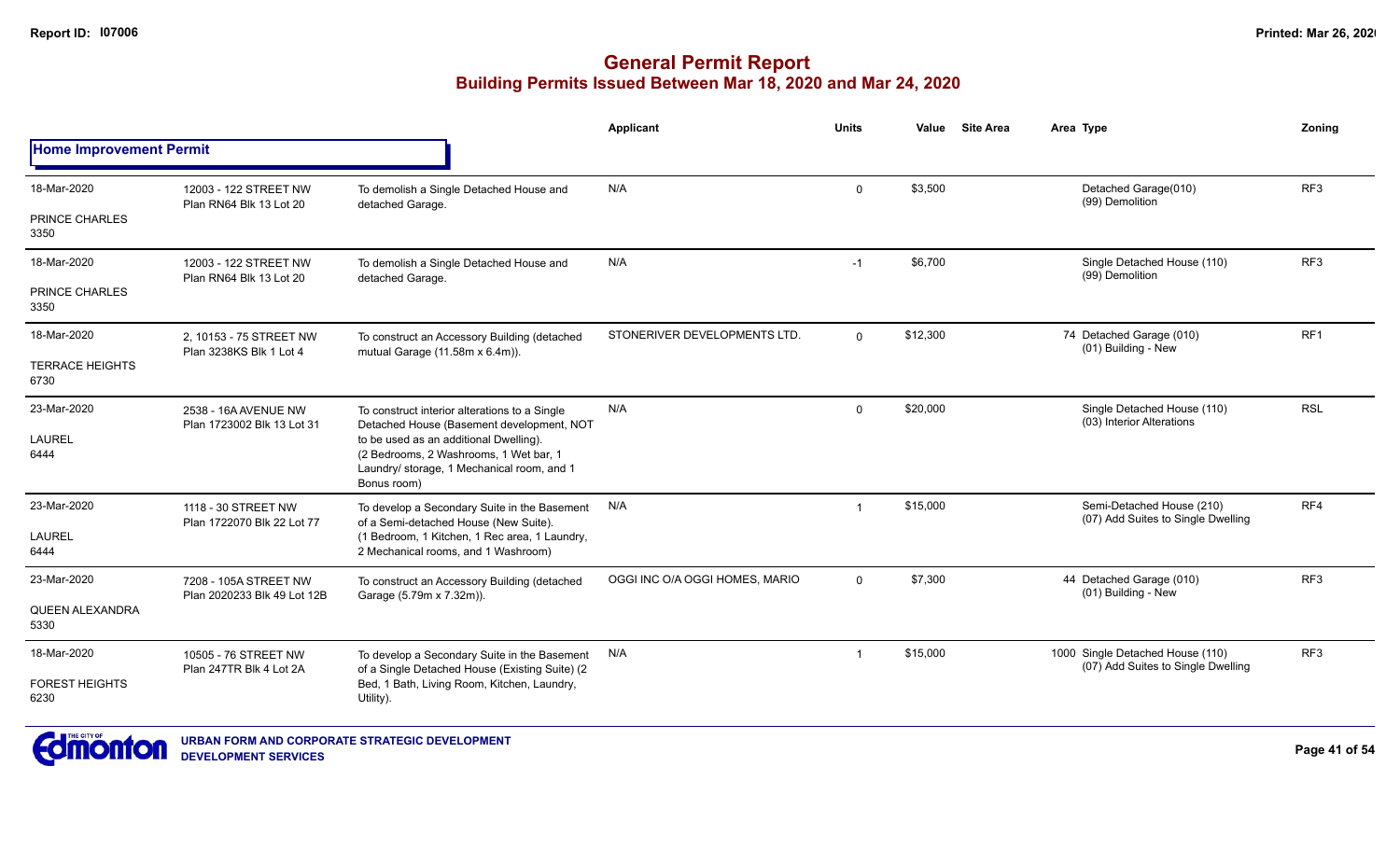|                                                 |                                                      |                                                                                                                                                  | Applicant                                  | <b>Units</b> | Value    | <b>Site Area</b> | Area Type                                                            | Zonina          |
|-------------------------------------------------|------------------------------------------------------|--------------------------------------------------------------------------------------------------------------------------------------------------|--------------------------------------------|--------------|----------|------------------|----------------------------------------------------------------------|-----------------|
| <b>Home Improvement Permit</b>                  |                                                      |                                                                                                                                                  |                                            |              |          |                  |                                                                      |                 |
| 19-Mar-2020<br><b>DELTON</b><br>1080            | 9212 - 124A AVENUE NW<br>Plan 1820905 Blk 16A Lot 2B | To develop a Secondary Suite in the Basement<br>of a Single Detached House (New Suite). 1<br>Bedroom, 1 Bathroom, 1 Mech Room, 1 Living<br>Room. | PRIORITY BUILDERS INC, (PLUMBING &<br>GAS) |              | \$24,000 |                  | 40 Single Detached House (110)<br>(07) Add Suites to Single Dwelling | RF3             |
| 24-Mar-2020<br><b>LAUREL</b><br>6444            | 1768 - 25 STREET NW<br>Plan 1722382 Blk 8 Lot 22     | To construct an Accessory Building (detached<br>Garage 5.79m x 6.10m).                                                                           | <b>HOMES BY AVI</b>                        | $\mathbf 0$  | \$5,900  |                  | 35 Detached Garage (010)<br>(01) Building - New                      | DC <sub>1</sub> |
| 24-Mar-2020<br><b>WEST JASPER PLACE</b><br>4580 | 9547 - 151 STREET NW<br>Plan 1279HW Blk 54 Lot 19    | To construct an Accessory building (detached<br>Garage, 7.93m x 7.93m) and to demolish an<br>existing Accessory building (detached Garage).      | N/A                                        | 0            | \$3,500  |                  | Detached Garage(010)<br>(99) Demolition                              | RF1             |
| 24-Mar-2020<br><b>WEST JASPER PLACE</b><br>4580 | 9547 - 151 STREET NW<br>Plan 1279HW Blk 54 Lot 19    | To construct an Accessory building (detached<br>Garage, 7.93m x 7.93m) and to demolish an<br>existing Accessory building (detached Garage).      | N/A                                        | $\mathbf 0$  | \$10,500 |                  | 63 Detached Garage (010)<br>(01) Building - New                      | RF1             |
| 20-Mar-2020<br><b>JAMIESON PLACE</b><br>4220    | 18845 - 50 AVENUE NW<br>Plan 9825945 Blk 17 Lot 25   | To install a Renewable Energy Device On a<br>Single Detached House (12 Solar PhotoVoltaic<br>(PV) Panel(s) on the Roof).                         | N/A                                        | $\mathbf 0$  | \$0      |                  | Single Detached House (110)<br>(03) Exterior Alterations             | RF <sub>1</sub> |
| 20-Mar-2020<br>SOUTH TERWILLEGAR<br>5642        | 21, 6835 - SPEAKER VISTA NW<br>Plan 1025844 Unit 21  | To construct exterior alterations to a<br>Semi-detached House, existing without permits<br>(Driveway extension).                                 | N/A                                        | 0            |          |                  | Row House (330)<br>(03) Exterior Alterations                         | RA7             |
| 24-Mar-2020<br><b>LAUREL</b><br>6444            | 1127 - 30 STREET NW<br>Plan 1722070 Blk 24 Lot 7     | To develop a Secondary Suite in the Basement<br>of a Single Detached House (New Suite).                                                          | <b>ACTIVE HOMES LTD</b>                    |              | \$28,000 |                  | 89 Single Detached House (110)<br>(07) Add Suites to Single Dwelling | <b>RMD</b>      |

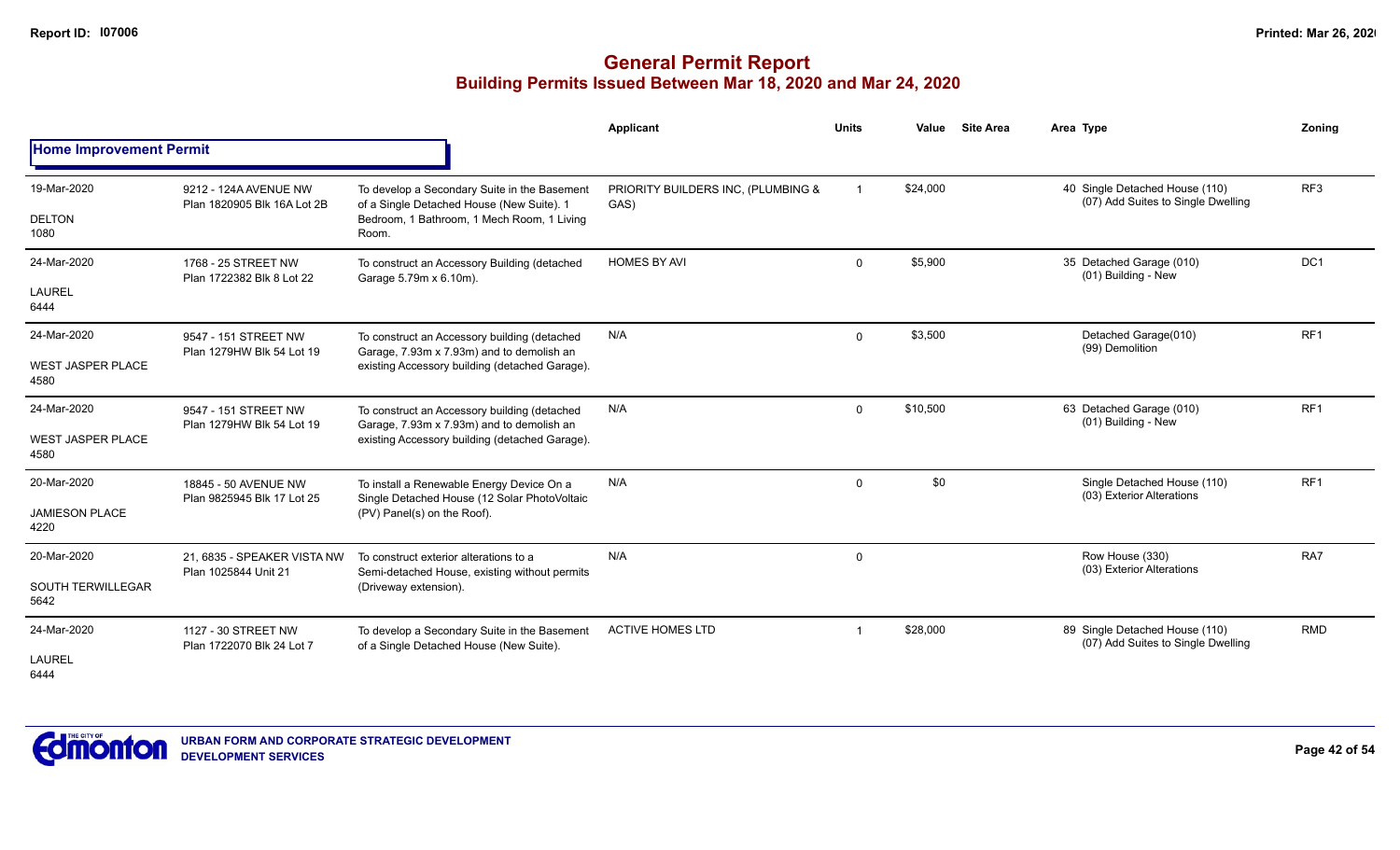## **General Permit Report Building Permits Issued Between Mar 18, 2020 and Mar 24, 2020**

|                                |                                                     |                                                                                                              | Applicant                        | Units          | Value    | <b>Site Area</b> | Area Type                                                          | Zonina          |
|--------------------------------|-----------------------------------------------------|--------------------------------------------------------------------------------------------------------------|----------------------------------|----------------|----------|------------------|--------------------------------------------------------------------|-----------------|
| <b>Home Improvement Permit</b> |                                                     |                                                                                                              |                                  |                |          |                  |                                                                    |                 |
| 19-Mar-2020                    | 216 - WAYGOOD ROAD NW<br>Plan 8521774 Blk 1 Lot 86  | To construct exterior alterations to a Single<br>Detached House, existing without permits                    | N/A                              | $\Omega$       |          |                  | Single Detached House (110)<br>(02) Addition                       | RF <sub>1</sub> |
| <b>OLESKIW</b><br>4360         |                                                     | (pergola, 5.37m x 3.14m).                                                                                    |                                  |                |          |                  |                                                                    |                 |
| 20-Mar-2020                    | 2007 - 15 AVENUE NW<br>Plan 1620504 Blk 6 Lot 3     | To develop a Secondary Suite in the Basement<br>of a Semi-Detached House. (1 bedroom, 1                      | TOP ONE CONSTRUCTION ALBERTA LTD | $\mathbf 1$    | \$41,500 |                  | Semi-Detached House (210)<br>(07) Add Suites to Single Dwelling    | RF4             |
| LAUREL<br>6444                 |                                                     | bathroom, kitchen, mechanical room)                                                                          |                                  |                |          |                  |                                                                    |                 |
| 24-Mar-2020                    | 4755 - ALWOOD BEND SW<br>Plan 1823179 Blk 19 Lot 26 | To develop a Secondary Suite in the Basement<br>of a Single Detached House (New Suite).                      | N/A                              | $\overline{1}$ | \$40,300 |                  | Single Detached House (110)<br>(07) Add Suites to Single Dwelling  | RMD, RMD        |
| ALLARD<br>5458                 |                                                     | (1 Bedroom, 1 Living room, 1 Kitchen, 1<br>Washroom, and 1 Mechanical room)                                  |                                  |                |          |                  |                                                                    |                 |
| 20-Mar-2020                    | 7817 - 20A AVENUE SW<br>Plan 1623826 Blk 32 Lot 247 | To construct interior alterations to a Single<br>Detached House (Basement development, NOT                   | ACE QUALITY RENOVATIONS LTD.     | $\Omega$       | \$24,500 |                  | Single Detached House (110)<br>(03) Interior Alterations           | <b>RSL</b>      |
| <b>SUMMERSIDE</b><br>6213      |                                                     | to be used as an additional Dwelling) (1<br>bedroom, 1 bathroom, mechanical room).                           |                                  |                |          |                  |                                                                    |                 |
| 23-Mar-2020                    | 7128 - 82 STREET NW<br>Plan 1014KS Blk 12 Lot 51    | To construct interior alterations to a Single<br>Detached House (Basement development, NOT                   | N/A                              | $\Omega$       | \$20,000 |                  | Single Detached House (110)<br>(03) Interior Alterations           | RF <sub>1</sub> |
| <b>AVONMORE</b><br>6020        |                                                     | to be used as an additional Dwelling).<br>(2 Bedrooms, 1 Living area, 1 Bath, and 1<br>Furnace/storage room) |                                  |                |          |                  |                                                                    |                 |
| 24-Mar-2020                    | 4810 - CHARLES COURT SW                             | To construct interior alterations to a Single<br>Detached House (Basement development, NOT                   | N/A                              | $\Omega$       | \$10,000 |                  | Single Detached House (110)<br>(03) Interior Alterations           | <b>RSL</b>      |
| <b>CHAPPELLE AREA</b><br>5462  | Plan 1523265 Blk 27 Lot 12                          | to be used as an additional Dwelling). 1<br>bedroom, bathroom, mech room & living room                       |                                  |                |          |                  |                                                                    |                 |
| 23-Mar-2020                    | 6453 - KING WYND SW<br>Plan 1920145 Blk 6 Lot 38    | To develop a Secondary Suite in the Basement<br>of a Semi-detached House (New Suite, 1                       | ROHIT COMMUNITIES INC            |                | \$40,000 |                  | 59 Semi-Detached House (210)<br>(07) Add Suites to Single Dwelling | RF4             |
| <b>KESWICK AREA</b><br>5576    |                                                     | Bedroom, 1 Bathroom, 1 Living Area, 1 Mech<br>Room.).                                                        |                                  |                |          |                  |                                                                    |                 |



**Page 43 of 54**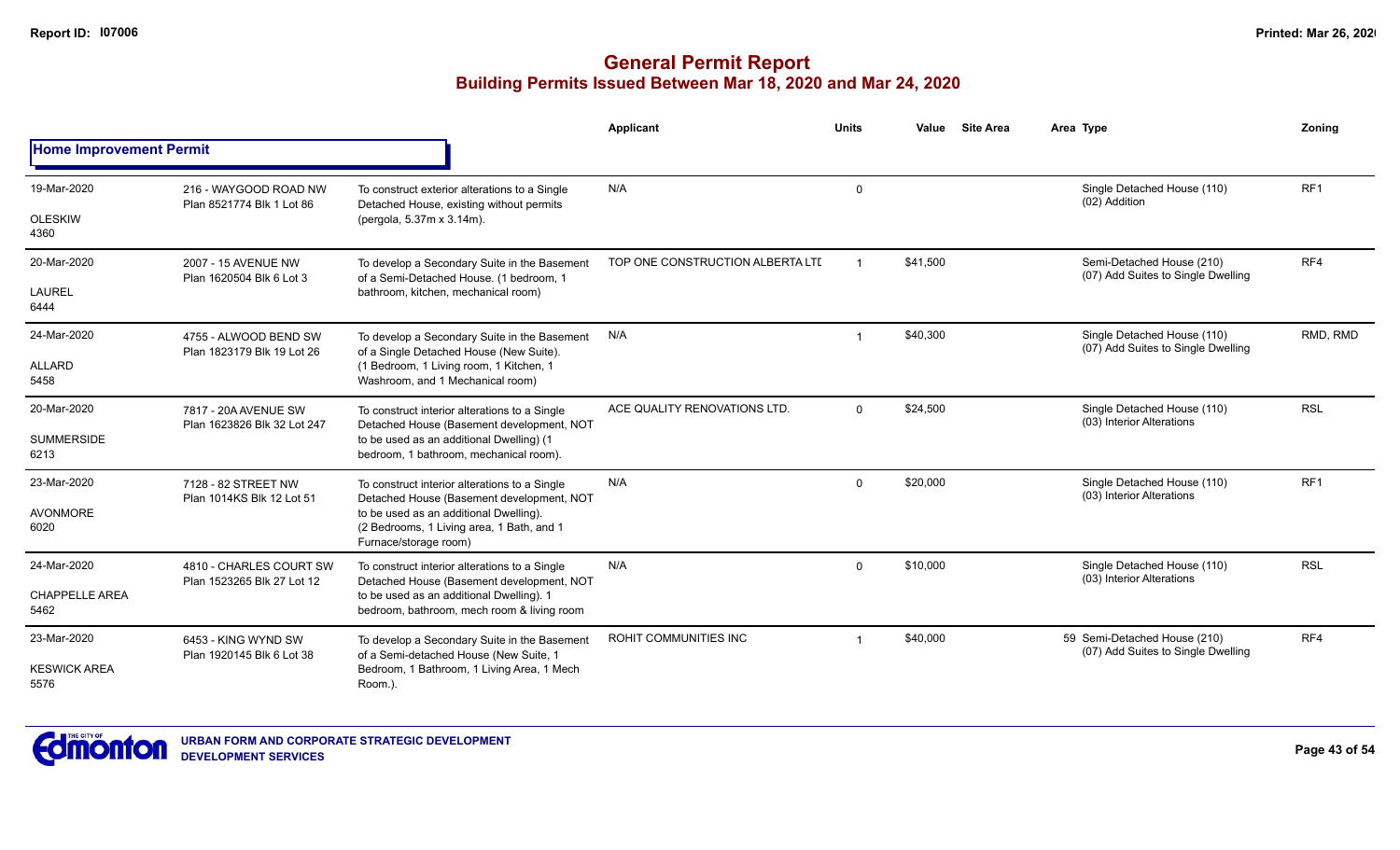|                                |                                                     |                                                                                                                                                                                                      | Applicant               | Units       | Value    | <b>Site Area</b> | Area Type                                                | Zoning          |
|--------------------------------|-----------------------------------------------------|------------------------------------------------------------------------------------------------------------------------------------------------------------------------------------------------------|-------------------------|-------------|----------|------------------|----------------------------------------------------------|-----------------|
| <b>Home Improvement Permit</b> |                                                     |                                                                                                                                                                                                      |                         |             |          |                  |                                                          |                 |
| 20-Mar-2020                    | 51, 3380 - 28A AVENUE NW<br>Condo Common Area (Plan | To construct interior alterations to a Row House<br>(Basement development NOT to be used as an                                                                                                       | N/A                     | $\mathbf 0$ | \$8,000  |                  | Row House Condo (335)<br>(03) Interior Alterations       | RF <sub>5</sub> |
| <b>SILVER BERRY</b><br>6442    | 0226778)                                            | additional Dwelling). 1 BEDROOM, 1<br>BATHROOM, UNDER STAIR STORAGE                                                                                                                                  |                         |             |          |                  |                                                          |                 |
| 18-Mar-2020                    | 2168 - MAPLE ROAD NW<br>Plan 1922185 Blk 2 Lot 20   | To construct an Accessory Building (mutual<br>detached Garage, 12.2m x 6.1m).                                                                                                                        | AKASH HOMES LTD         | $\Omega$    | \$12,400 |                  | 74 Detached Garage (010)<br>(01) Building - New          | RMD, RMD        |
| MAPLE<br>6441                  |                                                     |                                                                                                                                                                                                      |                         |             |          |                  |                                                          |                 |
| 19-Mar-2020                    | 7044 - NEWSON ROAD NW<br>Plan 1423823 Blk 31 Lot 62 | To construct an Accessory Building (rear<br>detached Garage (7.31m x 7.31m)).                                                                                                                        | <b>IMPACT HOMES LTD</b> | $\Omega$    | \$8,900  |                  | 54 Detached Garage (010)<br>(01) Building - New          | <b>GLG</b>      |
| <b>GRIESBACH</b><br>3111       |                                                     |                                                                                                                                                                                                      |                         |             |          |                  |                                                          |                 |
| 20-Mar-2020                    | 732 - 176 STREET SW<br>Plan 1125904 Blk 6 Lot 15    | To construct interior alterations to a 4<br>Dwelling-unit Row House (Basement                                                                                                                        | N/A                     | $\Omega$    | \$10,000 |                  | Row House (330)<br>(03) Interior Alterations             | <b>UCRH</b>     |
| <b>WINDERMERE</b><br>5570      |                                                     | development (Lot 15 ONLY), NOT to be used as<br>an additional Dwelling), basement existing<br>without permits.<br>(1 bedroom, 1 bathroom, living room (with<br>kitchen), laundry / mechanical room). |                         |             |          |                  |                                                          |                 |
| 20-Mar-2020                    | 2235 - 22 STREET NW<br>Plan 1425229 Blk 4 Lot 32    | To construct exterior alterations to a Single<br>Detached House, existing without permits                                                                                                            | N/A                     | $\Omega$    |          |                  | Single Detached House (110)<br>(03) Exterior Alterations | <b>RSL</b>      |
| <b>LAUREL</b><br>6444          |                                                     | (attached shed).                                                                                                                                                                                     |                         |             |          |                  |                                                          |                 |
| 19-Mar-2020                    | 22531 - 81 AVENUE NW<br>Plan 1723497 Blk 4 Lot 46   | To construct an Accessory Building (detached<br>Garage, 6.1m x 6.1m).                                                                                                                                | <b>HOMES BY AVI</b>     | $\Omega$    | \$6,200  |                  | 37 Detached Garage (010)<br>(01) Building - New          | <b>RMD</b>      |
| <b>ROSENTHAL</b><br>4750       |                                                     |                                                                                                                                                                                                      |                         |             |          |                  |                                                          |                 |

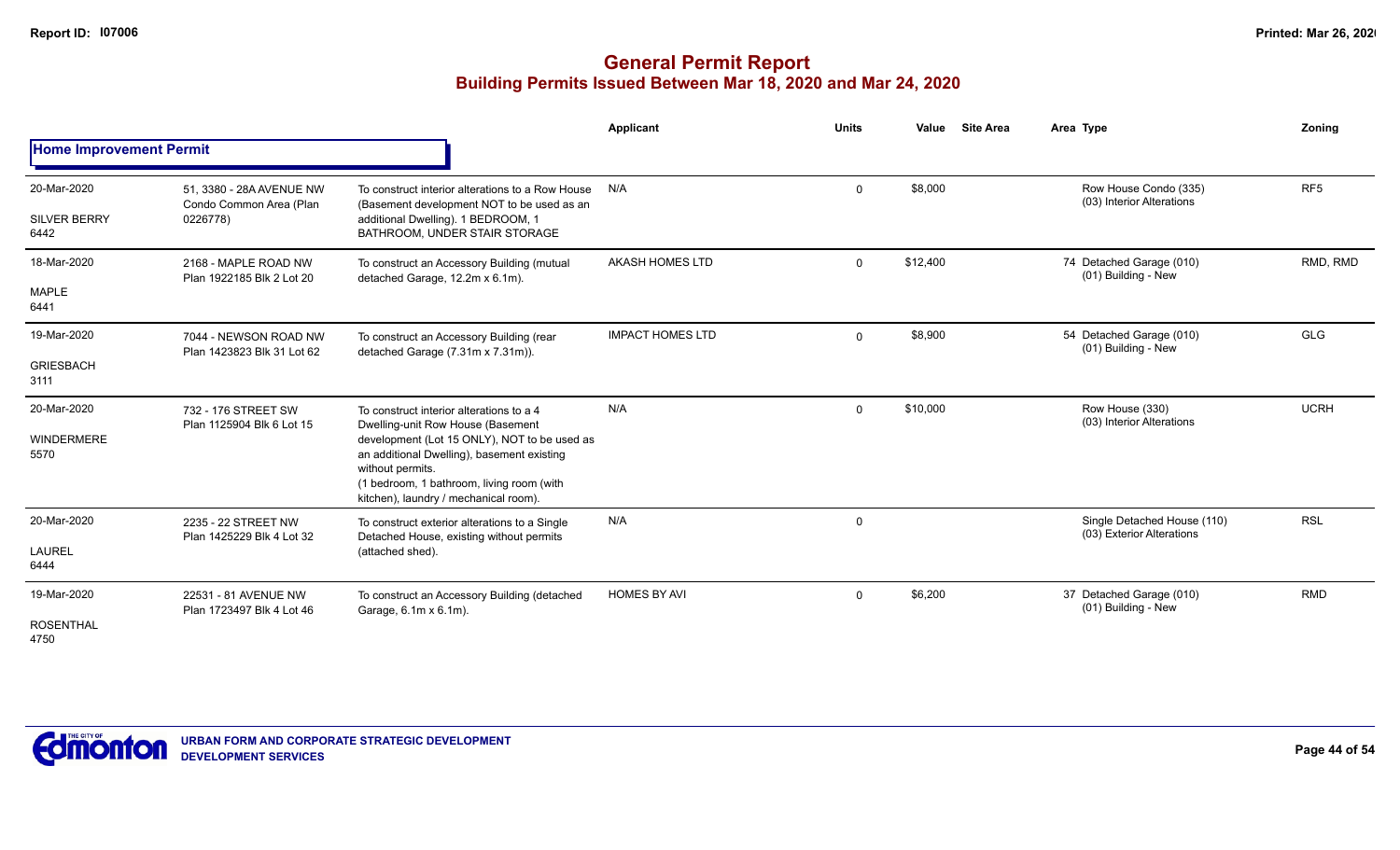|                                                 |                                                             |                                                                                                                                                                                                                                                            | Applicant                   | <b>Units</b> | Value     | <b>Site Area</b> | Area Type                                                          | <b>Zoning</b>   |
|-------------------------------------------------|-------------------------------------------------------------|------------------------------------------------------------------------------------------------------------------------------------------------------------------------------------------------------------------------------------------------------------|-----------------------------|--------------|-----------|------------------|--------------------------------------------------------------------|-----------------|
| <b>Home Improvement Permit</b>                  |                                                             |                                                                                                                                                                                                                                                            |                             |              |           |                  |                                                                    |                 |
| 19-Mar-2020<br><b>TERWILLEGAR TOWNE</b><br>5640 | 2708 - TERWILLEGAR WAY NW<br>Plan 0526319 Blk 82 Lot 20     | To construct interior alterations to a Row House<br>unit (Basement development, NOT to be used<br>as an additional Dwelling, 1 Bedroom, 1<br>Bathroom, 1 Mech Room, 1 Living Room, 1<br>Office).                                                           | N/A                         | $\Omega$     | \$25,000  |                  | Row House (330)<br>(03) Interior Alterations                       | RF <sub>5</sub> |
| 20-Mar-2020<br><b>MCCONACHIE AREA</b><br>2521   | 17011 - 60 STREET NW<br>Plan 1523101 Blk 7 Lot 28           | To develop a Secondary Suite in the Basement<br>of a Semi-detached House (New Suite).                                                                                                                                                                      | N/A                         |              | \$30,000  |                  | 50 Semi-Detached House (210)<br>(07) Add Suites to Single Dwelling | RF4             |
| 24-Mar-2020<br><b>MCCONACHIE AREA</b><br>2521   | 6063 - 180 AVENUE NW<br>Plan 1623830 Blk 20 Lot 40          | To construct an Accessory Building (detached<br>Garage (5.94m x 6.71m)).                                                                                                                                                                                   | <b>SAHIL D HOMES</b>        | $\mathbf{0}$ | \$6,600   |                  | 40 Detached Garage (010)<br>(01) Building - New                    | <b>RPL</b>      |
| 20-Mar-2020<br><b>CHAPPELLE AREA</b><br>5462    | 3057 - CARPENTER LANDING<br>SW<br>Plan 1820258 Blk 1 Lot 26 | To construct interior alterations to a Single<br>Detached House (Basement development, NOT<br>to be used as an additional Dwelling) (1<br>bedroom, 1 bathroom, mechanical room).                                                                           | <b>FIVE STAR HOMES INC</b>  | $\Omega$     | \$18,000  |                  | Single Detached House (110)<br>(03) Interior Alterations           | <b>RSL</b>      |
| 19-Mar-2020<br><b>DELWOOD</b><br>2230           | 13315 - 70 STREET NW<br>Plan 6338MC Blk 10 Lot 49           | To develop a Secondary Suite in the Basement<br>of a Single Detached House (New Suite). 2<br>Bedrooms, 2 Bathrooms, 1 Mech Room, 1 Living<br>Room, 1 Kitchen.                                                                                              | <b>TILT PROPERTY GROUP</b>  |              | \$10,000  |                  | Single Detached House (110)<br>(07) Add Suites to Single Dwelling  | RF <sub>1</sub> |
| 19-Mar-2020<br><b>CARTER CREST</b><br>5130      | 6 - CORMACK CRESCENT NW<br>Plan 9021645 Blk 137 Lot 39      | To construct interior alterations to a Single<br>Detached House (Kitchen Renovation, NOT to<br>be used as an additional Dwelling)(removal of<br>load bearing walls and replace with beam,<br>garage entry door replacement, bathroom sink<br>replacement). | <b>AQUARIAN RENOVATIONS</b> | $\Omega$     | \$150,000 |                  | Single Detached House (110)<br>(03) Interior Alterations           | RF <sub>1</sub> |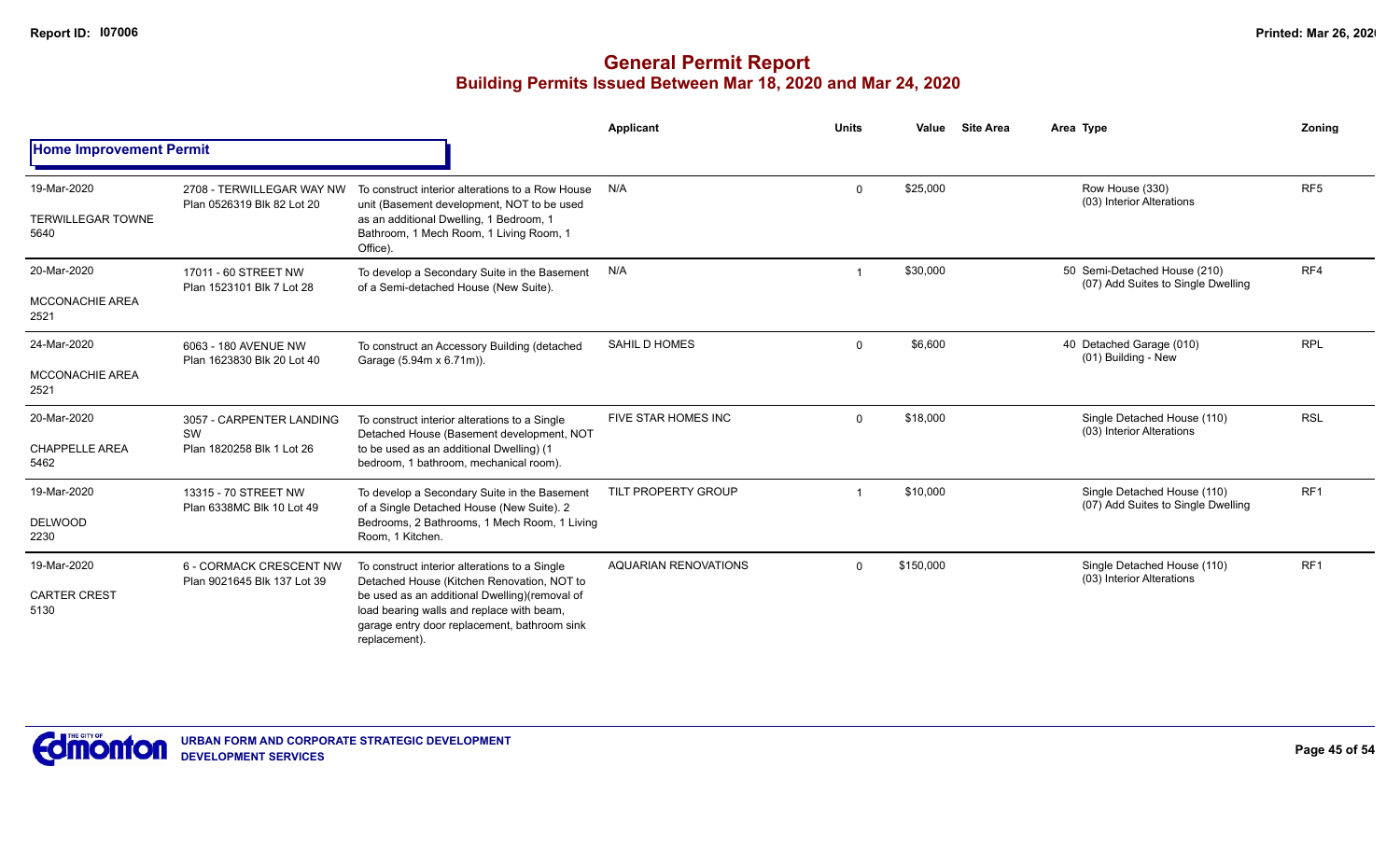|                                |                                                   |                                                                                                                       | <b>Applicant</b>                                     | <b>Units</b> | Value    | <b>Site Area</b> | Area Type                                                | Zonina          |
|--------------------------------|---------------------------------------------------|-----------------------------------------------------------------------------------------------------------------------|------------------------------------------------------|--------------|----------|------------------|----------------------------------------------------------|-----------------|
| <b>Home Improvement Permit</b> |                                                   |                                                                                                                       |                                                      |              |          |                  |                                                          |                 |
| 23-Mar-2020                    | 10320 - 42 STREET NW<br>Plan 4707KS Blk 81 Lot 20 | To construct interior alterations to a Single<br>Detached House (wall removal on the main floor                       | N/A                                                  | $\Omega$     | \$1,000  |                  | Single Detached House (110)<br>(03) Interior Alterations | RF <sub>1</sub> |
| <b>GOLD BAR</b><br>6270        |                                                   | kitchen and living room area).                                                                                        |                                                      |              |          |                  |                                                          |                 |
| 24-Mar-2020                    | 7503 - 139 STREET NW<br>Plan 5978KS Blk 18 Lot 31 | To construct exterior alterations to a Single<br>Detached House (removal of the exterior                              | N/A                                                  | $\mathbf 0$  |          |                  | Single Detached House (110)<br>(03) Exterior Alterations | RF <sub>1</sub> |
| <b>LAURIER HEIGHTS</b><br>3270 |                                                   | chimney (0.24m x 1.50m) from the east-side<br>wall of the house), existing without permits.                           |                                                      |              |          |                  |                                                          |                 |
| 19-Mar-2020                    | 12619 - 52 AVENUE NW<br>Plan 1800NY Blk 17 Lot 22 | To construct interior alterations to a Single<br>Detached House (to move an interior wall to                          | <b>QUADRANT CONSTRUCTION</b>                         | $\Omega$     | \$36,900 |                  | Single Detached House (110)<br>(03) Interior Alterations | RF <sub>1</sub> |
| LANSDOWNE<br>5260              |                                                   | enlarge the second floor ensuite; and to replace<br>the main floor family room and sunroom walls<br>with a beam).     |                                                      |              |          |                  |                                                          |                 |
| 23-Mar-2020                    | <b>NW</b>                                         | 1824 - BEARSPAW DRIVE WEST To construct interior alterations to a Single<br>Detached House (Basement development, NOT | <b>COMPLETE CARE RESTORATIONS</b><br><b>SERVICES</b> | $\Omega$     | \$15,000 |                  | Single Detached House (110)<br>(03) Interior Alterations | RF <sub>1</sub> |
| <b>KEHEEWIN</b><br>5250        | Plan 8621820 Blk 12 Lot 244                       | to be used as an additional Dwelling), (1<br>bathroom, 1 office, rec room, NO wet bar,<br>bedrooms or kitchen).       |                                                      |              |          |                  |                                                          |                 |
| 23-Mar-2020                    | 2832 - DUKE CRESCENT SW                           | To construct interior alterations to a Single<br>Detached House (Basement development, NOT                            | N/A                                                  | $\Omega$     | \$10,000 |                  | Single Detached House (110)<br>(03) Interior Alterations | <b>RMD</b>      |
| <b>DESROCHERS AREA</b><br>5463 | Plan 1723641 Blk 13 Lot 20                        | to be used as an additional Dwelling).                                                                                |                                                      |              |          |                  |                                                          |                 |
| 23-Mar-2020                    | 13416 - 127 STREET NW                             | To construct two front uncovered decks to a<br>Single Detached House, existing without                                | N/A                                                  | $\mathbf 0$  | \$1,900  |                  | 7 Single Detached House (110)<br>(03) Deck Attached      | RF4             |
| <b>WELLINGTON</b><br>3430      | Plan 5570KS Blk 29 Lot 29                         | permits (5.14m x 1.72m @ 0.55m Height and<br>irregular shape, (9.25m x 1.72m @ 0.55m in<br>Height)).                  |                                                      |              |          |                  |                                                          |                 |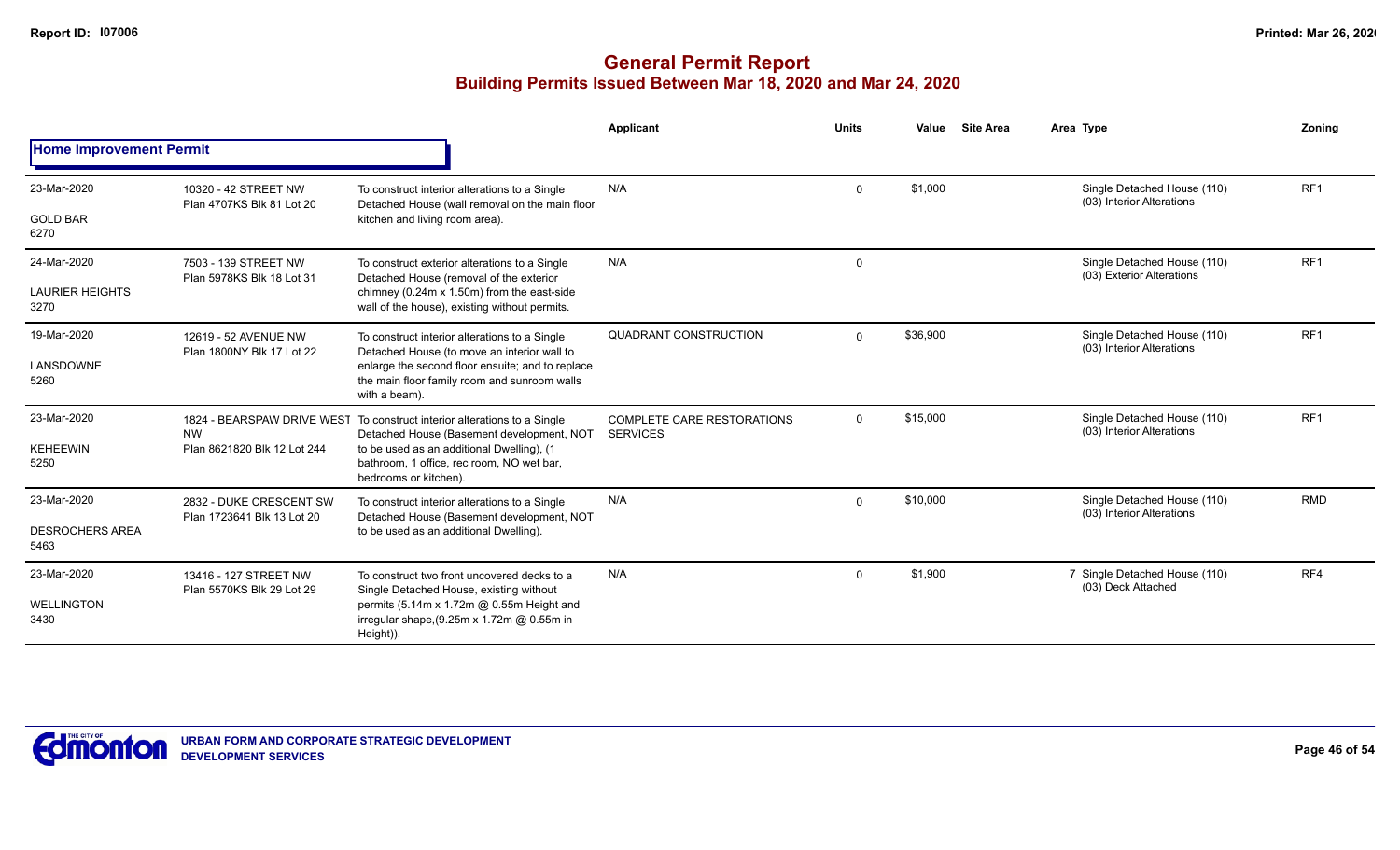|                                          |                                                    |                                                                                                                                                                                                | <b>Applicant</b>              | <b>Units</b> | Value    | <b>Site Area</b>    | Area Type                                                | <b>Zoning</b> |
|------------------------------------------|----------------------------------------------------|------------------------------------------------------------------------------------------------------------------------------------------------------------------------------------------------|-------------------------------|--------------|----------|---------------------|----------------------------------------------------------|---------------|
| <b>Home Improvement Permit</b>           |                                                    |                                                                                                                                                                                                |                               |              |          |                     |                                                          |               |
| 23-Mar-2020<br><b>WELLINGTON</b><br>3430 | 13416 - 127 STREET NW<br>Plan 5570KS Blk 29 Lot 29 | To construct two front uncovered decks to a<br>Single Detached House, existing without<br>permits (5.14m x 1.72m @ 0.55m Height and<br>irregular shape, (9.25m x 1.72m @ 0.55m in              | N/A                           | $\Omega$     | \$1,900  |                     | 7 Single Detached House (110)<br>(03) Deck Attached      | RF4           |
|                                          |                                                    | Height)).                                                                                                                                                                                      |                               |              |          |                     |                                                          |               |
| 20-Mar-2020<br><b>IDYLWYLDE</b><br>6320  | 7928 - 85 AVENUE NW<br>Plan 4014HW Blk 14 Lot 19   | To construct interior alterations to a Single<br>Detached House (Kitchen Reno with partial<br>removal of a non-load bearing wall).                                                             | N/A                           | $\Omega$     | \$4,000  |                     | Single Detached House (110)<br>(03) Interior Alterations | RF1           |
| 24-Mar-2020                              | 17828 - 61 STREET NW                               | To construct an Accessory building (detached                                                                                                                                                   | CITY HOMES MASTER BUILDER INC | $\mathbf 0$  | \$6,800  |                     | 41 Detached Garage (010)                                 | <b>RPL</b>    |
| MCCONACHIE AREA<br>2521                  | Plan 1525713 Blk 21 Lot 81                         | Garage, 6.10m x 6.71m).                                                                                                                                                                        |                               |              |          | (01) Building - New |                                                          |               |
| 18-Mar-2020                              | 6331 - 170 AVENUE NW                               | To construct an Accessory Building (detached                                                                                                                                                   | MORRISON HOMES (EDMONTON) LTD | $\Omega$     | \$6,800  |                     | 41 Detached Garage (010)<br>(01) Building - New          | <b>RPL</b>    |
| MCCONACHIE AREA<br>2521                  | Plan 1723076 Blk 8 Lot 14                          | Garage (6.10m x 6.71m)).                                                                                                                                                                       |                               |              |          |                     |                                                          |               |
| 24-Mar-2020<br>THE HAMPTONS<br>4461      | 5608 - 209 STREET NW<br>Plan 0720376 Blk 36 Lot 55 | To construct interior alterations to a Single<br>Detached House (Basement development, NOT<br>to be used as an additional Dwelling). 1<br>bedroom, bathroom, mech room & entertainment<br>area | N/A                           | $\Omega$     | \$20,000 |                     | Single Detached House (110)<br>(03) Interior Alterations | <b>RSL</b>    |
| 20-Mar-2020                              | 6225 - SOUTHESK LANDING NW                         | To construct an extension to the rear                                                                                                                                                          | <b>BRIGHT HABITATS INC</b>    | $\mathbf 0$  | \$4,900  |                     | 19 Single Detached House (110)                           | <b>TSLR</b>   |
| SOUTH TERWILLEGAR<br>5642                | Plan 0728680 Blk 52 Lot 56                         | uncovered deck (irregular shaped, total 5.54m x<br>8.87m @ 3.02m in Height) to a Single Detached<br>House, deck extended without permits fees.                                                 |                               |              |          |                     | (03) Deck Attached                                       |               |
| 23-Mar-2020                              | 11636 - 141 STREET NW<br>Plan 5080HW Blk 16 Lot 30 | To demolish an Accessory Building (detached<br>Garage).                                                                                                                                        | N/A                           | $\Omega$     | \$3,500  |                     | Detached Garage(010)<br>(99) Demolition                  | RF1           |
| <b>WOODCROFT</b><br>3450                 |                                                    |                                                                                                                                                                                                |                               |              |          |                     |                                                          |               |

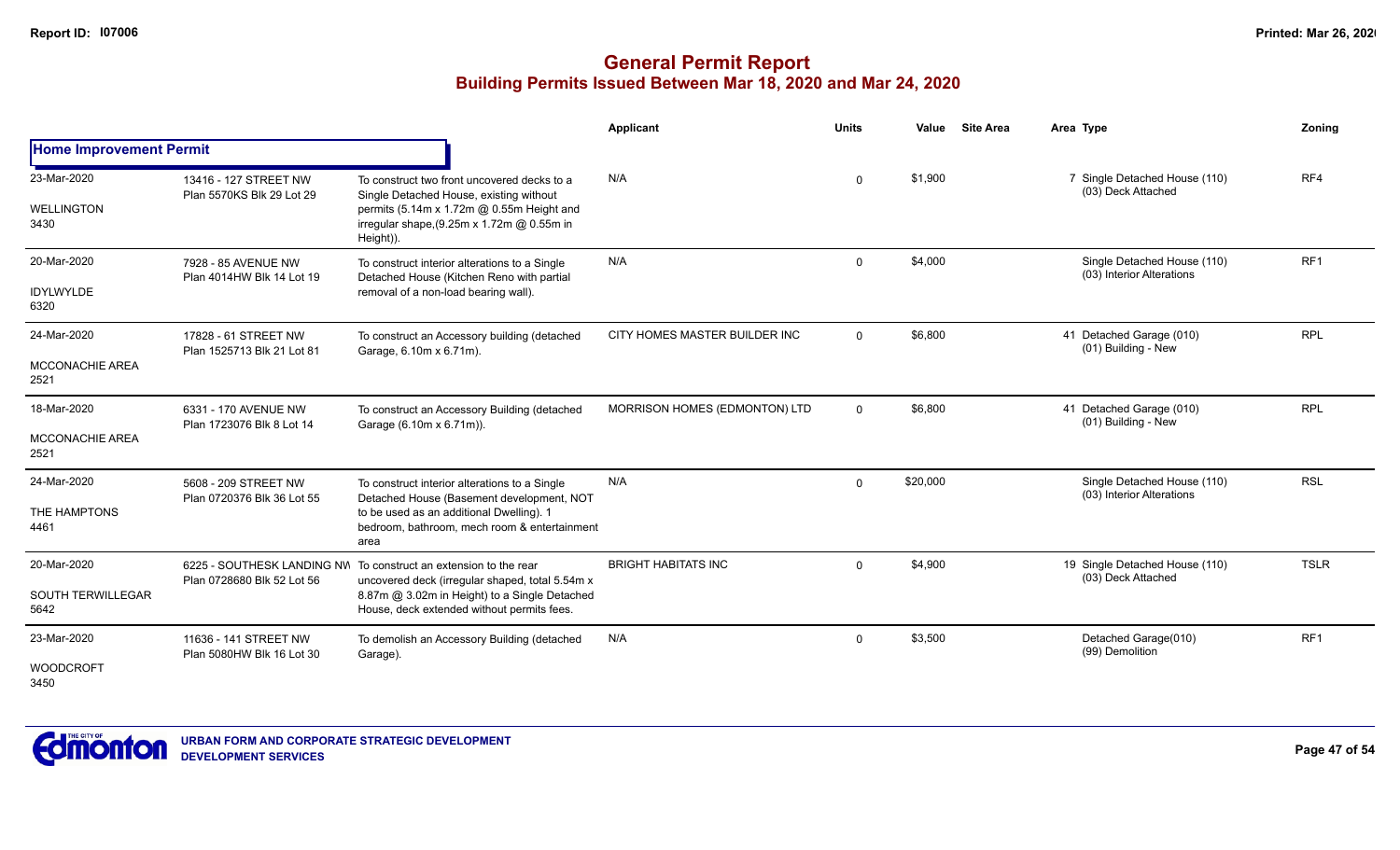|                                |                                                         |                                                                                                      | Applicant                   | <b>Units</b> | Value    | <b>Site Area</b> | Area Type                                                | Zoning          |
|--------------------------------|---------------------------------------------------------|------------------------------------------------------------------------------------------------------|-----------------------------|--------------|----------|------------------|----------------------------------------------------------|-----------------|
| <b>Home Improvement Permit</b> |                                                         |                                                                                                      |                             |              |          |                  |                                                          |                 |
| 18-Mar-2020                    | 10427 - 82 STREET NW<br>Plan 4374HW Blk 42 Lot 10       | To demolish a Single Detached House and<br>detached Garage.                                          | TS MODERN HOME DESIGN LTD   | $\mathbf{0}$ | \$3,500  |                  | Detached Garage(010)<br>(99) Demolition                  | RF <sub>3</sub> |
| <b>FOREST HEIGHTS</b><br>6230  |                                                         |                                                                                                      |                             |              |          |                  |                                                          |                 |
| 18-Mar-2020                    | 10427 - 82 STREET NW<br>Plan 4374HW Blk 42 Lot 10       | To demolish a Single Detached House and<br>detached Garage.                                          | TS MODERN HOME DESIGN LTD   | $-1$         | \$6,700  |                  | Single Detached House (110)<br>(99) Demolition           | RF <sub>3</sub> |
| <b>FOREST HEIGHTS</b><br>6230  |                                                         |                                                                                                      |                             |              |          |                  |                                                          |                 |
| 23-Mar-2020                    | 10565 - 26 AVENUE NW<br>Plan 7621266 Blk 27 Lot 3       | To construct interior alterations to a Single<br>Detached House (Basement development, NOT           | N/A                         | $\mathbf 0$  | \$10,000 |                  | Single Detached House (110)<br>(03) Interior Alterations | RF <sub>1</sub> |
| <b>ERMINESKIN</b><br>5180      |                                                         | to be used as an additional Dwelling). 1 OFFICE,<br>1 WORKOUT ROOM, 1 BATHROOM, 0<br><b>BEDROOMS</b> |                             |              |          |                  |                                                          |                 |
| 19-Mar-2020                    | 1355 - ENRIGHT LANDING NW<br>Plan 1823445 Blk 22 Lot 14 | To construct a rear uncovered deck to a Single<br>Detached House (3.35m x 3.05m @ 1.83m in           | PARK ROYAL HOMES (2016) LTD | $\mathbf 0$  | \$2,100  |                  | 8 Single Detached House (110)<br>(03) Deck Attached      | <b>RSL</b>      |
| <b>EDGEMONT</b><br>4462        |                                                         | Height).                                                                                             |                             |              |          |                  |                                                          |                 |
| 24-Mar-2020                    | 319 - 41 STREET SW<br>Plan 1723655 Blk 8 Lot 45         | To construct a rear uncovered deck to a<br>Semi-Detached House (3.66m x 3.05m @ 0.80m                | DOLCE VITA HOMES            | $\Omega$     | \$3,100  |                  | 12 Semi-Detached House (210)<br>(03) Deck Attached       | <b>RMD</b>      |
| <b>CHARLESWORTH</b><br>6661    |                                                         | in Height).                                                                                          |                             |              |          |                  |                                                          |                 |
| 19-Mar-2020                    | 13320 - 81 AVENUE NW                                    | To construct interior alterations to a Single<br>Detached House (main floor wall removal             | <b>KEROY CONSTRUCTION</b>   | $\Omega$     | \$12,000 |                  | Single Detached House (110)<br>(03) Interior Alterations | <b>RF1, RF1</b> |
| <b>LAURIER HEIGHTS</b><br>3270 | Plan 2128MC Blk 3 Lot 9                                 | between kitchen/dining/ great room, new<br>telepost in basement with pad footing).                   |                             |              |          |                  |                                                          |                 |
| 18-Mar-2020                    | 4031 - 3 STREET NW<br>Plan 1623032 Blk 13 Lot 4         | To construct an Accessory Building (detached<br>Garage, 6.10m x 6.10m).                              | <b>CRYSTAL CREEK HOMES</b>  | $\Omega$     | \$6,200  |                  | 37 Detached Garage (010)<br>(01) Building - New          | <b>RMD</b>      |
| <b>MAPLE</b><br>6441           |                                                         |                                                                                                      |                             |              |          |                  |                                                          |                 |

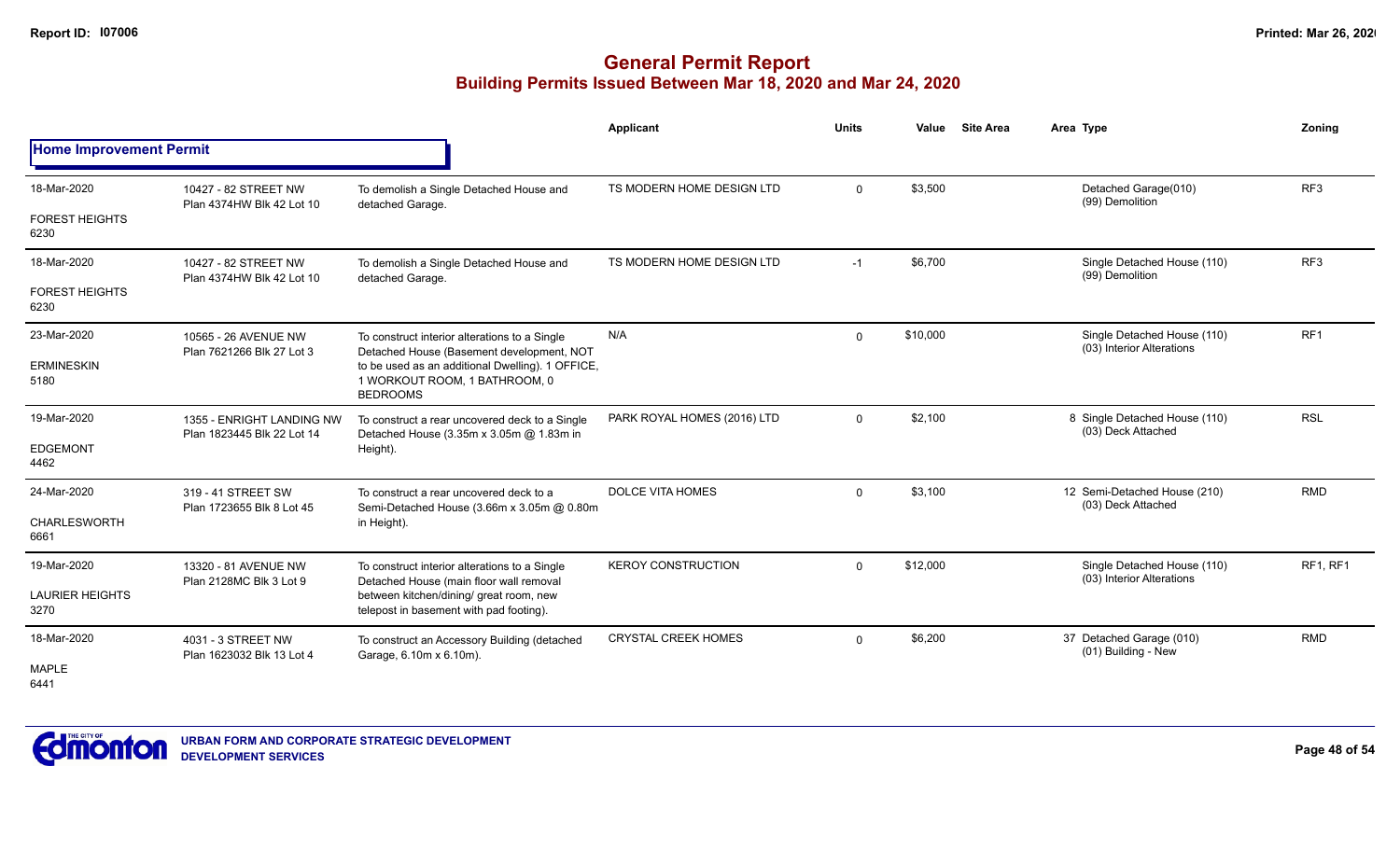|                                               |                                                     |                                                                                                                                                                                                                                                                                                                                                                        | Applicant                                                    | <b>Units</b> | Value    | <b>Site Area</b> | Area Type                                                | Zoning          |
|-----------------------------------------------|-----------------------------------------------------|------------------------------------------------------------------------------------------------------------------------------------------------------------------------------------------------------------------------------------------------------------------------------------------------------------------------------------------------------------------------|--------------------------------------------------------------|--------------|----------|------------------|----------------------------------------------------------|-----------------|
| <b>Home Improvement Permit</b>                |                                                     |                                                                                                                                                                                                                                                                                                                                                                        |                                                              |              |          |                  |                                                          |                 |
| 23-Mar-2020<br><b>MEADOWLARK PARK</b><br>4310 | 16010 - 93 AVENUE NW<br>Plan 4847KS Blk 36 Lot 33   | To construct interior alterations to a Single<br>Detached House (Basement development, NOT<br>to be used as an additional Dwelling). 1 OFFICE,<br>1 STORAGE ROOM, 1 BATHROOM, 1 FURNAC<br>ROOM. 0 BEDROOMS                                                                                                                                                             | N/A                                                          | $\Omega$     | \$4,500  |                  | Single Detached House (110)<br>(03) Interior Alterations | RF <sub>1</sub> |
| 20-Mar-2020<br><b>WELLINGTON</b><br>3430      | 13520 - 128 STREET NW<br>Plan 5570KS Blk 27 Lot 23  | To construct an Accessory Building (detached<br>Garage 10.36m x 6.71m).                                                                                                                                                                                                                                                                                                | N/A                                                          | $\Omega$     | \$11,600 |                  | 70 Detached Garage (010)<br>(01) Building - New          | RF <sub>1</sub> |
| 18-Mar-2020<br><b>INGLEWOOD</b><br>3240       | 11426 - 122 STREET NW<br>Plan 1524908 Blk 23 Lot 6A | To construct interior alterations to a Single<br>Detached House (Basement development, NOT<br>to be used as an additional Dwelling) (1<br>bathroom, mechanical room, open space).                                                                                                                                                                                      | ROCKWALL CONTRACTING LTD.<br>(PLUMBING & GAS)                | $\mathbf 0$  | \$25,000 |                  | Single Detached House (110)<br>(03) Interior Alterations | RF3             |
| 20-Mar-2020<br>CASSELMAN<br>2130              | 5217 - 145 AVENUE NW<br>Plan 7820583 Blk 48 Lot 8   | To construct interior alterations to a Row House<br>(Main floor interior renovations).                                                                                                                                                                                                                                                                                 | <b>BUTTERWICK CONSTRUCTION &amp;</b><br><b>CARPENTRY LTD</b> | $\mathbf 0$  | \$30,000 |                  | Row House (330)<br>(03) Interior Alterations             | RF <sub>5</sub> |
| 18-Mar-2020<br><b>RUTHERFORD</b><br>5454      | Plan 0224491 Blk 1 Lot 127                          | 1730 - RUTHERFORD POINT SW To construct interior alterations to a Single<br>Detached House (Second Floor & Basement<br>renovations (On 2nd Floor - reconfigure 3rd<br>Bedroom for ensuite addition, convert Office<br>into a Bedroom with the ensuite).<br>Basement (add partition to Bedroom for addition<br>of ensuite, NOT to be used as an additional<br>Dwelling) | N/A                                                          | $\mathbf 0$  | \$40,000 |                  | Single Detached House (110)<br>(03) Interior Alterations | <b>RSL</b>      |
| 20-Mar-2020<br><b>INGLEWOOD</b><br>3240       | 11547 - 122 STREET NW<br>Plan 1720350 Blk 36 Lot 20 | To install a Renewable Energy Device On a<br>Semi-Detached House (10 Solar PhotoVoltaic<br>(PV) Panel(s) on the Roof) and on an<br>Accessory Building, mutual detached Garage (5<br>Solar PhotoVoltaic (PV) Panel(s) on the Roof)<br>LOT 20.                                                                                                                           | KUBY RENEWABLE ENERGY LTD                                    | $\Omega$     | \$0      |                  | Semi-Detached House (210)<br>(03) Exterior Alterations   | RF <sub>3</sub> |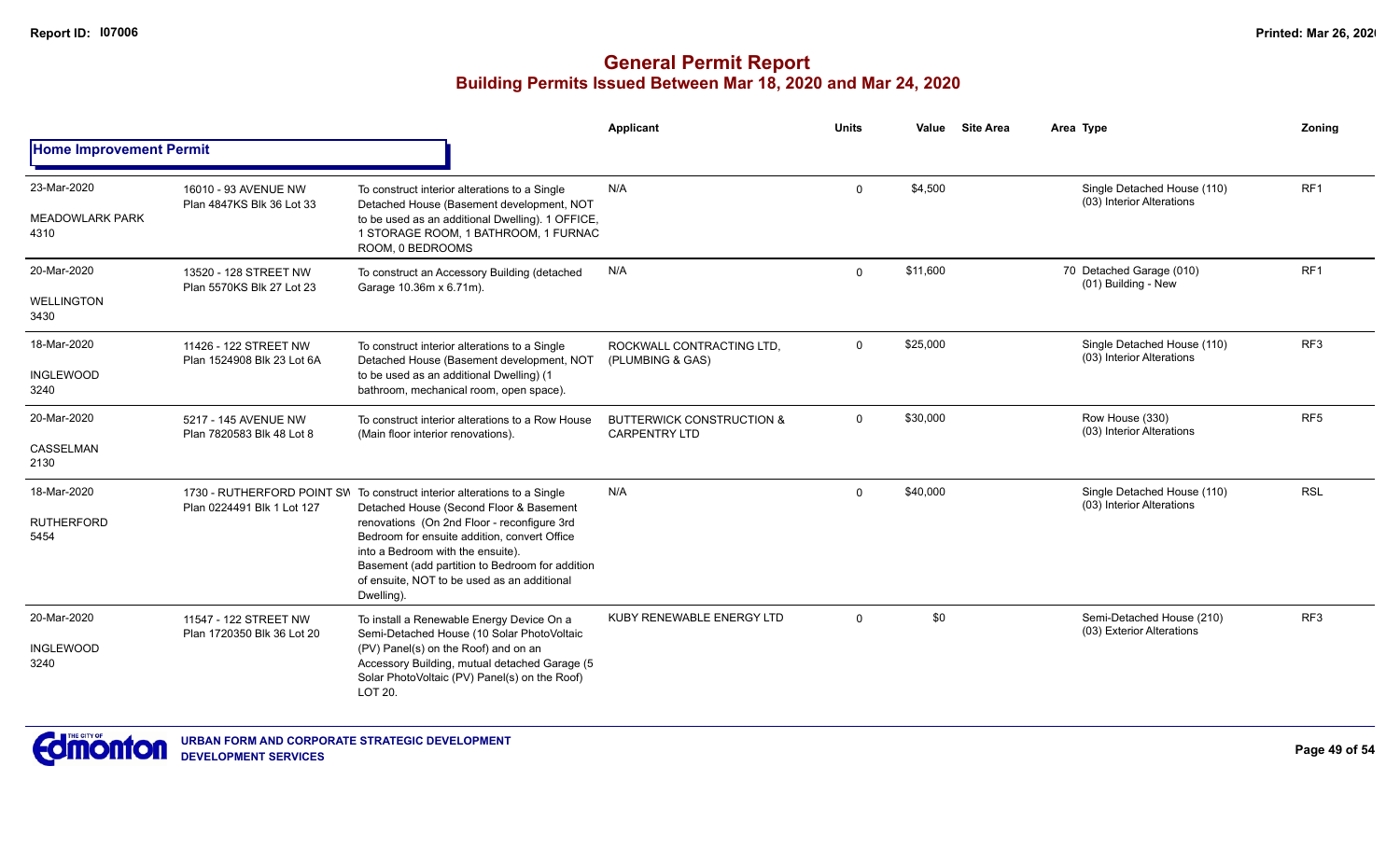|                                            |                                                                  |                                                                                                                                                                                                                                                                                                | Applicant                                      | <b>Units</b> | Value    | <b>Site Area</b> | Area Type                                                | Zoning          |
|--------------------------------------------|------------------------------------------------------------------|------------------------------------------------------------------------------------------------------------------------------------------------------------------------------------------------------------------------------------------------------------------------------------------------|------------------------------------------------|--------------|----------|------------------|----------------------------------------------------------|-----------------|
| <b>Home Improvement Permit</b>             |                                                                  |                                                                                                                                                                                                                                                                                                |                                                |              |          |                  |                                                          |                 |
| 21-Mar-2020<br><b>MALMO PLAINS</b><br>5280 | 4820 - MALMO ROAD NW<br>Plan 5397MC Blk 7 Lot 9                  | To install a Renewable Energy Device On a<br>Single Detached House (22 Solar PhotoVoltaic<br>(PV) Panel(s) on the Roof).                                                                                                                                                                       | KUBY RENEWABLE ENERGY LTD                      | $\Omega$     | \$0      |                  | Single Detached House (110)<br>(03) Exterior Alterations | RF <sub>1</sub> |
| 18-Mar-2020<br><b>TWIN BROOKS</b><br>5511  | Plan 8822951 Blk 25 Lot 54                                       | 11 - RUNNING CREEK POINT NV To construct interior alterations to a Single<br>Detached House (Basement development, NOT<br>to be used as an additional Dwelling), existing<br>without permits. (1 bathroom, 1 playroom/arena,<br>1 gym, 1 office, rec room (with wet bar),<br>mechanical room). | N/A                                            | $\mathbf 0$  | \$25,000 |                  | Single Detached House (110)<br>(03) Interior Alterations | RF <sub>1</sub> |
| 24-Mar-2020<br><b>WILD ROSE</b><br>6790    | 3703 - 22A STREET NW<br>Plan 0222279 Blk 55 Lot 8                | To construct interior alterations to a Single<br>Detached House (Basement development w/<br>kitchen. NOT to be used as an additional<br>Dwelling). 2 bedroom, bathroom, mech room,<br>kitchen and game area                                                                                    | N/A                                            | $\Omega$     | \$25,000 |                  | Single Detached House (110)<br>(03) Interior Alterations | <b>RSL</b>      |
| 20-Mar-2020<br><b>WALKER</b><br>6662       | 2043 - 51 STREET SW<br>Plan 1723341 Blk 1 Lot 176                | To construct interior alterations to a Single<br>Detached (Basement development, NOT to be<br>used as an additional Dwelling), (1 bedroom, 1<br>bathroom, rec room, laundry/mechanical room,<br>NO wet bar or kitchen).                                                                        | N/A                                            | $\Omega$     | \$5,000  |                  | Single Detached House (110)<br>(03) Interior Alterations | DC <sub>1</sub> |
| 23-Mar-2020<br><b>DELTON</b><br>1080       | 12326 - 91 STREET NW<br>Plan 8168ET Blk 20 Lot 7                 | To construct a rear uncovered deck to a Single<br>Detached House (4.27m x 4.27m @ 0.91m in<br>Height).                                                                                                                                                                                         | TRANSFORMED RENOVATION & PAINTIL<br><b>LTD</b> | $\mathbf 0$  | \$4,700  |                  | 18 Single Detached House (110)<br>(03) Deck Attached     | RF3             |
| 23-Mar-2020<br><b>WINDERMERE</b><br>5570   | 6, 4835 - WRIGHT DRIVE SW<br>Condo Common Area (Plan<br>1721534) | To construct interior alterations to a 4 Unit Row<br>House (Basement development (Unit #6 ONLY),<br>NOT to be used as an additional Dwelling), (1<br>bathroom, open space, mechanical room, NO<br>wet bar, bedrooms or kitchen).                                                               | N/A                                            | $\mathbf 0$  | \$1,000  |                  | Row House (330)<br>(03) Interior Alterations             | RF <sub>5</sub> |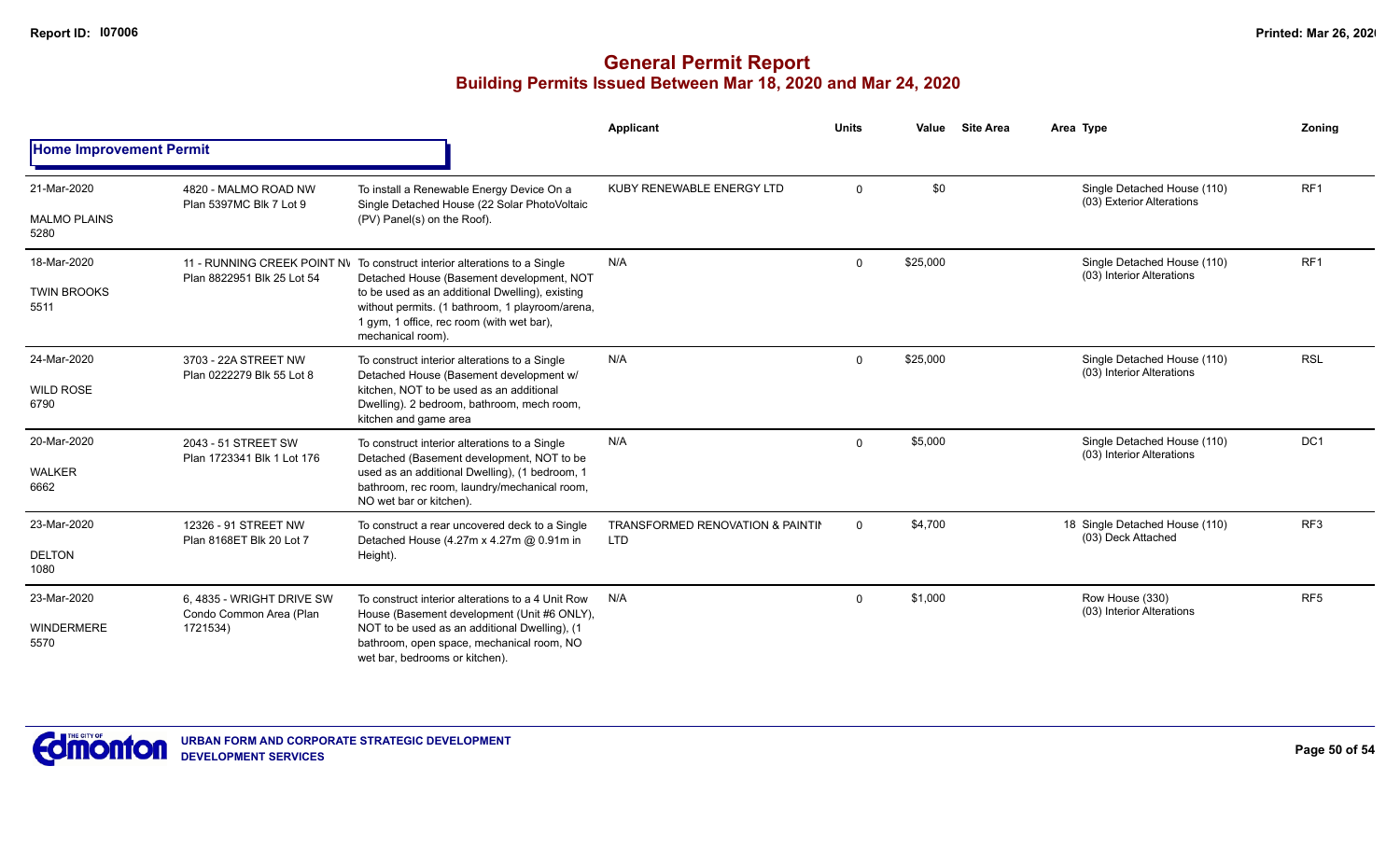|                                              |                                                                   |                                                                                                                                                                                           | <b>Applicant</b>                | <b>Units</b> | Value    | <b>Site Area</b> | Area Type                                                | Zoning          |
|----------------------------------------------|-------------------------------------------------------------------|-------------------------------------------------------------------------------------------------------------------------------------------------------------------------------------------|---------------------------------|--------------|----------|------------------|----------------------------------------------------------|-----------------|
| <b>Home Improvement Permit</b>               |                                                                   |                                                                                                                                                                                           |                                 |              |          |                  |                                                          |                 |
| 23-Mar-2020<br><b>RHATIGAN RIDGE</b><br>5350 | 607 - ROMANIUK ROAD NW<br>Plan 8023001 Blk 56 Lot 24              | To construct interior alterations to a Single<br>Detached House (to remove and add non-load<br>bearing walls on the main floor kitchen and<br>dining room area).                          | N/A                             | 0            | \$10,000 |                  | Single Detached House (110)<br>(03) Interior Alterations | RF <sub>1</sub> |
| 18-Mar-2020<br><b>MACTAGGART</b><br>5477     | 6131 - MAYNARD CRESCENT<br><b>NW</b><br>Plan 0626678 Blk 3 Lot 19 | To construct interior alterations to a Single<br>Detached House (Basement development, NOT<br>to be used as an additional Dwelling).                                                      | ROWJAC RESIDENTIAL CONSTRUCTION | $\Omega$     | \$30,000 |                  | Single Detached House (110)<br>(03) Interior Alterations | <b>RSL</b>      |
| 20-Mar-2020<br><b>WALKER</b><br>6662         | 5246 - 19 AVENUE SW<br>Plan 1421216 Blk 28 Lot 27                 | To construct interior alterations to a Single<br>Detached House (Basement development, NOT<br>to be used as an additional Dwelling).                                                      | N/A                             | 0            | \$8,000  |                  | Single Detached House (110)<br>(03) Interior Alterations | DC <sub>1</sub> |
| 19-Mar-2020<br>MAGRATH HEIGHTS<br>5476       | 3204 - MCCALL PLACE NW<br>Plan 0520048 Blk 4 Lot 56               | To construct interior alterations to a Single<br>Detached House (Basement development, NOT<br>to be used as an additional Dwelling) (2 Bed, 1<br>Bath, Rec Room, Utility).                | N/A                             | 0            | \$21,000 |                  | Single Detached House (110)<br>(03) Interior Alterations | <b>RSL</b>      |
| 24-Mar-2020<br><b>MENISA</b><br>6450         | 7104 - 10 AVENUE NW<br>Plan 7621269 Blk 33 Lot 29                 | To construct interior alterations to a Single<br>Detached House (Main floor kitchen renovations<br>- to remove a wall).                                                                   | N/A                             | $\mathbf 0$  | \$3,000  |                  | Single Detached House (110)<br>(03) Interior Alterations | RF <sub>1</sub> |
| 24-Mar-2020<br><b>RUTHERFORD</b><br>5454     | 11532 - 16 AVENUE SW<br>Plan 1027089 Blk 12 Lot 130               | To construct interior alterations to a Single<br>Detached House (Basement development, NOT<br>to be used as an additional Dwelling). Office<br>room, storage room, mech room and rec area | N/A                             | $\mathbf{0}$ | \$20,000 |                  | Single Detached House (110)<br>(03) Interior Alterations | <b>RSL</b>      |
| 24-Mar-2020<br><b>SUDER GREENS</b><br>4730   | 9223 - 210 STREET NW<br>Plan 0324649 Blk 22 Lot 74                | To construct interior alterations to a Single<br>Detached House (Basement development, NOT<br>to be used as an additional Dwelling). 1<br>bedrrom, bathrom, & mech room                   | N/A                             | $\mathbf{0}$ | \$24,000 |                  | Single Detached House (110)<br>(03) Interior Alterations | <b>RSL</b>      |

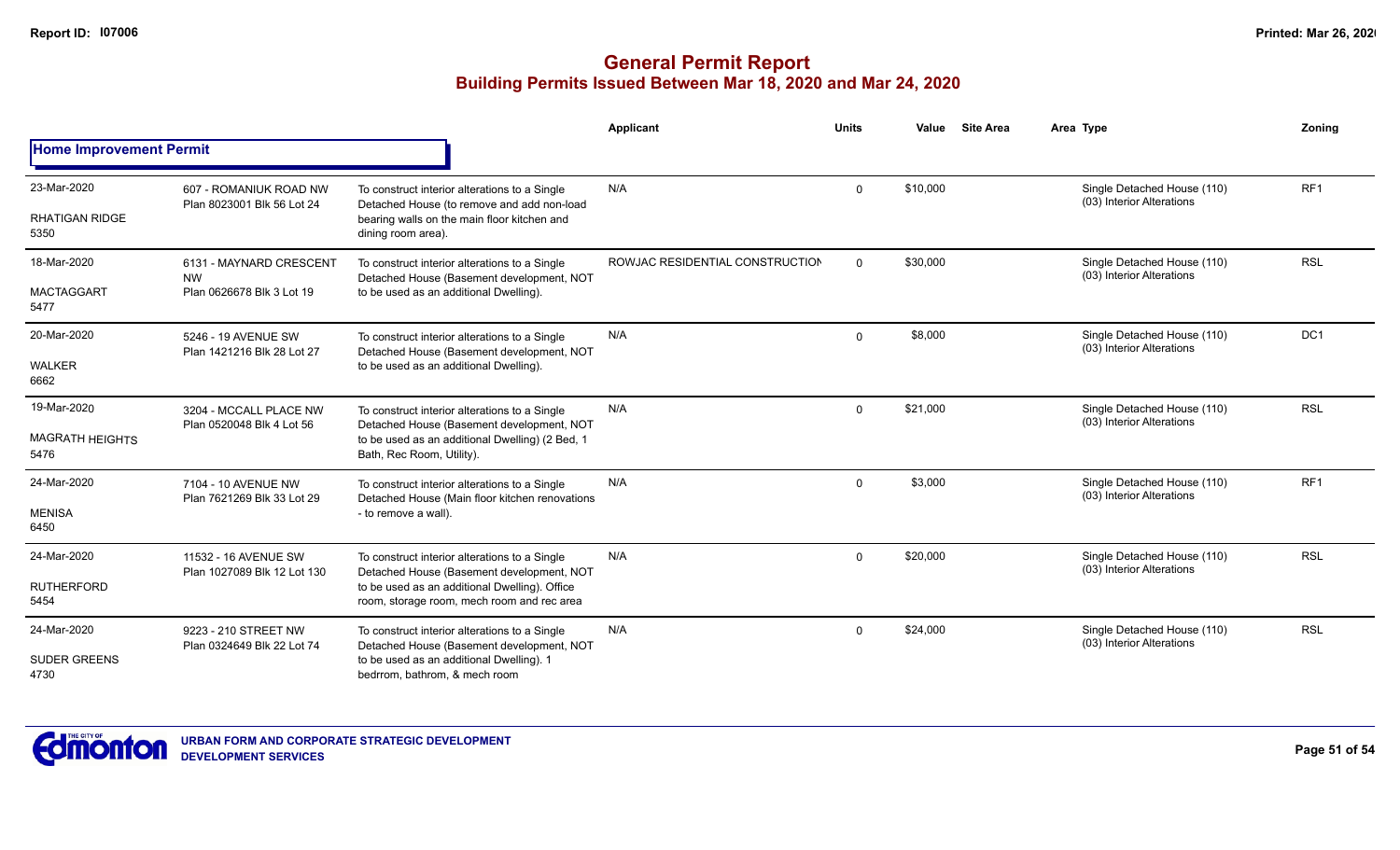|                                              |                                                                        |                                                                                                                                                                                                    | <b>Applicant</b>                 | <b>Units</b> | Value    | <b>Site Area</b> | Area Type                                                | Zoning     |
|----------------------------------------------|------------------------------------------------------------------------|----------------------------------------------------------------------------------------------------------------------------------------------------------------------------------------------------|----------------------------------|--------------|----------|------------------|----------------------------------------------------------|------------|
| <b>Home Improvement Permit</b>               |                                                                        |                                                                                                                                                                                                    |                                  |              |          |                  |                                                          |            |
| 24-Mar-2020<br><b>GLASTONBURY</b><br>4720    | 1011 - GOODWIN COURT NW<br>Plan 0225162 Blk 21 Lot 9                   | To construct interior alterations to a Single<br>Detached House (Basement development, NOT<br>to be used as an additional Dwelling). 1<br>bedroom, bathroom, media room, mech room &<br>great room | N/A                              | $\Omega$     | \$10,000 |                  | Single Detached House (110)<br>(03) Interior Alterations | <b>RSL</b> |
| 24-Mar-2020<br><b>CHAPPELLE AREA</b><br>5462 | Plan 1823306 Blk 30 Lot 56                                             | 7434 - CHIVERS CRESCENT SW To construct a rear uncovered deck (4.66mx<br>3.04m @ 0.64m in Height) to a Semi-Detached<br>House (LOT 56 ONLY).                                                       | KLAIR CUSTOM HOMES (EDMONTON) L' | $\Omega$     | \$3,700  |                  | 14 Semi-Detached House (210)<br>(03) Deck Attached       | <b>RMD</b> |
| 18-Mar-2020<br><b>ROSENTHAL</b><br>4750      | 8231 - 217 STREET NW<br>Plan 1225087 Blk 1 Lot 5                       | To construct interior alterations to a Single<br>Detached House (Basement development with<br>Wet Bar, NOT to be used as an additional<br>Dwelling).                                               | N/A                              | $\Omega$     | \$15,000 |                  | Single Detached House (110)<br>(03) Interior Alterations | <b>RSL</b> |
| 23-Mar-2020<br><b>EDGEMONT</b><br>4462       | 1328 - ENRIGHT LANDING NW<br>Plan 1823445 Blk 21 Lot 6                 | To construct an Accessory Building (detached<br>Garage (6.1m x 6.1m)).                                                                                                                             | <b>ROHIT COMMUNITIES INC</b>     | $\Omega$     | \$6,200  |                  | 37 Detached Garage (010)<br>(01) Building - New          | <b>RPL</b> |
| 24-Mar-2020<br><b>HODGSON</b><br>5620        | Plan 0324444 Blk 166 Lot 21                                            | 1826 - HOLMAN CRESCENT NW To construct a rear uncovered deck (irregular<br>shape, 7.92m x 4.57m @ 0.76m in Height) with<br>privacy screens.                                                        | N/A                              | $\Omega$     | \$7,700  |                  | 30 Single Detached House (110)<br>(03) Deck Attached     | <b>RSL</b> |
| 23-Mar-2020<br>POTTER GREENS<br>4710         | 223 - PETER CLOSE NW<br>Plan 9121780 Blk 1 Lot 48                      | To construct interior alterations (Basement<br>development, NOT to be used as an additional<br>Dwelling). 2 BEDROOMS, 1 BATHROOM                                                                   | N/A                              | $\mathbf 0$  | \$20,000 |                  | Single Detached House (110)<br>(03) Interior Alterations | RF1        |
| 18-Mar-2020<br><b>GRAYDON HILL</b><br>5468   | 2059 - GRAYDON HILL<br><b>CRESCENT SW</b><br>Plan 1723470 Blk 9 Lot 18 | To construct an Accessory Building (rear<br>detached Garage (6.10m x 6.10m)).                                                                                                                      | PREMIER BUILT GARAGES            | $\Omega$     | \$6,200  |                  | 37 Detached Garage (010)<br>(01) Building - New          | GHLD       |

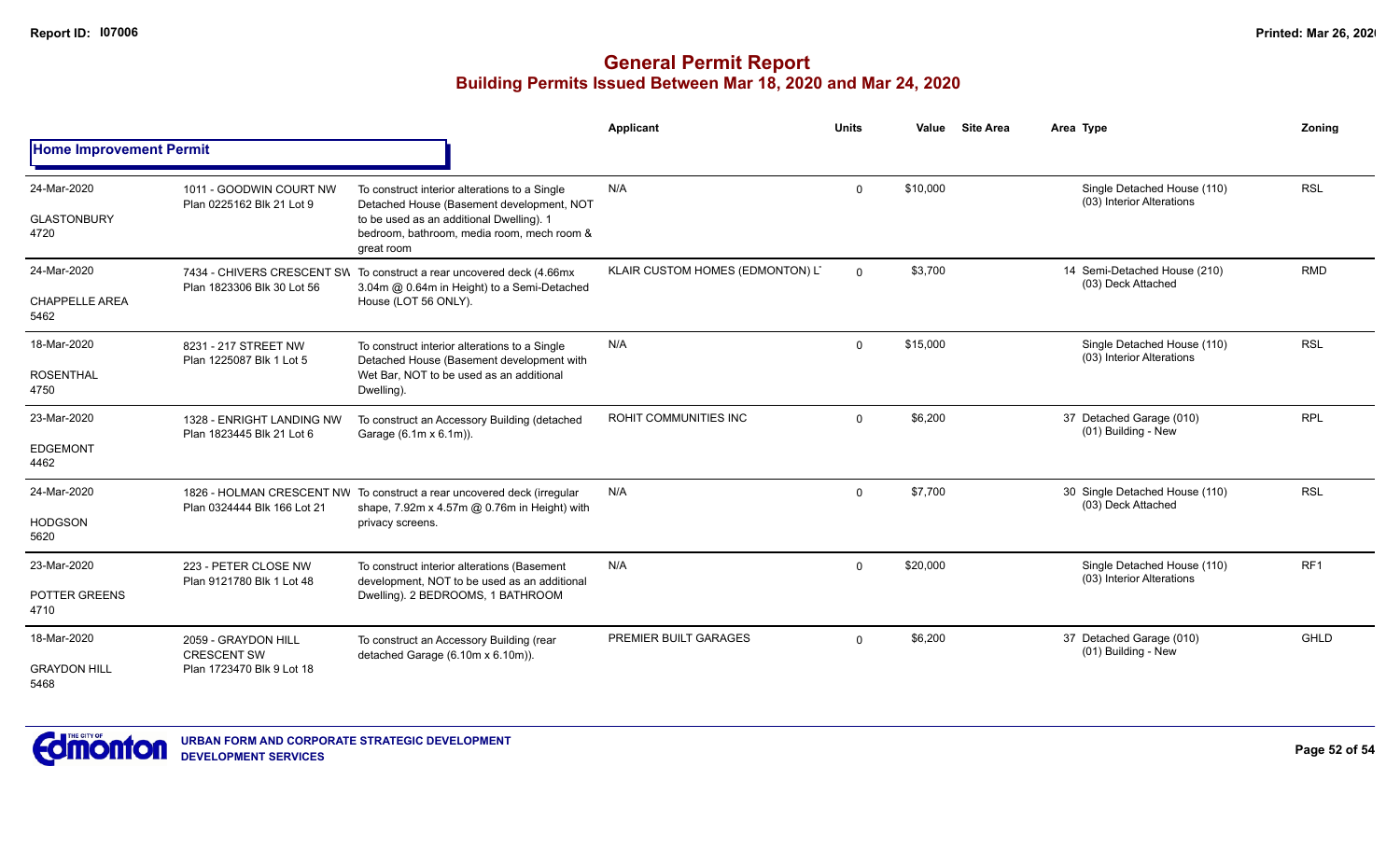|                                |                                                   |                                                                                                          | <b>Applicant</b>                                      | <b>Units</b> | Value    | <b>Site Area</b> | Area Type                                                | Zoning          |
|--------------------------------|---------------------------------------------------|----------------------------------------------------------------------------------------------------------|-------------------------------------------------------|--------------|----------|------------------|----------------------------------------------------------|-----------------|
| <b>Home Improvement Permit</b> |                                                   |                                                                                                          |                                                       |              |          |                  |                                                          |                 |
| 20-Mar-2020                    | 11249 - 78 AVENUE NW                              | To demolish a detached Garage.                                                                           | NEW HOMES CONSTRUCTION INC                            | $\Omega$     | \$3,500  |                  | Detached Garage(010)<br>(99) Demolition                  | RF <sub>3</sub> |
| <b>MCKERNAN</b><br>5290        | Plan 1820702 Blk 11 Lot 1D                        |                                                                                                          |                                                       |              |          |                  |                                                          |                 |
| 24-Mar-2020                    | 5121 - 1B AVENUE SW<br>Plan 1124065 Blk 27 Lot 29 | To construct interior alterations to a Single<br>Detached House (Basement development, NOT               | <b>D &amp; R CONSTRUCTION LTD</b>                     | $\Omega$     | \$12,000 |                  | Single Detached House (110)<br>(03) Interior Alterations | <b>RSL</b>      |
| <b>CHARLESWORTH</b><br>6661    |                                                   | to be used as an additional Dwelling). 2<br>bedroom, bathroom, mech room, storage room,<br>& living area |                                                       |              |          |                  |                                                          |                 |
| 20-Mar-2020                    | 3492 - 87 STREET NW<br>Plan 6455RS Blk 10 Lot 4   | To construct a rear uncovered deck to a Single<br>Detached House (6.15m x 3.30m @ 1.15m in               | N/A                                                   | $\Omega$     | \$5,300  |                  | 20 Single Detached House (110)<br>(03) Deck Attached     | RF <sub>1</sub> |
| <b>RICHFIELD</b><br>6600       |                                                   | Height).                                                                                                 |                                                       |              |          |                  |                                                          |                 |
| 24-Mar-2020                    | 2807 - 22 AVENUE NW<br>Plan 0740223 Blk 4 Lot 25B | To construct interior alterations to a<br>Semi-Detached House (Basement development,                     | KINO HANDYMAN AND CONSTRUCTION<br><b>SERVICES LTD</b> | $\mathbf 0$  | \$3,500  |                  | Semi-Detached House (210)<br>(03) Interior Alterations   | RF4             |
| <b>LAUREL</b><br>6444          |                                                   | NOT to be used as an additional Dwelling).                                                               |                                                       |              |          |                  |                                                          |                 |
| 19-Mar-2020                    | 10952 - 75 AVENUE NW                              | To construct an Accessory Building (detached<br>Garage (6.71m x 6.71m)) and to demolish a rear           | ASAP GARAGE BUILDERS INC                              | $\Omega$     | \$7,500  |                  | 45 Detached Garage (010)<br>(01) Building - New          | RF <sub>1</sub> |
| <b>MCKERNAN</b><br>5290        | Plan 276HW Blk 32 Lot 43                          | detached Garage and Shed.                                                                                |                                                       |              |          |                  |                                                          |                 |
| 19-Mar-2020                    | 10952 - 75 AVENUE NW<br>Plan 276HW Blk 32 Lot 43  | To construct an Accessory Building (detached                                                             | ASAP GARAGE BUILDERS INC                              | $\Omega$     | \$3,500  |                  | Detached Garage(010)<br>(99) Demolition                  | RF <sub>1</sub> |
| <b>MCKERNAN</b><br>5290        |                                                   | Garage (6.71m x 6.71m)) and to demolish a rear<br>detached Garage and Shed.                              |                                                       |              |          |                  |                                                          |                 |
| 19-Mar-2020                    | 10952 - 75 AVENUE NW<br>Plan 276HW Blk 32 Lot 43  | To construct an Accessory Building (detached                                                             | ASAP GARAGE BUILDERS INC                              | $\Omega$     | \$3,500  |                  | <b>Other Accessory Building</b><br>(99) Demolition       | RF1             |
| <b>MCKERNAN</b><br>5290        |                                                   | Garage (6.71m x 6.71m)) and to demolish a rear<br>detached Garage and Shed.                              |                                                       |              |          |                  |                                                          |                 |